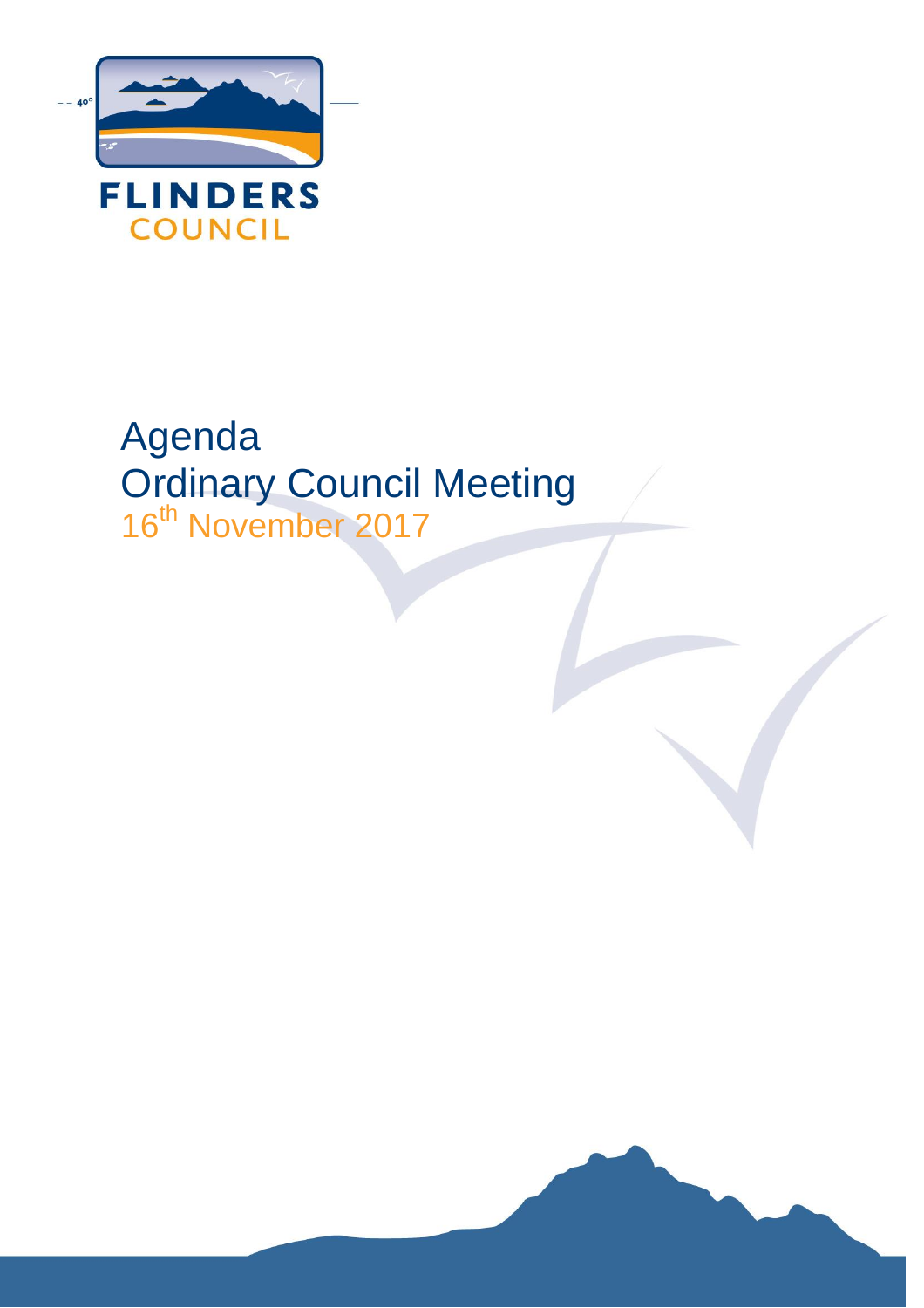### **CERTIFICATION**

"I certify that with respect to all advice, information or recommendation provided to Council

with this agenda:

- 1. The advice, information or recommendation is given by a person who has the qualifications or experience necessary to give such advice, information or recommendation, and;
- 2. Where any advice is given directly to Council by a person who does not have the required qualifications or experience that person has obtained and taken into account in that person's general advice the advice from an appropriately qualified or experienced person.

Note: S65(1) of the *Local Government Act 1993* requires the General Manager to ensure that any advice, information or recommendation given to the Council (or a Council Committee) is given by a person who has the qualifications or experience necessary to give such advice, information or recommendation. S65(2) forbids Council from deciding any matter which requires the advice of a qualified person without considering that advice."

Dated this 10<sup>th</sup> day of November 2017.

Bill Boehm GENERAL MANAGER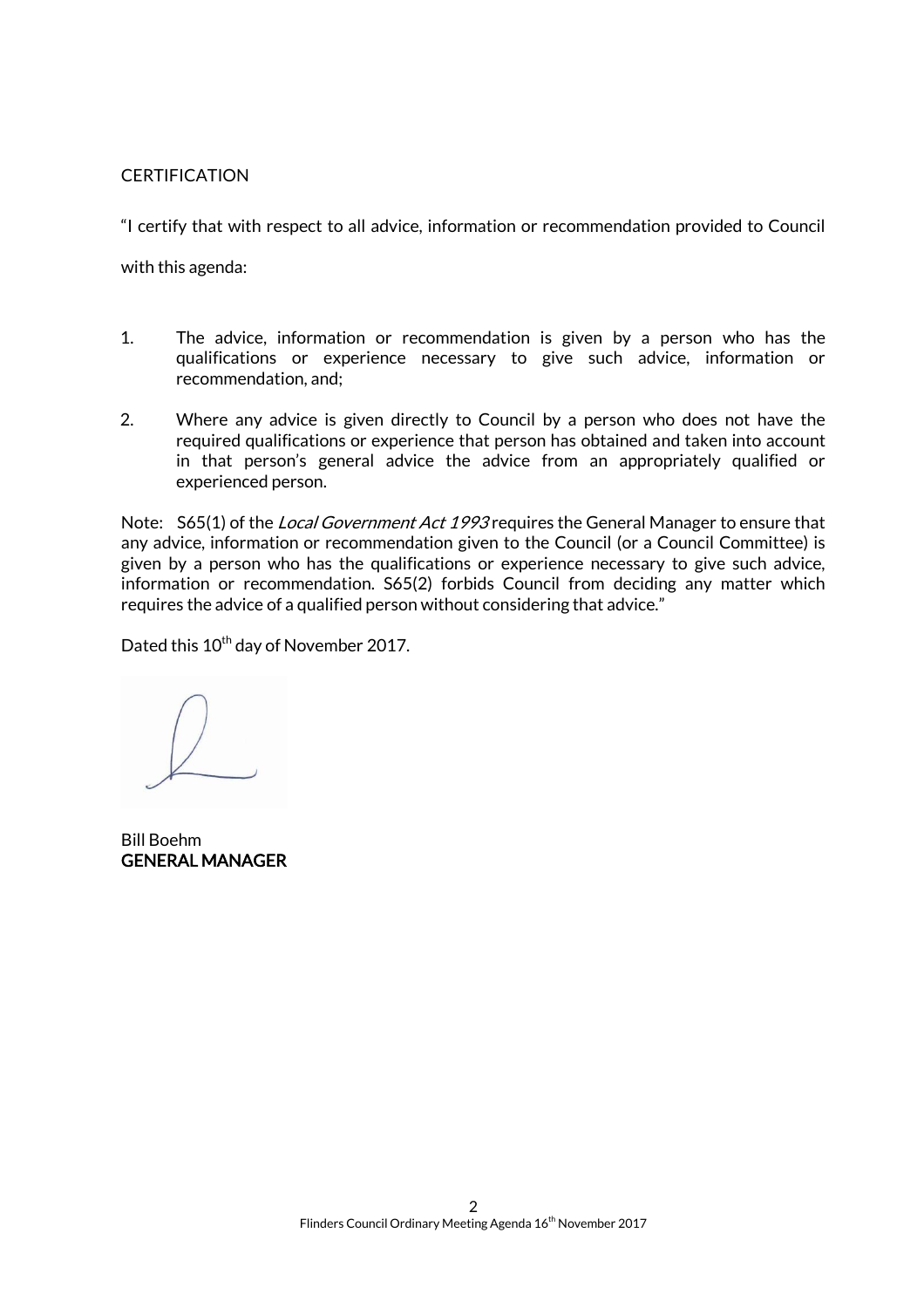# FLINDERS COUNCIL ORDINARY MEETING

AGENDA

| DATE:              | Thursday 16 <sup>th</sup> November 2017           |
|--------------------|---------------------------------------------------|
| <b>VENUE:</b>      | Flinders Arts and Entertainment Centre, Whitemark |
| <b>COMMENCING:</b> | $1.00 \,\mathrm{pm}$                              |

### PRESENT

Mayor Carol Cox Deputy Mayor Marc Cobham Cr Chris Rhodes Cr Peter Rhodes Cr Ken Stockton Cr Gerald Willis

### APOLOGIES

Cr David Williams

### STAFF IN ATTENDANCE

Bill Boehm - General Manager Vicki Warden - Executive Officer (minute taker)

#### CONFIRMATION OF MINUTES

That the Minutes from the Ordinary Council Meeting held on the  $12<sup>th</sup>$  October 2017 be confirmed.

#### PUBLIC QUESTION TIME

In accordance with Section 31 (1) of the Local Government (Meeting Procedures) Regulations 2015 and the Flinders Council Policy the following procedures be adhered to at public question time:

It is the policy of the Flinders Council to allow a 'Question Time' at Ordinary Council Meetings, during which members of the public may ask questions of the Council relating to Flinders Council matters.

The basis on which questions may be asked is:

- 1. All questions will be addressed through the Chair (being the Mayor in normal circumstances) who will answer them as she/he sees fit. Under no circumstances will members of the gallery be permitted to address or question either elected members or officers of the Council. The Chair may delegate answers to the appropriate Councillor or staff member if appropriate.
- 2. Persons addressing the Chair must pay the respect due to that office. Failure to do so may mean their address is terminated without notice.
- 3. Where the answer cannot be provided immediately, it will be provided in writing within 14 days and tabled at the following Ordinary Council Meeting.
- 4. All questioners are encouraged to register their intent to question with the General Manager before the meeting. Preference will be given to those who have so registered.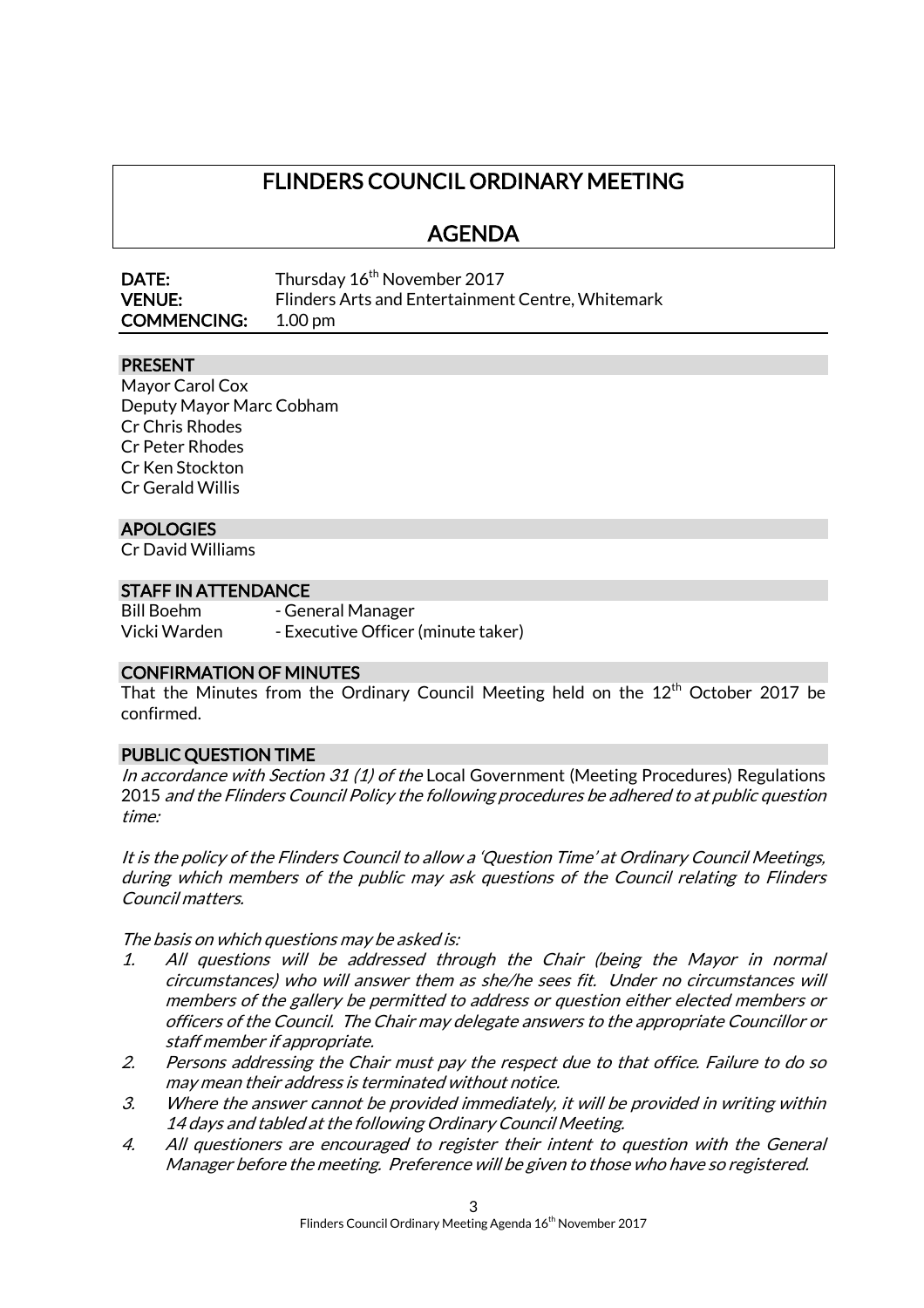- 5. Question time shall not extend longer than 30 minutes and may be divided into two 15 minute sessions.
- 6. The actual timing of the session(s) is to be immediately after the opening of the meeting and advertised with the notice of meeting.

### COUNCILLOR'S QUESTIONS ON NOTICE

Nil

### COUNCILLOR'S QUESTIONS WITHOUT NOTICE

Regulation 29 of the Local Government (Meeting Procedures) Regulations 2015 specifies that in putting a Question Without Notice a Councillor must not offer an argument or opinion, draw any inference or make any imputations except so far as may be necessary to explain the question. The Chairperson must not permit any debate of a Question without Notice or its answer.

### RESPONSE TO COUNCILLOR'S QUESTIONS WITHOUT NOTICE 12<sup>th</sup> October 2017 Council Meeting

### Question 2: Deputy Mayor Marc Cobham

When will Council be either re-establishing the concrete wastewater pipes on Whitemark beach or removing them from the foreshore, as in their current state some community members consider them to be an eyesore.

### Mayor's Response

The Council Works and Services staff are planning to use the pipes on the foreshore to build a retaining wall when the wastewater pipe is re-established. This is currently scheduled for the 2018/19 year, subject to inclusion in the Annual Plan and budget estimates for that year.

### Question 3: Deputy Mayor Marc Cobham

Some regular uses of Badger Corner Road are concerned that roadside slashing needs to be done as a matter of urgency as roadside vegetation is obscuring signs such as bridge warnings etc. Could this matter be addressed as soon as possible please?

#### Mayor's Response

This will be addressed as usual when the annually scheduled slashing takes place on Lady Barron Rd, Coast Rd, and Badger Corner Rd, which is usually in November/December.

#### Question 4: Deputy Mayor Marc Cobham

Re: possible future engagement of Natural Resource Management staff. Can Council staff provide costings and any other relevant information for the next Budget Review consideration please?

#### Mayor's Response

As this would be a new role within Council, staff would require more guidance from Council as to the purpose and role that such a staff member would play within the Council workforce before being able to provide specific budget information. The 2017/18 Annual Plan does not require an NRM dedicated staff member and the General Manager has not been directed by Council to expand work in this area.This topic would be better raised at a workshop level.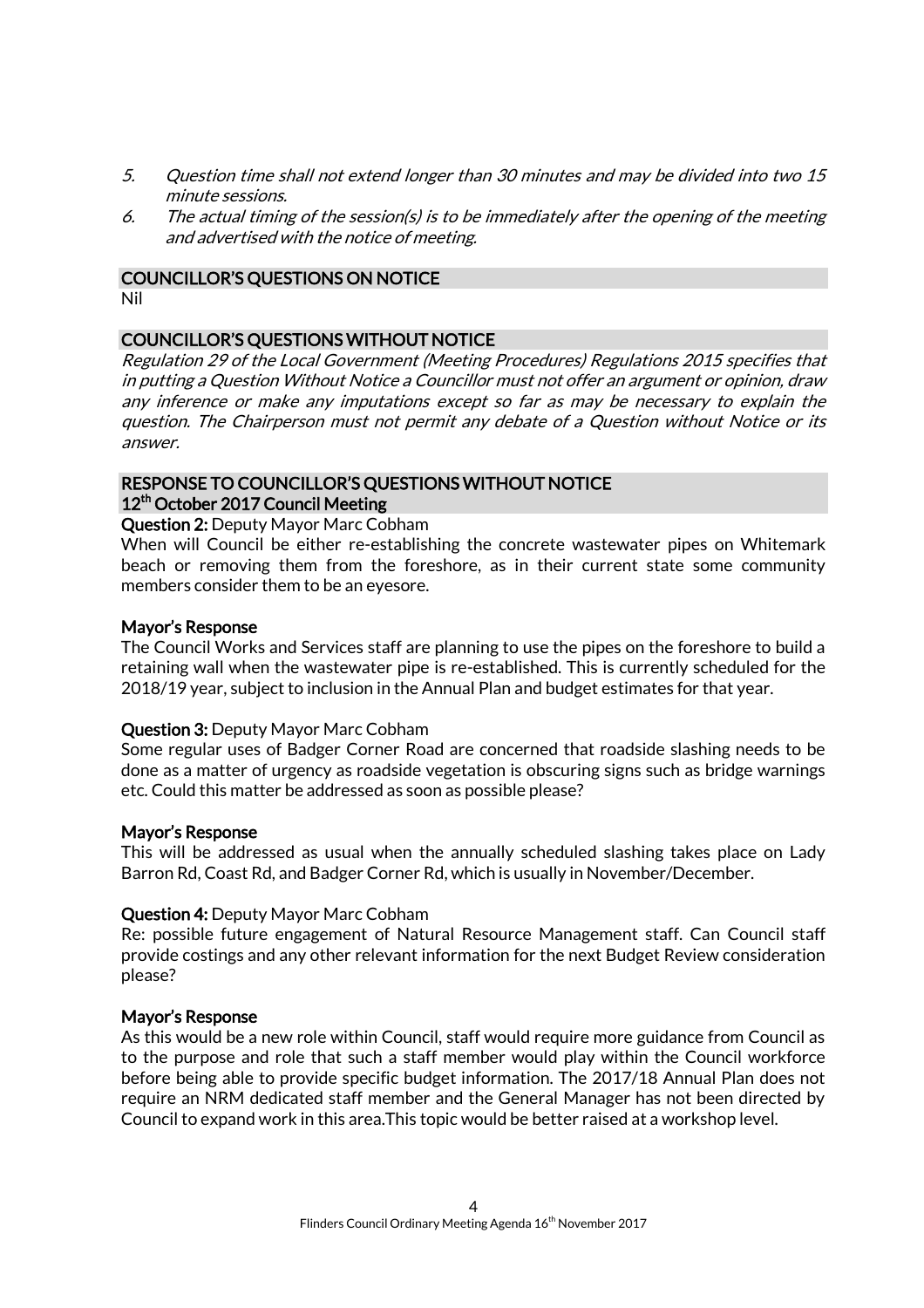### LATE AGENDA ITEMS

Nil

### DECLARATION OF PECUNIARY INTEREST

In accordance with Part 2 Regulation 8 (7) of the Local Government (Meeting Procedures) Regulations 2015, the Chairman of a meeting is to request Councillors to indicate whether they have, or are likely to have, a pecuniary interest in any item on the agenda.

Accordingly, Councillors are requested to advise of a pecuniary interest they may have in respect to any matter appearing on the agenda, or any supplementary item to the agenda, which the Council has resolved to deal with, in accordance with Part 2 Regulation 8 (6) of the Local Government (Meeting Procedures) Regulations 2015.

# LEAVE OF ABSENCE

Nil

## **PETITIONS**

Nil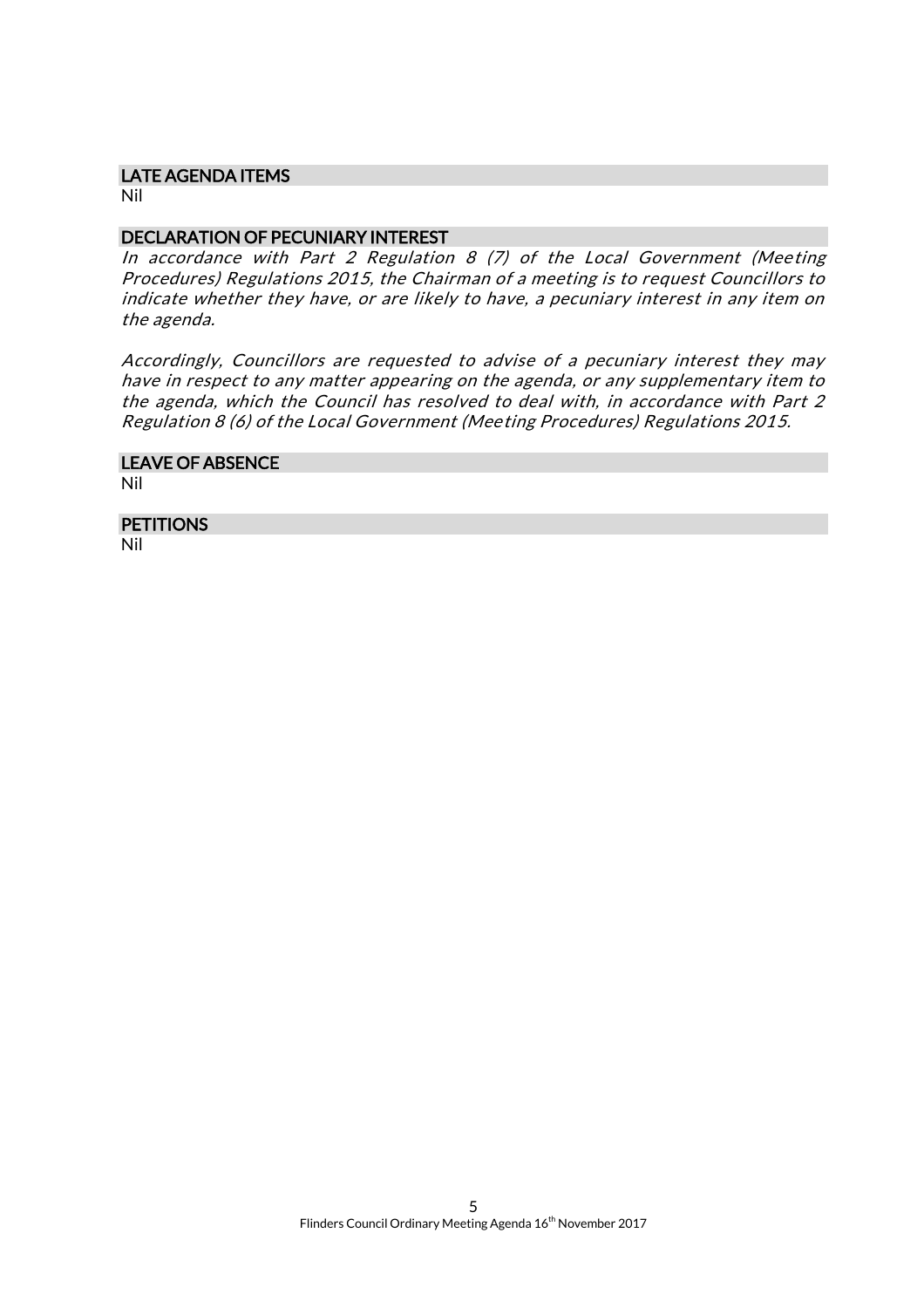### WORKSHOPS & INFORMATION FORUMS File No: COU/0205

### Council Workshop held on 25<sup>th</sup> October 2017

Council held a Workshop on the following subjects:

- Item 1 TasPorts Development Planning
- Item 2 Community Shed Update
- Item 3 Extension to Robert St
- Item 4 Airport Hangar Project Update
- Item 5 Planning Update
- Item 6 Risk Analysis
- Item 7 FITBI Quarterly Report
- Item 8 LGAT General Meeting Agenda
- Item 9 General Manager's Update
- Item 10 Policy Review

### Councillors Present:

Mayor Carol Cox, Deputy Mayor Marc Cobham, Cr Chris Rhodes, Cr Peter Rhodes, Cr Ken Stockton and Cr Gerald Willis.

### Apologies:

Cr David Williams

### Staff and Consultants Present:

| <b>Bill Boehm</b>      | <b>General Manager</b>                                       |
|------------------------|--------------------------------------------------------------|
| Vicki Warden           | <b>Executive Officer</b>                                     |
| Robyn Cox              | Strategic Planner (Item 1 & 5 only)                          |
| Mark Cooper            | TasPorts (Item 1 only)                                       |
| Kristen Derbyshire     | TasPorts (Item 1 only)                                       |
| <b>Patrick Duffy</b>   | Furneaux Group Shipping Special Committee (Item 1 only)      |
| <b>Richard Hill</b>    | Executive Advisor, Maritime, Ports and Freight, GHD Advisory |
|                        | (Item 1 only)                                                |
| Kaye Doyle             | Community Shed Representatives (Item 2 only)                 |
| Dave Gray              | Community Shed Representatives (Item 2 only)                 |
| Dale Wells             | Community Shed Representatives (Item 2 only)                 |
| <b>Brian Barnewall</b> | Works and Services Manager (Item 3 & 8 only)                 |
| <b>Adrian Mythen</b>   | $QC^3$ Consulting (Item 3 only)                              |
| Jacci Viney            | Development Services Coordinator (Item 3 only)               |
| Michael Grimshaw       | FITBI Executive (Item 7 only)                                |

As workshops and information sessions are for information and discussion purposes only, no decisions are made or foreshadowed at these proceedings.

### VOTING REQUIREMENTS:

Simple Majority

#### RECOMMENDATION:

That the Council Workshop held on 25<sup>th</sup> October 2017 be noted.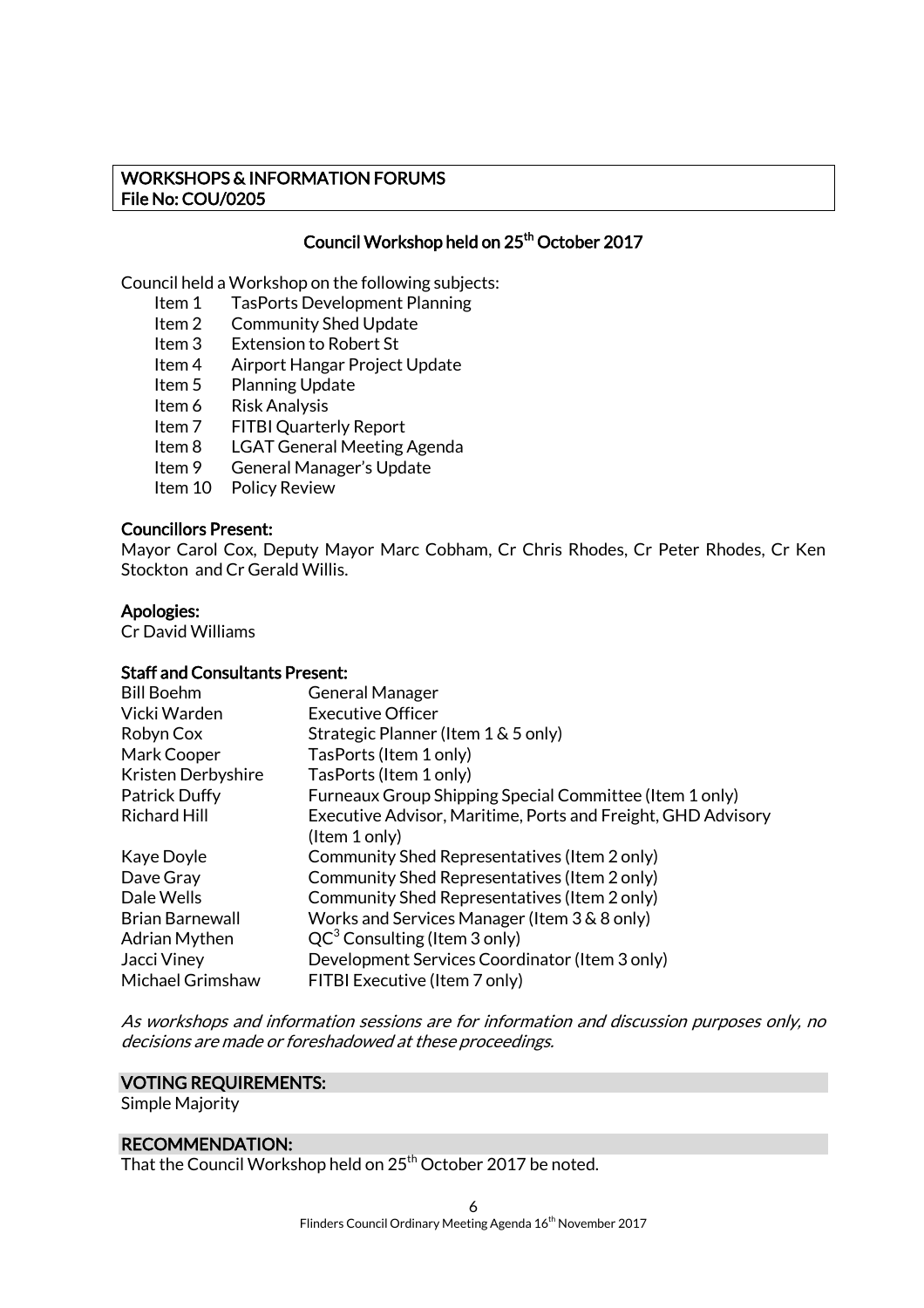### DECISION:

### PUBLIC MEETINGS Nil

PUBLICATIONS/REPORTS TABLED FOR COUNCIL INFORMATION Nil

> 7 Flinders Council Ordinary Meeting Agenda 16<sup>th</sup> November 2017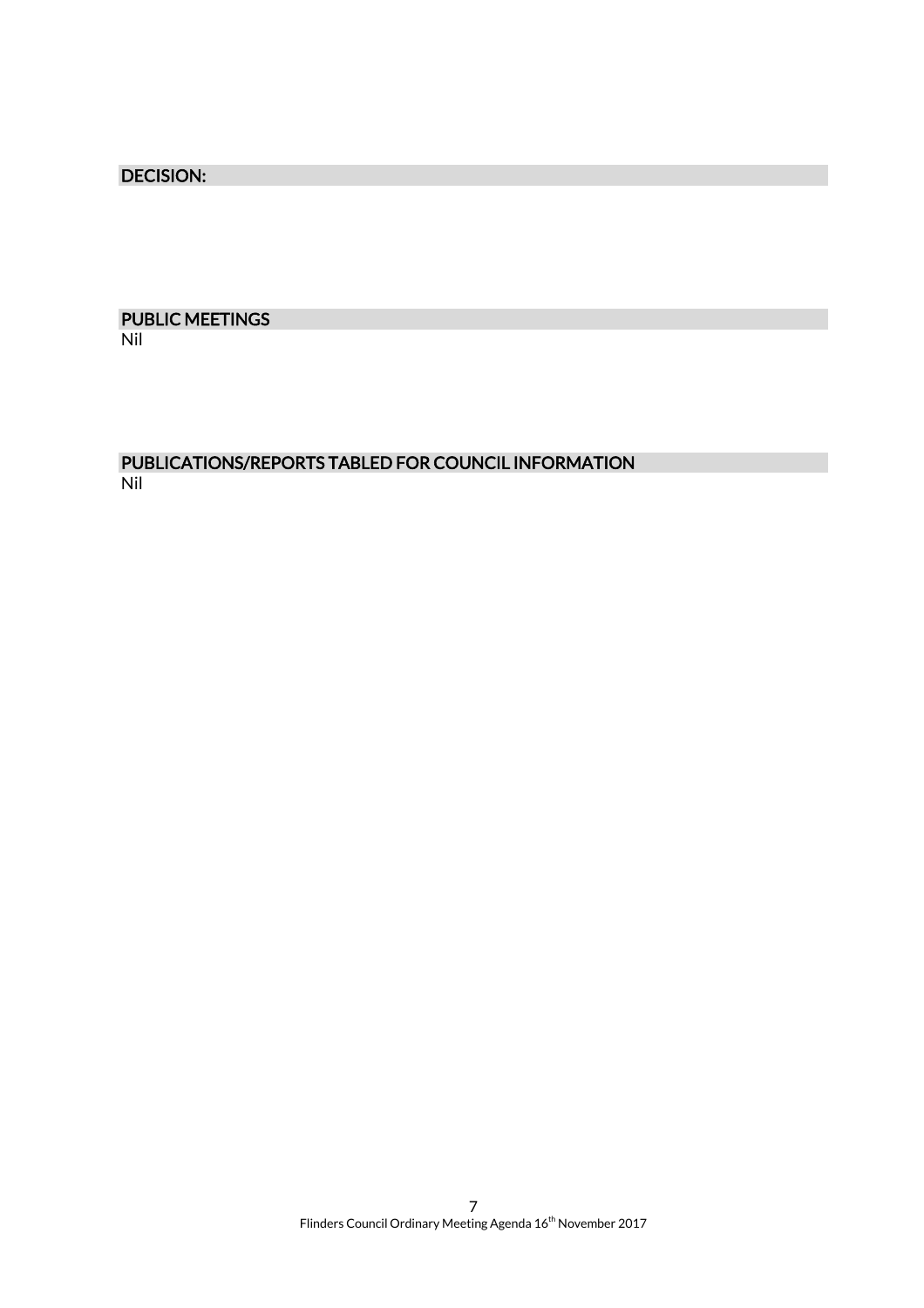### REPORTS TO BE RECEIVED

### Furneaux Group Shipping Special Committee

File No: COM/0403

Annexure 1: Furneaux Group Shipping Special Committee 7th November 2017 Unconfirmed **Minutes** 

#### OFFICER'S REPORT (Bill Boehm, General Manager):

The unconfirmed minutes of the Furneaux Group Shipping Special Committee meeting held 7<sup>th</sup> November 2017 have been provided for consideration. The minutes outline what the committee has been working on to date and can now be received by Council.

### OFFICER'S RECOMMENDATION

That the unconfirmed minutes of the Furneaux Group Shipping Special Committee meeting held 7<sup>th</sup> November 2017 be accepted.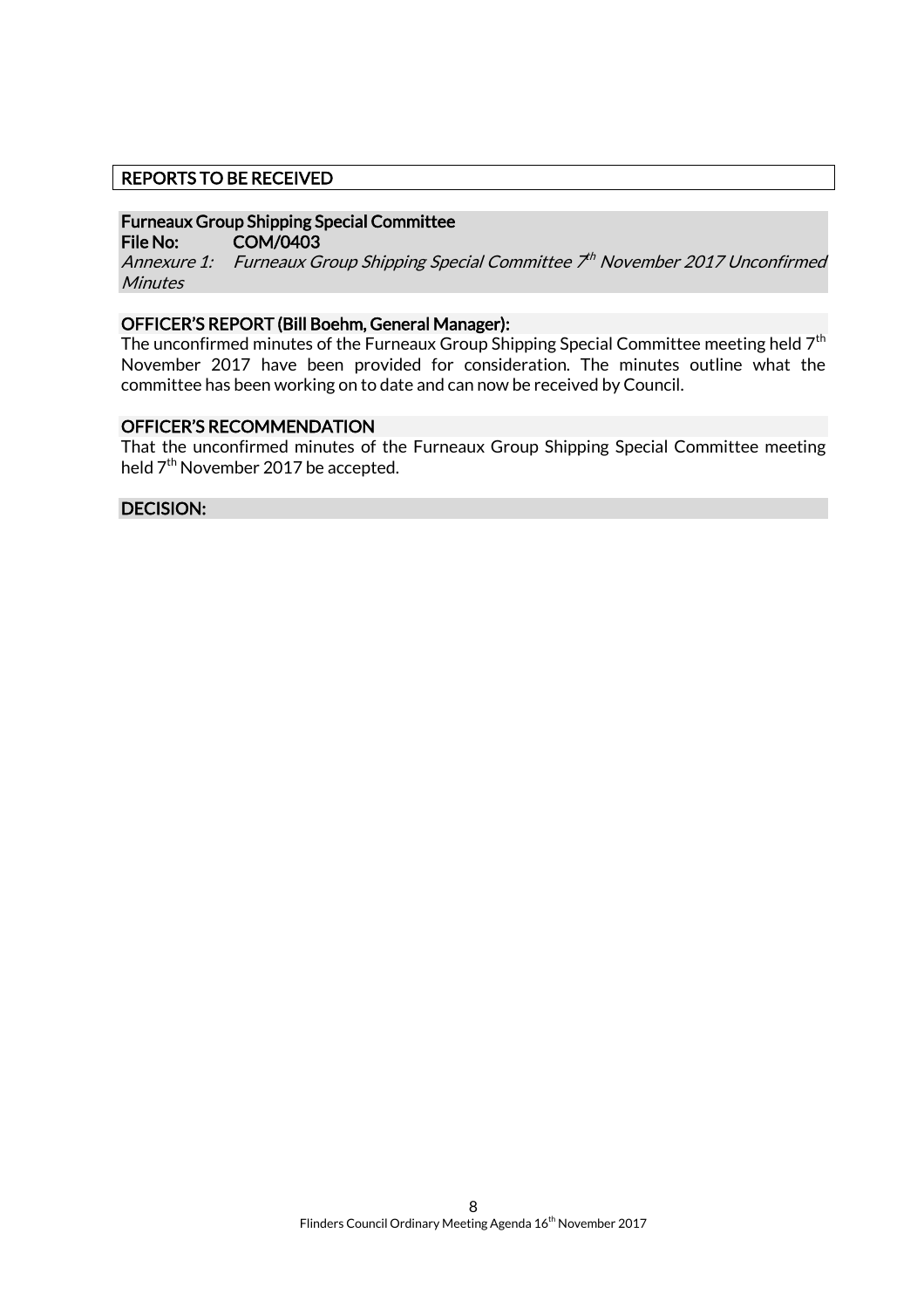### COUNCILLORS' REPORTS

### Report from Councillor Gerald Willis as the Flinders Council Representative on TasWater Owners' Committee File No: COU/0312

CORRESPONDENCE IN:

| <b>DATE</b> | <b>WHO</b>                                                                | <b>SUBJECT</b>                                                                                                                                                           |
|-------------|---------------------------------------------------------------------------|--------------------------------------------------------------------------------------------------------------------------------------------------------------------------|
| 18.10.17    | Ailsa Sypkes, General Manager<br>Legal and Governance,<br><b>TasWater</b> | Email advising that a General Meeting has<br>been called for 10:30am on Thursday 9<br>November at Riverside and that agenda<br>papers will be distributed by 25 October. |
| 26.10.17    | Ailsa Sypkes, General Manager<br>Legal and Governance,<br><b>TasWater</b> | Email with papers for a General Meeting to<br>be held 10:30am on Thursday 9 November<br>at Riverside.                                                                    |

#### RECOMMENDATION:

That the report from Councillor Gerald Willis as the Flinders Council Representative on TasWater Owners' Committee be received.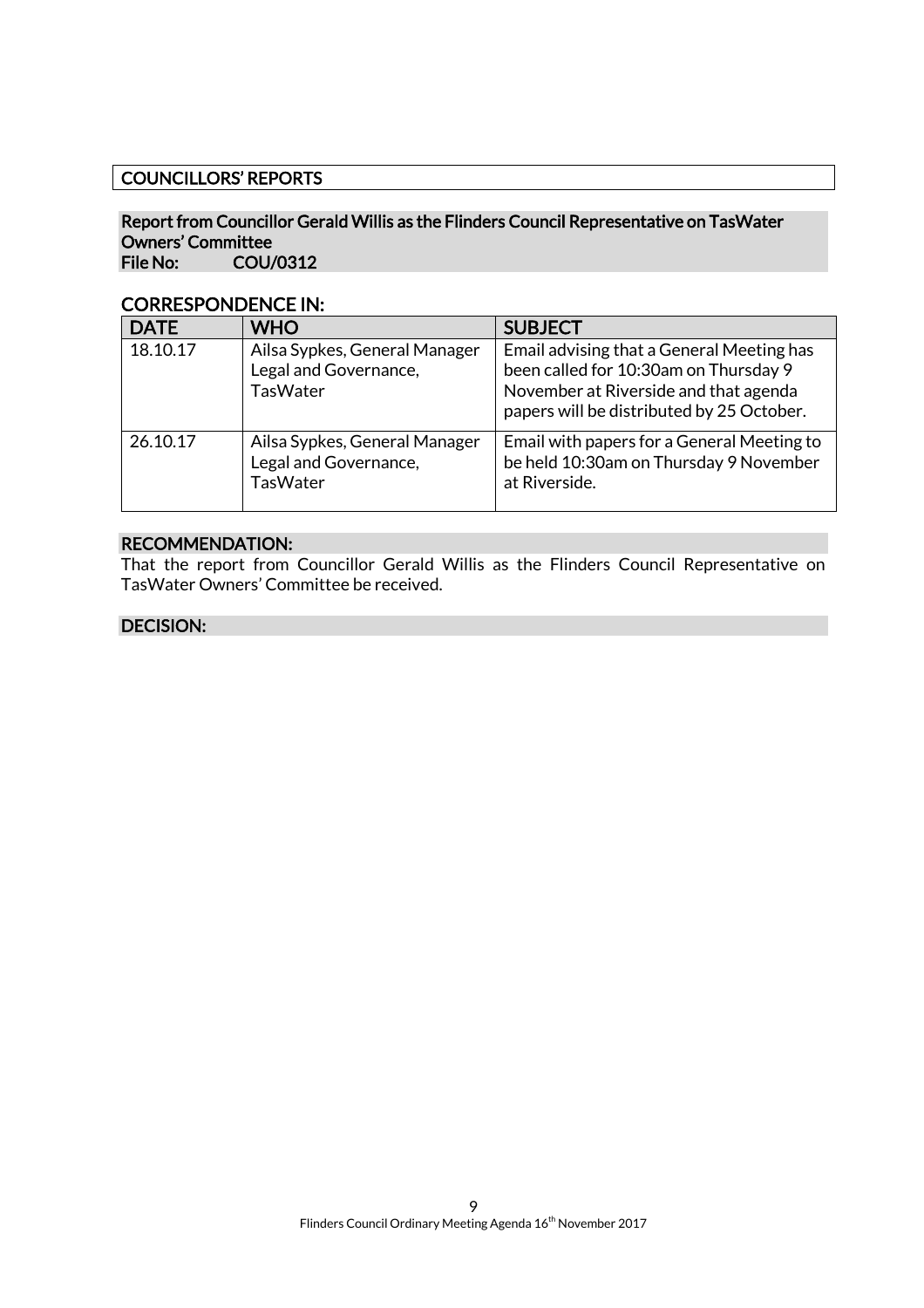### MAYOR'S REPORT:

| <b>ACTION</b>            | <b>Information</b> |
|--------------------------|--------------------|
| <b>PROPONENT</b>         | Mayor C Cox        |
| <b>FILE REFERENCE</b>    | COU/0600           |
| <b>ASSOCIATED PAPERS</b> | Nil                |

### REPORT:

### APPOINTMENTS:

| 04.10.17 | Met with Resident re Airport Hangar situation (phone)                          |
|----------|--------------------------------------------------------------------------------|
| 04.10.17 | Met with resident re difficulty in finding housing.                            |
| 10.10.17 | Met with Wayne Dick, Parks and Wildlife.                                       |
| 10.10.17 | Met with Council's Citizenship award nominee                                   |
| 11.10.17 | Met with two residents regarding Development Application up for Council        |
|          | consideration (both phone)                                                     |
| 12.10.17 | <b>Council Meeting</b>                                                         |
| 12.10.17 | Met with The Hon Rene Hidding, Minister for Infrastructure re Council decision |
|          | to refuse the Gums quarry development application. (phone)                     |
| 12.10.17 | Met with The Hon Peter Gutwein, Treasure and Minister for Local Government     |
|          | re Council decision to refuse the Gums quarry development application.         |
|          | (phone)                                                                        |
| 16.10.17 | Met with two residents regarding Council's decision to refuse the Gums quarry  |
|          | development application. (both by phone)                                       |
| 18.10.17 | Telstra Telecomms project information evening                                  |
| 19.10.17 | Met with Gums quarry proponent (phone)                                         |
| 19.10.17 | With the General Manager met with Michael Sammutt, Andrew Ross & Drew          |
|          | (Andrew) Bury discussing Telecomms project                                     |
| 19.10.17 | Interview with the Sally Dakis, ABC Country Hour.                              |
| 19.10.17 | Met with Frank Willebrand re: Whitemark airport hangar situation (phone)       |
| 20.10.17 | Flinders Island Show - Council's Citizenship Award presented to Mrs Pat        |
|          | Masters.                                                                       |
| 25.10.17 | Council workshop                                                               |
| 31.10.17 | Mayor's professional development day organised by LGAT                         |
| 31.10.17 | Mayors dinner                                                                  |
| 01.11.17 | <b>LGAT General meeting</b>                                                    |
| 03.11.17 | Lion's Tour de Flinders                                                        |
| 05.11.17 | Furneaux Tavern - Melbourne Cup Day                                            |
| 08.11.17 | Northern Tasmania Development Corporation AGM                                  |
| 09.11.17 | <b>TasWater Owners General meeting</b>                                         |

### Justice of the Peace:

Congratulations to Vicki Warden, Executive Officer at Flinders Council for achieving the status of Justice of the Peace. Vicki normally works Monday to Thursday and can be contacted through the Council Office. Thank you Vicki for giving Council the ability to provide this service to the Community.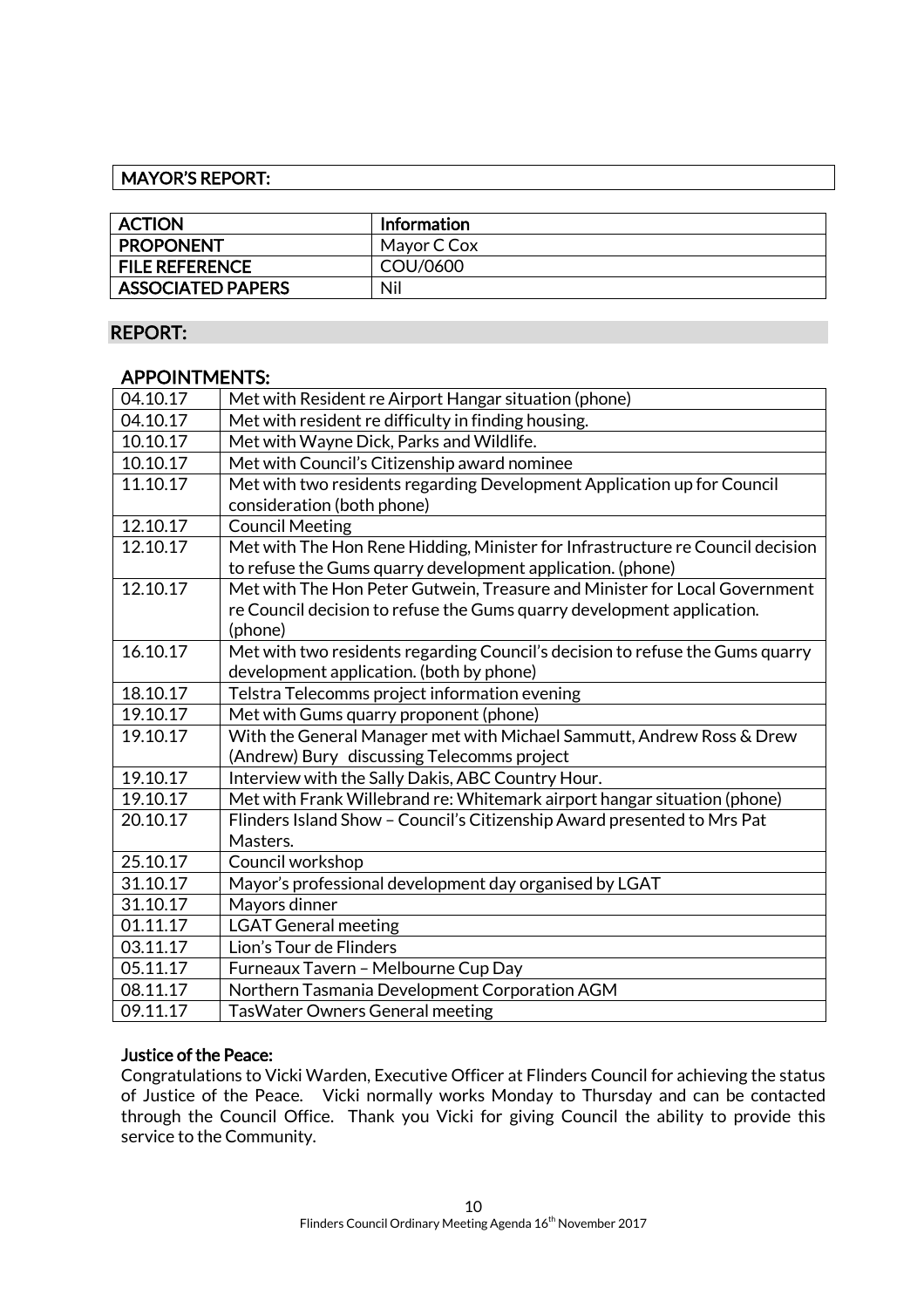### NTDC – AGM:

The Agenda with included reports has been circulated to Councillors, as will the minutes once received. The agenda included the prioritised regional projects that NTDC will assist in lobbying for. These projects have gone through an approved selection process that identifies the projects best placed and forecast to create an improved economic outcome for the region. There are currently four projects on that list of which the Safe Harbour project at Lady Barron is one.

### Citizenship Award 2017:

Mrs Pat Masters is awarded the 2017 Council's citizenship award. Pat was presented with the award at the annual show.

Pat is a very worthy recipient of this award being active in community service since her arrival on the Island with her husband Alan in the early 1980's. Since then Pat has been involved in bowls, a long term member of the hospital Auxiliary, a very active and strong participant in the Lady Barron Hall Special Committee and for 13 years has been, and still is a member of the Flinders Lions Club.

Pat often gave her time as Treasurer, Secretary or President to the above organisations. She was also one of the dedicated Lady Barron Hall committee members who would provide egg and bacon sandwiches to Three Peaks race contestants and support crew in the early hours of the morning.

Pat is an ongoing member of the Lions Club and with husband Alan, manages the bingo machine at the Furneaux Tavern, one of the Lions biggest fund raising earners. Pat along with husband Alan was awarded the Melvin Jones Award, the Lions Club's highest International Award.

Most of us know Pat as she tends the garden stall at the markets and is ever generous with the donation of plant for local raffles and fund raising events.

Congratulations Pat, and thank you for the support you have given and continue to give to this community.

### LGAT General Meeting:

Considerable time was spent developing a sectorial response to the Code of Conduct Review. The minutes of the meeting will be available on the LGAT website once they are published. At each LGAT meeting a Council is invited to give a short overview of what is happening in their Council area. I will report on the Flinders Municipal area activities at the next LGAT General meeting.

### School walking/cycling access track:

On the  $8<sup>th</sup>$  November 2017, I received a letter from the Minister for Infrastructure advising that Flinders Council was successful in its application to the Vulnerable Road User Program and has been allocated \$50,000 to regrade and seal the walking/cycling track to the School. Council staff will now be working to develop and submit the plans and undertake the work to realise the funding.

Thank you to staff for recognising and using this opportunity to improve infrastructure on the Island for the benefit of our school pupils.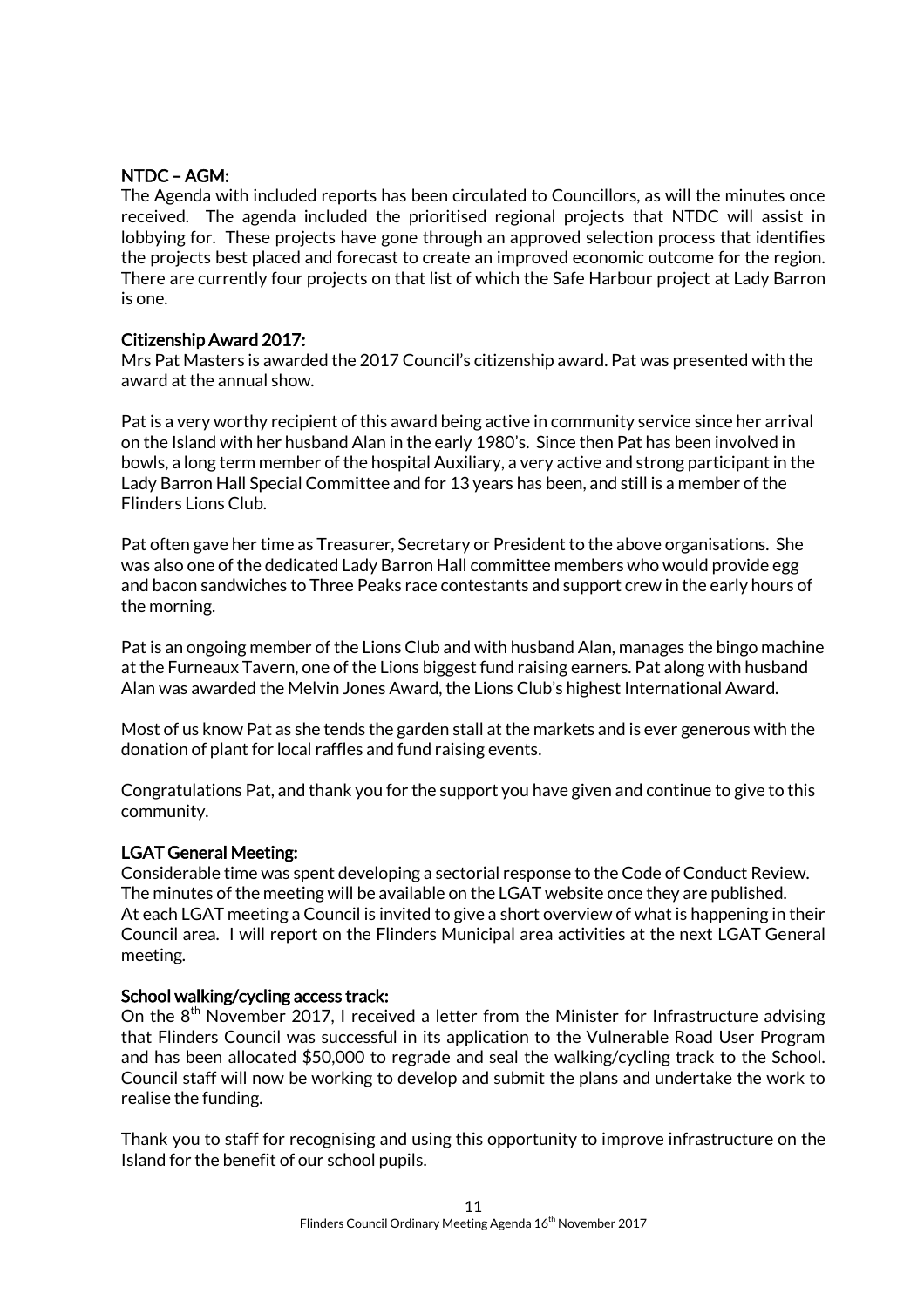# CORRESPONDENCE IN:

| <b>DATE</b> | <b>WHO</b>                                | <b>SUBJECT</b>                                       |
|-------------|-------------------------------------------|------------------------------------------------------|
| 04.10.2017  | Nigel Scullion,                           | Letter re: Support Indigenous businesses             |
|             | <b>Minister For</b>                       |                                                      |
|             | Indigenous Affairs                        |                                                      |
| 05.10.2017  | <b>Senator David</b>                      | Letter of Support Safe Harbour Project               |
|             | <b>Bushby</b>                             |                                                      |
| 06.10.2017  | Mayor David                               | Invitation to attend the National Local Roads and    |
|             | O'Loughlin,                               | <b>Transport Congress</b>                            |
|             | President, Australian                     |                                                      |
|             | <b>Local Government</b>                   |                                                      |
|             | Association (LGAT)                        |                                                      |
| 09.10.2017  | Robyn Dilger,                             | Invitation to lunch                                  |
|             | <b>Flinders Island Show</b>               |                                                      |
| 09.10.2017  | Society                                   |                                                      |
|             | Jenny Denholm,                            | Letter re: Funding of Suicide Prevention Services    |
|             | Primary Health<br>Tasmania                |                                                      |
| 11.10.2017  | Launceston Airport                        | Annual Stakeholder Event Invitation                  |
| 11.10.2017  | Peter Guichelaar                          | Letter re: Quarry Code of Practice 2017              |
| 11.10.2017  | Matthew Abbey,                            | Local Government Forum - Sport, Recreation and       |
|             | <b>Department Premier</b>                 | Physical Activity - 9 November 2017                  |
|             | and Cabinet (DPAC)                        |                                                      |
| 11.10.2017  | Dion Lester, Policy                       | LGAT Regional Breakfast Series - Save the Date       |
|             | Director, LGAT                            |                                                      |
| 12.10.2017  | Michael Buck,                             | Notice of General Meeting 18 October 2017            |
|             | Secretary, Flinders                       |                                                      |
|             | <b>Island Tourism and</b>                 |                                                      |
|             | <b>Business Inc (FITBI)</b>               |                                                      |
| 13.10.2017  | Guy Barnett MP,                           | Work Safe Month 2017                                 |
|             | Minister for Building                     |                                                      |
|             | and Construction                          |                                                      |
| 13.10.2017  | Tarryn Yetman,                            | TasPorts Development Planning - Proposed Meeting     |
|             | Administrator, GHD                        |                                                      |
| 13.10.2017  | Dion Lester, Policy                       | Letter re: LGAT President Doug Chipman               |
|             | Director, LGAT                            |                                                      |
| 18.10.2017  | Ailsa Sypkes, Tas                         | Notice of General Meeting 9 November 2017            |
|             | Water                                     |                                                      |
| 18.10.2017  | <b>Richard Mollineaux</b>                 | Letter re: Gumms Quarry                              |
| 18.10.2017  | David Bailey                              | Letter re: Gumms Quarry                              |
| 19.10.2017  | Peter Gutwein, MP,                        | Letter re: support for Northern Tasmanian Councils - |
|             | Minister for Planning                     | <b>Shared Services Study report</b>                  |
|             | and Local Govt                            |                                                      |
| 24.10.2017  | Sally Darke,                              | Increasing Workforce Engagement Large Funding        |
|             | Chairperson, Tas<br><b>Community Fund</b> | Rounds                                               |
| 25.10.2017  | Mandy Denby, Dept                         | Success in Australia Day Great Ideas Grants Program  |
|             | of Premier and                            | 2018                                                 |
|             |                                           |                                                      |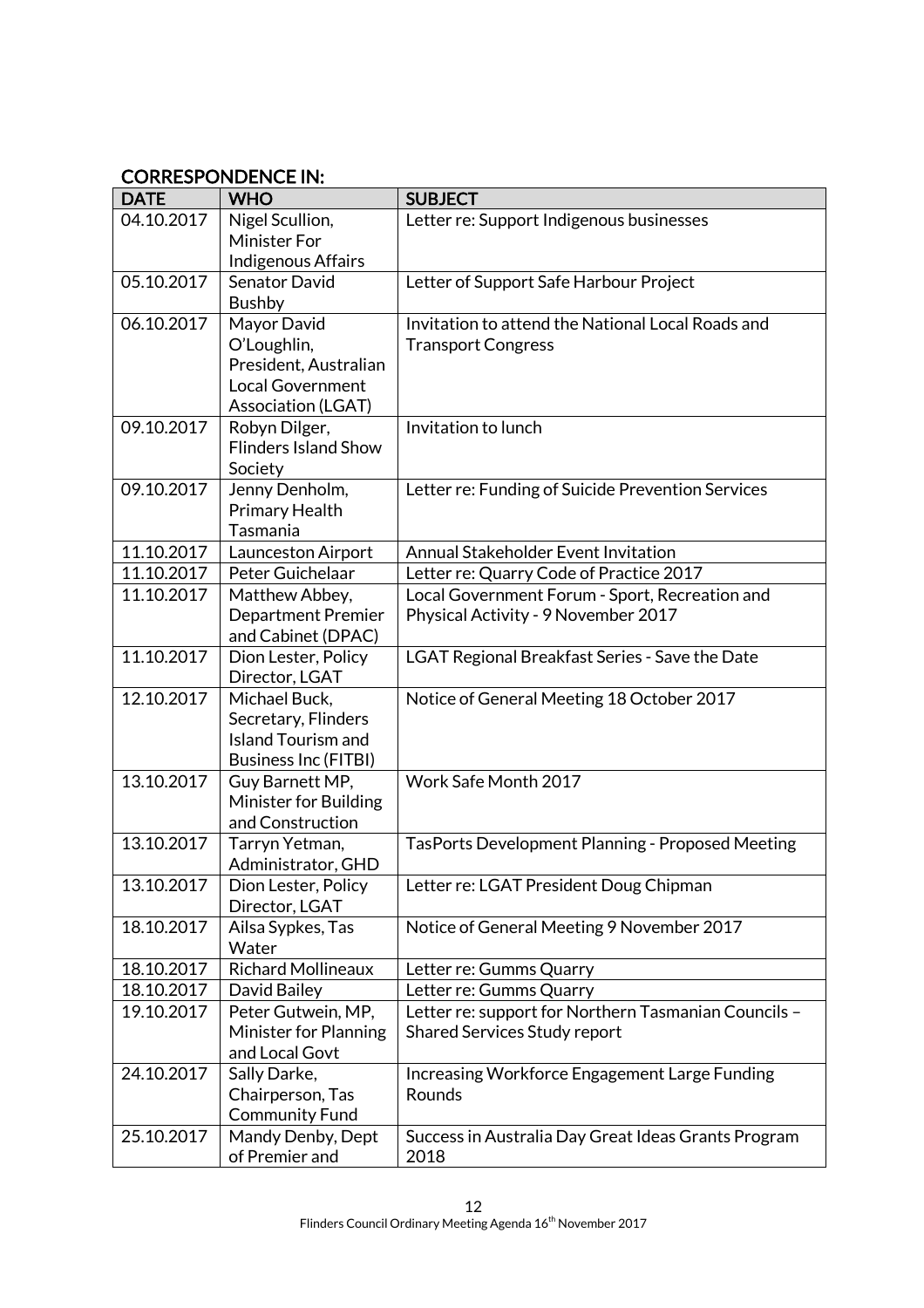| <b>DATE</b> | <b>WHO</b>                                                                          | <b>SUBJECT</b>                                                                      |
|-------------|-------------------------------------------------------------------------------------|-------------------------------------------------------------------------------------|
|             | Cabinet                                                                             |                                                                                     |
| 26.10.2017  | Mayor Brian Cunial,<br>Frankston City<br>Council                                    | Homelessness in Australia                                                           |
| 31.10.2017  | Christine Agostinelli,<br>Executive Officer,<br><b>LGAT</b>                         | Additional Information re: Code of Conduct Item on<br><b>General Meeting Agenda</b> |
| 31.10.2017  | Fiona Simson,<br>President, National<br><b>Farmers' Federation</b>                  | National Agriculture Day 21.11.2017                                                 |
| 01.11.2017  | Rikki-Lee Ross,<br>Northern Tasmania<br>Development<br>Corporation (NTDC)           | 08 November AGM Agenda Papers                                                       |
| 04.11.2017  | <b>Furneaux Islands</b><br><b>CWA Rest Room</b><br>Committee                        | <b>Community Grant 2017</b>                                                         |
| 06.11.2017  | Katrena Stephenson,<br>CEO, LGAT                                                    | Letter re: LGAT President Doug Chipman                                              |
| 07.11.2017  | Dion Lester, Policy<br>Director, LGAT                                               | <b>Councillor Allowance Review</b>                                                  |
| 07.11.2017  | Rikki-Lee Ross,<br><b>NTDC</b>                                                      | <b>NTDC Directors Report</b>                                                        |
| 07.11.2017  | Darren Chester MP,<br>Minister for<br>Infrastructure and<br>Transport               | Roads to Recovery Statement of Expectations                                         |
| 07.11.2017  | Maree Crawford,<br><b>Furneaux Historical</b><br><b>Research Association</b>        | FHRA Committee Members 2017                                                         |
| 08.11.2017  | Rene Hidding MP,<br>Minister for<br>Infrastructure                                  | Vulnerable Road User Program 2017/18                                                |
| 08.11.2017  | Sally Darke,<br>Chairperson, Tas<br><b>Community Fund</b>                           | <b>Emerging Community Leaders 2018</b>                                              |
| 15.11.2017  | Michael Ferguson<br>MP, Minister for<br>Information<br>Technology and<br>Innovation | Letter re: Networking Tasmania range of benefits                                    |

# CORRESPONDENCE OUT:

| <b>DATE</b> | <b>WHO</b>   | <b>SUBJECT</b>                                                        |
|-------------|--------------|-----------------------------------------------------------------------|
| 04.10.2017  | Chris Bowman | $\overline{\phantom{a}}$ Thank you for ongoing commitment to Flinders |
|             |              | Municipal Emergency Management Committee                              |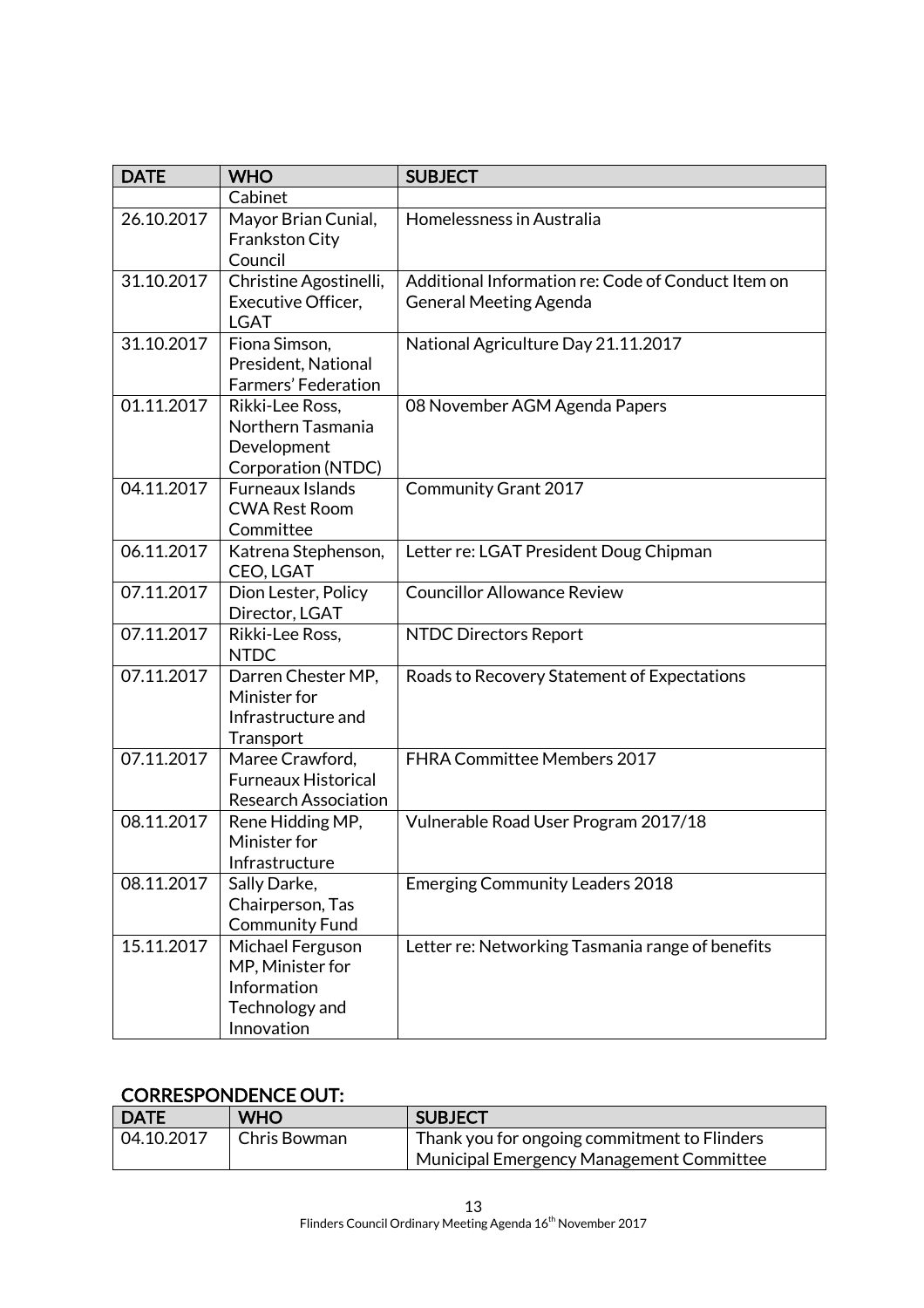| <b>DATE</b> | <b>WHO</b>                 | <b>SUBJECT</b>                                         |
|-------------|----------------------------|--------------------------------------------------------|
| 06.10.2017  | Rhiannon Shine, ABC        | Flinders Island contacts for filming                   |
| 13.10.2017  | Deputy Mayor Marc          | Authorisation to act as spokesperson of Council with   |
|             | Cobham                     | regard to Development Application                      |
| 17.10.2017  | Regional Jobs and          | Letter of Support for Quoin Holdings                   |
|             | <b>Investment Packages</b> |                                                        |
|             | Program                    |                                                        |
| 19.10.2017  | <b>Furneaux Group</b>      | Invitation to attend workshop                          |
|             | <b>Shipping Special</b>    |                                                        |
|             | <b>Committee Members</b>   |                                                        |
| 23.10.2017  | <b>Richard Mollineaux</b>  | Response to letter re: Gumms Quarry                    |
| 23.10.2017  | David Bailey               | Response to letter re: Gumms Quarry                    |
| 30.10.2017  | Jeneane Thomas,            | Response to invitation to Official Opening of Flinders |
|             | Hydro                      | <b>Island Hybrid Energy Hub</b>                        |
| 09.11.2017  | Deputy Mayor Marc          | Response to Questions without notice                   |
|             | Cobham                     |                                                        |

### VOTING REQUIREMENTS:

Simple Majority

# RECOMMENDATION:

That the Mayor's report be received.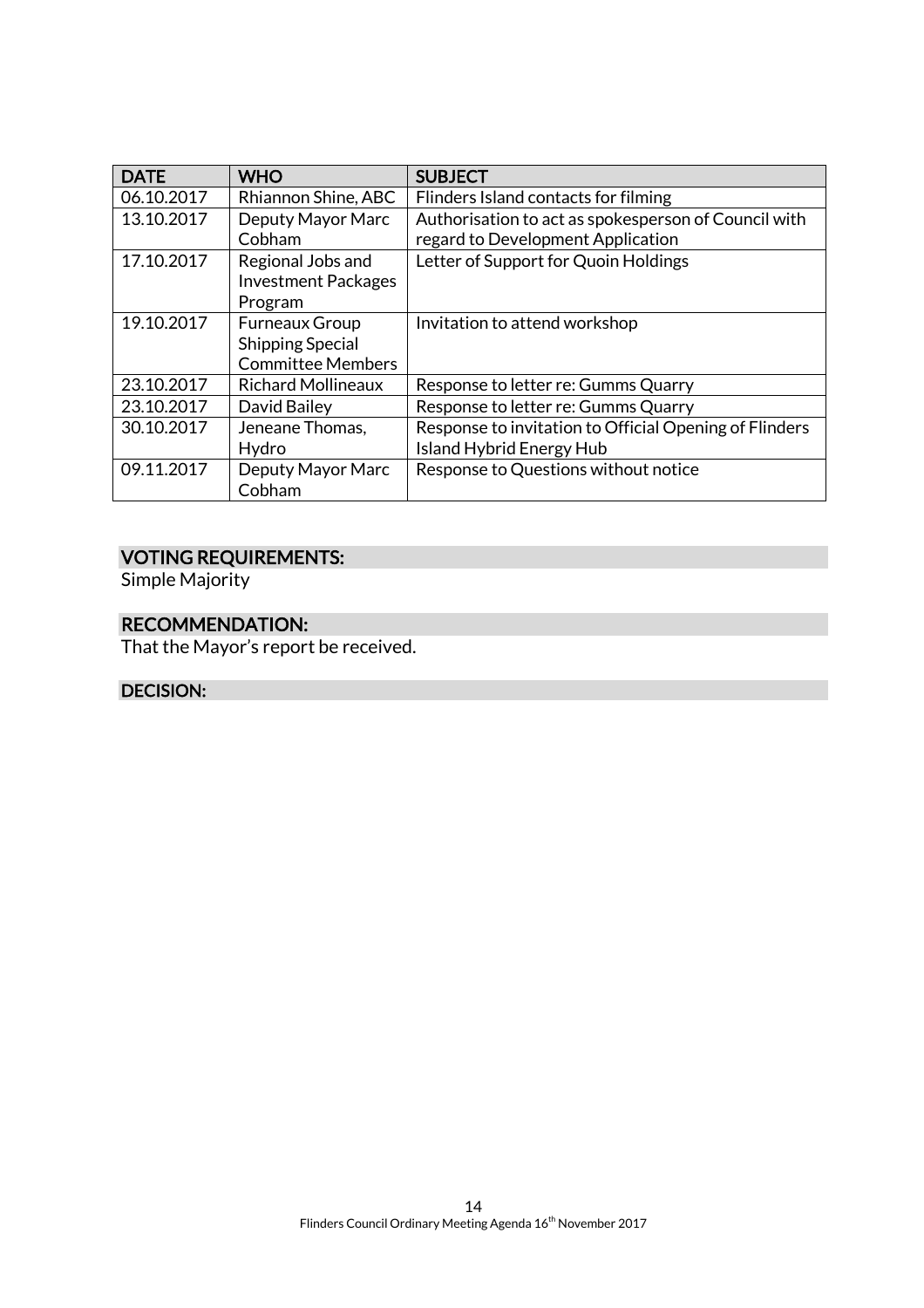### OPERATIONAL BUSINESS OF COUNCIL

| А.              | DEVELOPMENT SERVICES AND PLANNING APPLICATIONS                       |
|-----------------|----------------------------------------------------------------------|
| Item A1:        | <b>Transfer of Crown Land to Council</b>                             |
| File No:        | <b>REA/0201</b>                                                      |
| Annexure 2:     | <b>Transfer of land to Council</b>                                   |
| Annexure 3:     | Library lease document from Crown Solicitor                          |
| Item A2:        | <b>Development Application Report</b>                                |
| <b>File No:</b> | <b>DSV/0300</b>                                                      |
| Annexure 4:     | Planner's Information Report - October 2017                          |
| <b>B.</b>       | <b>AIRPORT</b>                                                       |
| Item B1:        | <b>Airport Business Planning Update</b>                              |
| File No:        | <b>AER/0100</b>                                                      |
| Annexure 5:     | Flinders Island Aerodrome Costings Review (Elected Members only)     |
| Annexure 6:     | Flinders Island Aerodrome Review Report (Elected Members only)       |
| Annexure 7:     | Flinders Island Aerodrome Action Plan Report (Elected Members only)  |
| Annexure 8:     | Flinders Island Airport Hangars Update Report (Elected Members only) |
| Annexure 9:     | Proposed Airport Extension (Elected Members only)                    |
| Annexure 10:    | Tank Inspection Report (Elected Members only)                        |
| C.              | <b>COMMUNITY DEVELOPMENT</b>                                         |
| Item C1:        | <b>Whitemark Community Gym Special Committee Membership</b>          |
| <b>File No:</b> | <b>CDV/0702</b>                                                      |
| D.              | <b>NOTICE OF MOTION</b>                                              |
| Item D1:        | <b>Furneaux Group Shipping Special Committee Terms of Reference</b>  |
| <b>File No:</b> | COM/0403                                                             |
| E.              | <b>GOVERNANCE</b>                                                    |
| Item E1:        | <b>Furneaux Islands Community Shed Update</b>                        |
| File No:        | CDV/1706                                                             |
| Annexure 11:    | Furneaux Islands Community Shed Presentation 25 October 2017         |
| Item E2:        | <b>Roads Program Capital Works Budget Variation</b>                  |
| File No:        | FIN/0906, FIN/0701                                                   |
| Annexure 12:    | Existing and Proposed Roads Program 2017/18                          |
| Item E3:        | Northern Tasmania Economic Stimulus Package Loan Project Update      |
| File No:        | <b>FIN/0701</b>                                                      |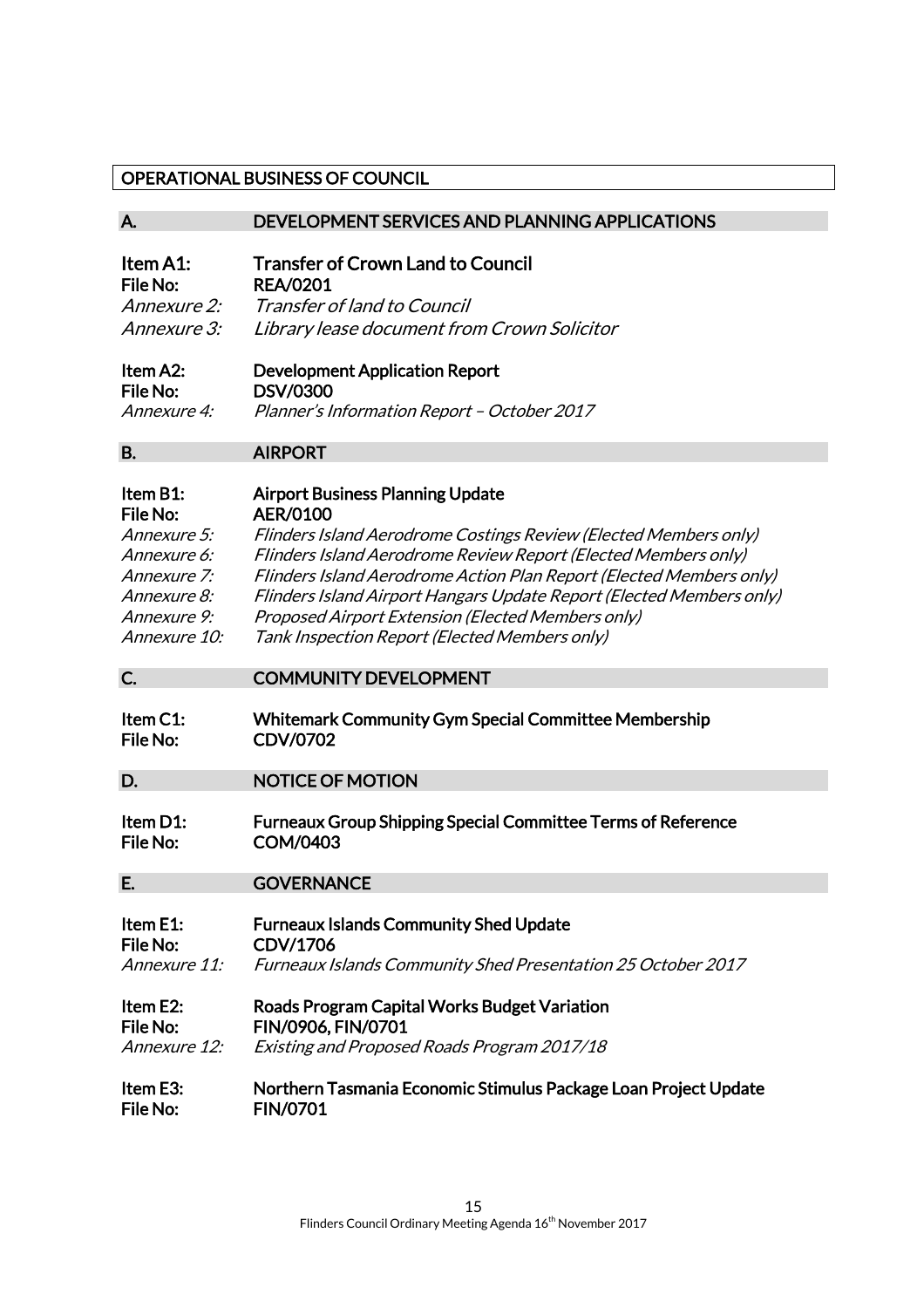| Item E4:<br>File No:            | <b>Changes to the Local Government Act</b><br><b>LEG/0600</b>            |
|---------------------------------|--------------------------------------------------------------------------|
| <i>Annexure 13:</i>             | <b>Stakeholder Consultation Paper</b>                                    |
| Item E5:<br>File No:            | Quarterly Financial Report for July to September 2017<br><b>FIN/0100</b> |
| Annexure 14:                    | Financials - July to September 2017                                      |
| Item E6:<br>File No:            | <b>Ordinary Council Meetings - Times and Dates 2018</b><br>COU/0203      |
| Item E7:<br>File No:            | <b>Citizen of the Year Award Policy</b><br><b>PUB/0800</b>               |
| <i>Annexure 15:</i>             | DRAFT Citizen of the Year Award Policy                                   |
| Item E8:                        | <b>Waiver of Fees Policy</b>                                             |
| File No:<br><i>Annexure 16:</i> | <b>FIN/0701</b><br><b>DRAFT Waiver of Fees Policy</b>                    |
| Item E9:                        | <b>Councillor Resolution Report</b>                                      |
| File No:                        | <b>COU/0600</b>                                                          |
| <i>Annexure 17:</i>             | <b>Councillor Resolution Report November 2017</b>                        |

# Meeting Closed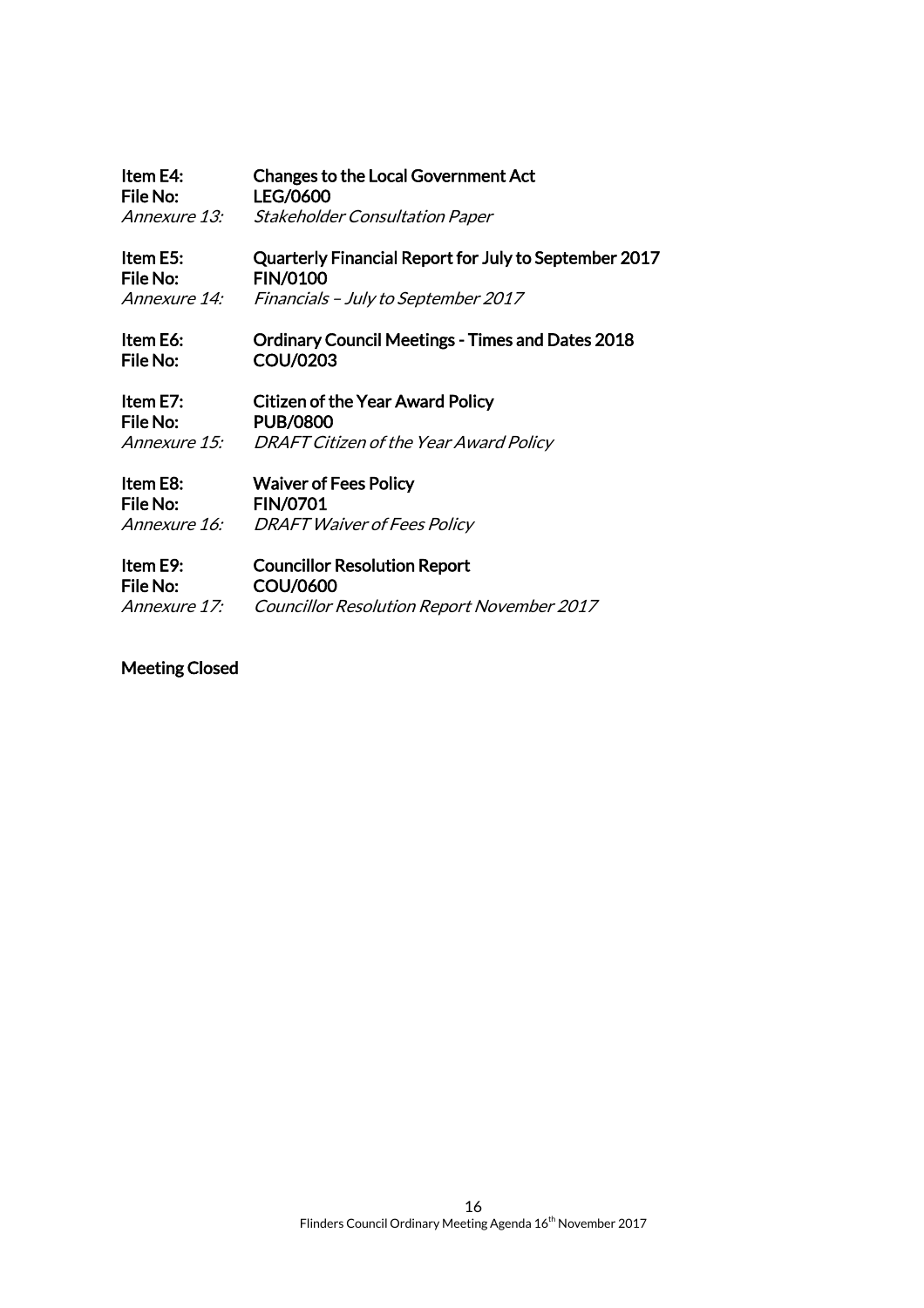### A. DEVELOPMENT SERVICES AND PLANNING APPLICATIONS

### Item A1: Transfer of Crown Land to Council

| <b>ACTION</b>            | <b>Decision</b>                                         |
|--------------------------|---------------------------------------------------------|
| <b>PROPONENT</b>         | <b>Council Officer</b>                                  |
| <b>OFFICER</b>           | Jacci Viney, Development Services Coordinator           |
| <b>FILE REFERENCE</b>    | <b>REA/0201</b>                                         |
| <b>ASSOCIATED PAPERS</b> | Annexure 2: Transfer of land to Council                 |
|                          | Annexure 3: Library lease document from Crown Solicitor |

### INTRODUCTION:

As part of Council's ongoing assessment of asset and land management, parcels of land that are otherwise owned by the Crown, but utilised by Council, may be identified as requiring amendment in either a lease, licence or ownership arrangement. Land that hosts Council built and owned assets is usually prioritised over vacant land.

This report updates Council on progress in securing title to the current Council offices with an associated lease to provide for the current library.

### PREVIOUS COUNCIL CONSIDERATION:

Nil

### OFFICER'S REPORT:

The land; CT:171441/1, host to the current Council offices and known as 4 Davies Street, Whitemark, has been long identified as a parcel of land that Council would ideally hold ownership of. The land is currently leased by Council from the Crown. The current lease has been in place since 1947. The transfer documents relating to the cessation of the lease are attached as Annexure 2.

The land holds significant Council assets including the Council offices, the Rose Garden, approximately half of the Flinders Arts and Entertainment Centre (FAEC), the "Duckpond" Child Care Centre and the playground on the corner of Davies and James Streets, as well as the State Library building owned by the Department of Education.

Council attempted to gain ownership of the land in the early 2000's but issues around unknown sewage location, unclear boundaries and asset ownership precluded continuation of the project.

Recently Council utilised the services of visiting plumbers to provide CCTV mapping of the sewage services to the Council building, the public toilet at the library and Duckpond child care centre. It was confirmed that the library toilets do use the same system as the Council office.

The land known as 6 James Street, Whitemark, and previously known as the "Accountant's house" was removed from the lease in 2015.

Negotiations with Crown Land Services were quite straight forward although the matter of the library building did present an issue. The Department of Education, as owners of the State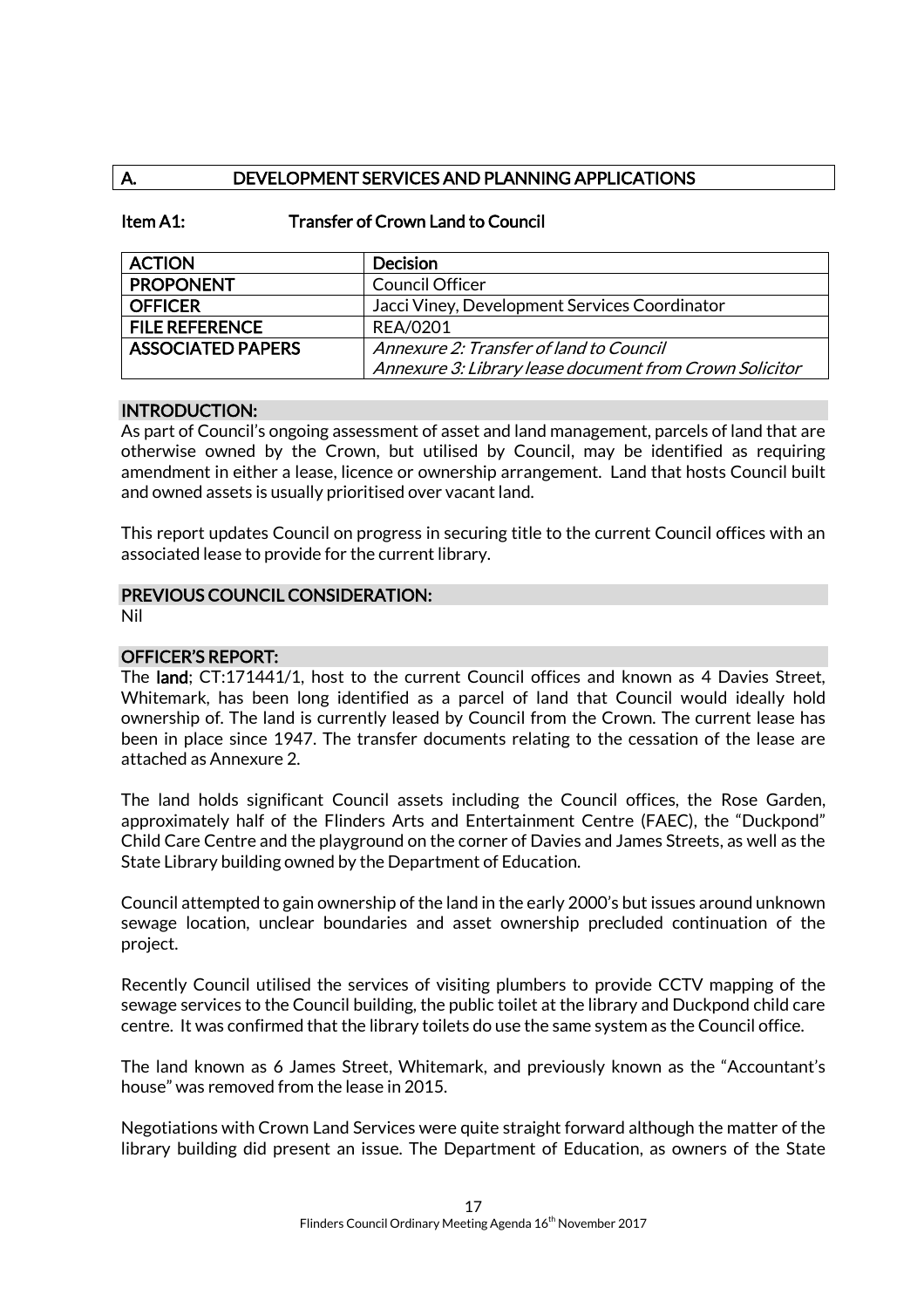Library, were approached regarding the possibility of Council owning the asset and leasing the building back to the Department of Education. This has taken some time to negotiate but finally the lease document has been issued by the Crown Solicitor of Tasmania. The document forms Annexure 3.

### STATUTORY REQUIREMENT:

### Nil

### POLICY/STRATEGIC IMPLICATIONS:

- 2. Infrastructure and Services Placed based approach to planning and delivery to ensure community and environmental values are maintained.
	- 2.1 Plan, deliver and operate community infrastructure to provide levels of service that align with community needs and demand.

2.1.4.1 Deliver services as per long term asset management plan 2017/18.

### BUDGET AND FINANCIAL IMPLICATIONS:

Nil at this stage. Council to contact State Revenue Office regarding stamp duty payable.

### RISK/LIABILITY:

This 'tidies up' the matter of Council owning assets on Crown land.

### VOTING REQUIREMENTS:

Simple Majority

### OFFICER'S RECOMMENDATION:

That Council:

- 1. Receives the annexure detailing the cessation of the lease over CT:171447/1 known as 4 Davies Street, Whitemark; and
- 2. Agrees to lease the existing library building to the Department of Education.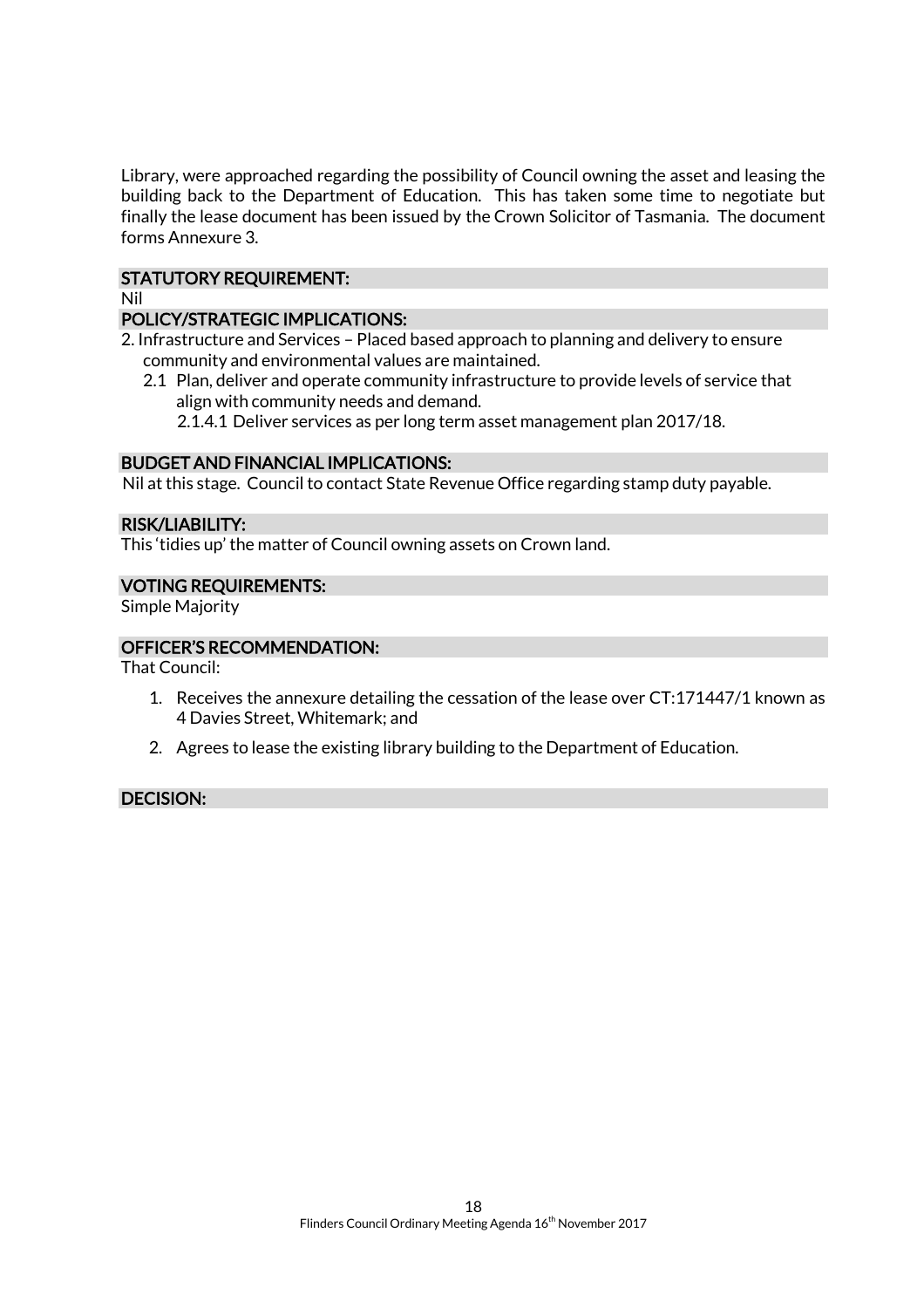#### Item A2: Development Application Report

| <b>ACTION</b>            | Information                                             |
|--------------------------|---------------------------------------------------------|
| <b>PROPONENT</b>         | Council Officer                                         |
| <b>OFFICER</b>           | Jacci Viney, Development Services Coordinator           |
| <b>FILE REFERENCE</b>    | PLN/0105                                                |
| <b>ASSOCIATED PAPERS</b> | Annexure 4: Planner's Information Report - October 2017 |

### INTRODUCTION:

The purpose of this report is to provide Councillors with an update of the applications which have been dealt with by the Planning Department for the month of October as per the council motion 249.09.2015, passed at the 24<sup>th</sup> September 2015 Council Meeting.

Council has requested that the planning consultancy service (West Tamar Council) provide this detail to Council on a monthly basis.

Permitted applications are assessed under s58 of the *Land Use Planning and Approvals Act* 1993 and as such are not advertised nor are the applicant's details made public. Applicants retain the right to privacy having met all development and use standards applicable within the current planning scheme. Applications made under this section must be granted a permit, with or without conditions.

The numbering of applications relates to the allocation provided by the 'Regulatory Applications' (RegApps) electronic filing system. Numbers are allocated in order to Planning (DA), Building (BA) and Plumbing (PA) applications. This may mean that planning numbers are not sequential.

#### PREVIOUS COUNCIL CONSIDERATION:

Some items may have been considered at meetings of Council while the remainders have been approved under delegation by the General Manager.

#### OFFICER'S REPORT:

Refer to Annexure 2 Planner's Information Report – October 2017, provided by West Tamar Council.

#### VOTING REQUIREMENTS:

Simple Majority

#### OFFICER'S RECOMMENDATION:

That the Planner's Information Report – October 2017 be received.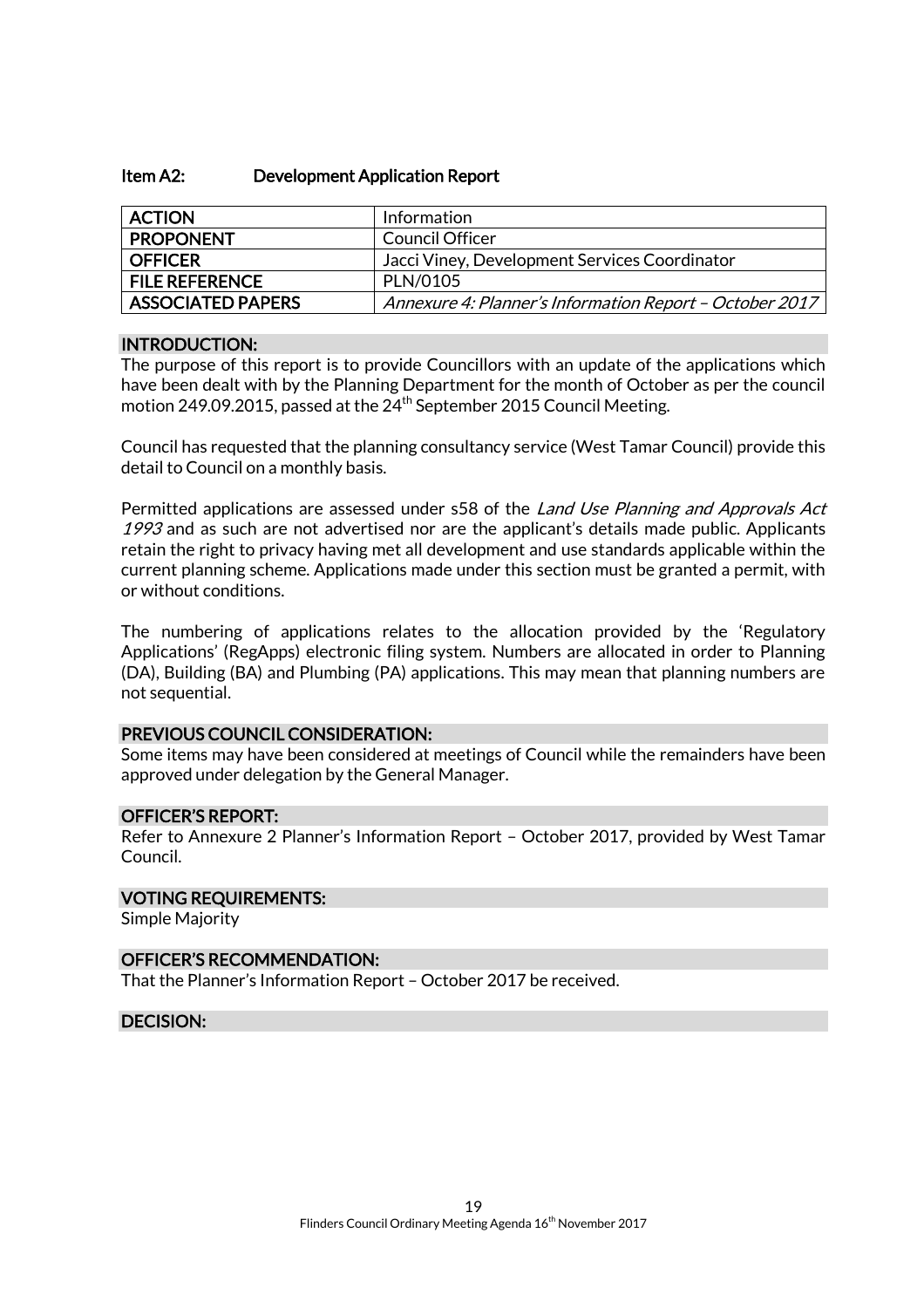### B. AIRPORT

### Item B1: Airport Business Planning Update

| <b>ACTION</b>            | <b>Decision</b>                                            |  |  |
|--------------------------|------------------------------------------------------------|--|--|
| <b>PROPONENT</b>         | <b>Council Officer</b>                                     |  |  |
| <b>OFFICER</b>           | Brian Barnewall (Airport Manager) and Jacci Viney (Project |  |  |
|                          | Officer)                                                   |  |  |
| <b>FILE REFERENCE</b>    | AER/0100                                                   |  |  |
| <b>ASSOCIATED PAPERS</b> | Annexure 5: Flinders Island Aerodrome Costings Review      |  |  |
|                          | (Elected Members only)                                     |  |  |
|                          | Annexure 6: Flinders Island Aerodrome Review Report        |  |  |
|                          | (Elected Members only)                                     |  |  |
|                          | Annexure 7: Flinders Island Aerodrome Action Plan Report   |  |  |
|                          | (Elected Members only)                                     |  |  |
|                          | Annexure 8: Flinders Island Airport Hangars Update Report  |  |  |
|                          | (Elected Members only)                                     |  |  |
|                          | Annexure 9: Proposed Airport Extension                     |  |  |
|                          | (Elected Members only)                                     |  |  |
|                          | Annexure 10: Tank Inspection Report                        |  |  |
|                          | (Elected Members only)                                     |  |  |

### INTRODUCTION:

In April of this year, the Flinders Island Airport became managed by Council's Works and Services Manager, Mr Brian Barnewall. As a result, an Airport Business Planning Team was developed comprising Brian Barnewall, Adrian Mythen of QC3 Consulting and Jacci Viney, Council's Development Services Coordinator, acting in a Project Officer capacity.

Since this time the Airport Business Planning Team commenced a review of all elements of the current operating position of the Flinders Island Airport. As well as addressing the status of two previous Council decisions in relation to Airport hangers and fuel facilities, the review also considered a comparative review of fees and charges associated with other airports plus update stakeholder consultations.

This report provides a formal consolidated update of this work to sit alongside previous report updates through Council's Annual Business Plan, Council Resolution Report and Council Workshop updates.

#### PREVIOUS COUNCIL CONSIDERATION:

| 30 <sup>th</sup> April 2015   | 129.04.2015      |
|-------------------------------|------------------|
| 20 <sup>th</sup> October 2016 | 250.10.2016      |
| 20 <sup>th</sup> October 2016 | 251.10.2016      |
| $9th$ March 2017              | Council Workshop |
| $1st$ June 2017               | Council Workshop |
| 25 <sup>th</sup> October 2017 | Council Workshop |

### OFFICER'S REPORT:

Work carried out in 2017 by the Airport Business Planning Team has thus far consisted of: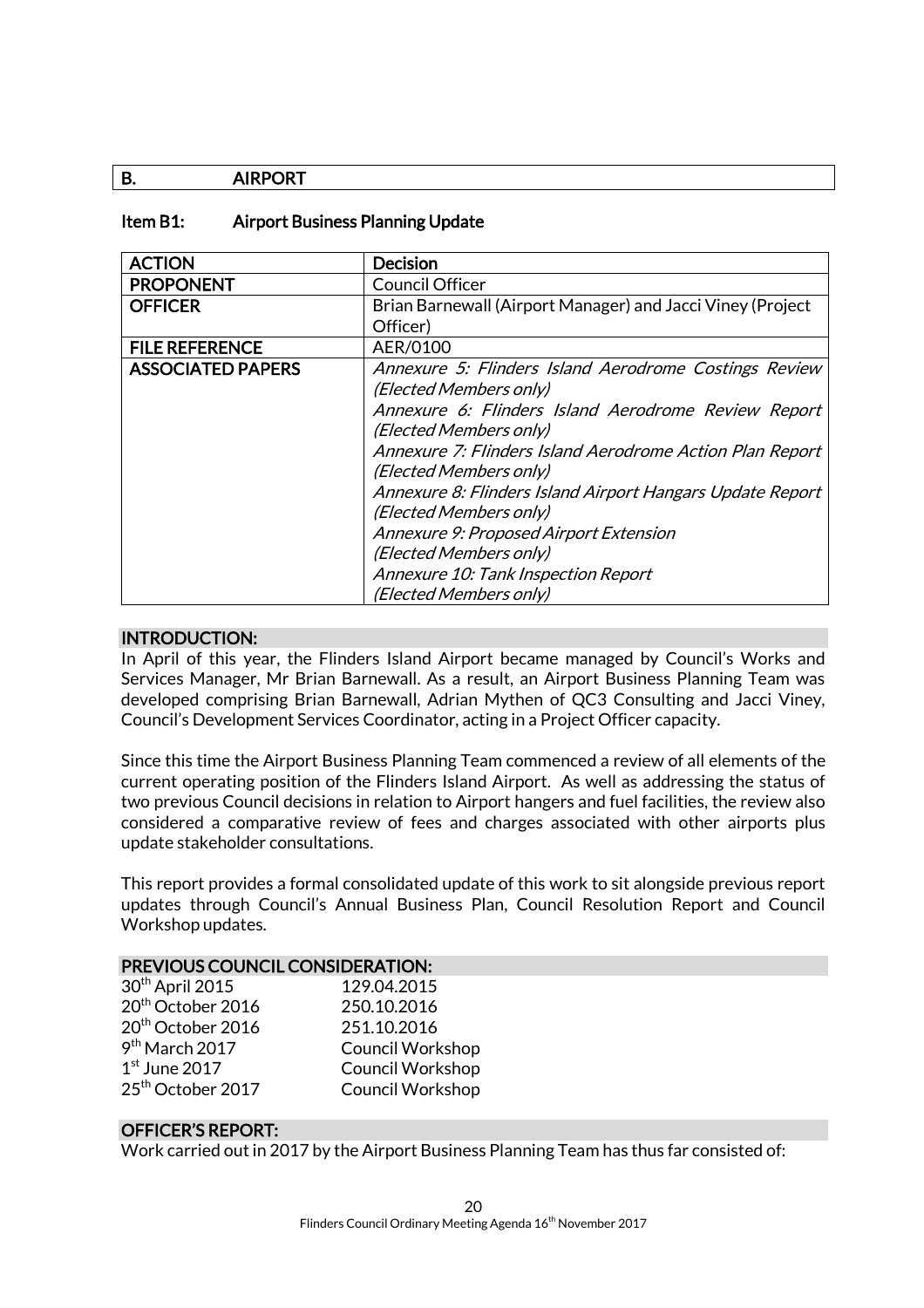- (a) Stakeholder discussions with Sharp Airlines, Flinders Island Air Charters, Flinders Island Aviation and multiple private or interested individual parties;
- (b) Examination of previous Airport Master Plan work;
- (c) Review of previous reports in relation to Airport hangers and fuel facilities;
- (d) A comparative review of fees and charges associated with other regional or similar airports; and
- (e) Preliminary concept plans for redevelopment of the airport terminal and potential sites for commercial and private hangers.

As a result it quickly became evident that there are multiple operational positions within the one (airport) business, all of which require review with a holistic approach required. Individual stakeholder and community consultation is an essential element and have reconfirmed this view.

A number of reports, working documents and updates are provided as Annexures, all of which are classified as 'Commercial in Confidence'.

As a summary, the following aspects are of note:

- 1. The Master Plan provides an optimal spatial outcome for the airport in keeping with commercial business objectives and environmental, planning, security and operational obligations but it needs to be reviewed in light of new information. Once revised, the Master Plan will formally provide Council with a long-term (20 year) planning framework for the safe, secure, efficient and sustainable use and development of the airport site. It will provide clear direction as to how growth is to be accommodated, particularly with respect to continued growth and expansion of Regular Passenger Transport services and general aviation activities.
- 2. Parts of the site have been identified for possible future non-aviation uses on land that is not likely to be required for aviation purposes. These include but are not limited to the following:
	- terminal upgrade for passengers including ancillary commercial and visitor information services;
	- commercial aviation facilities;
	- private hanger developments which may or may not include accommodation;
	- improved terminal car parking; and
	- streamlined aviation fuel facilities.
- 3. In a general sense, whilst the operation of the airport places a significant financial impact on the Council incurring an annual operational deficit of \$180,000, it is expected that over time through careful management this can be reduced. As it currently stands, the loss is covered by revenue raised via the (property) rating system but in context is not as significant compared with the overall Council operation.
- 4. The aim of the costings review is to provide an understanding of how this Airport stands in comparison with other airports in the country so that amendments to current fees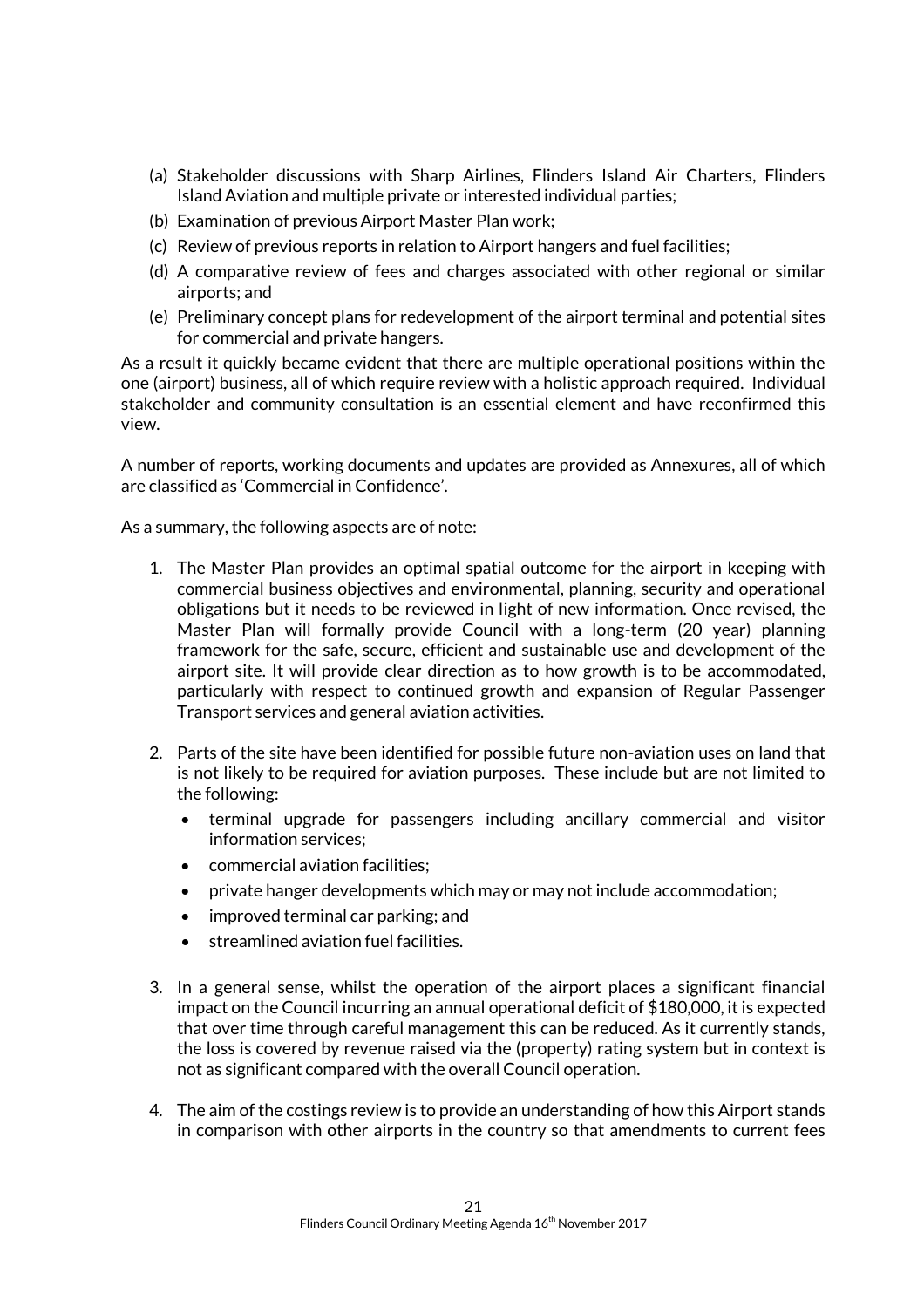and charges may be made with sound consideration for both the business model and the users of the site.

It has become clear that separating landing fees from any future commercial or private development is essential to avoid future issues of equity.

- 5. The Airport is a major community asset which is integral to the operation and development of the Island as well as being a major Tourism gateway. As such Council is the best placed and only entity that will ensure that the needs of the Community will be accommodated.
- 6. There will be different strategies and actions associated with ensuring that all commercial users are treated equitably.
- 7. At this stage, whilst Council does not own fuel facilities, it is essential that this service be provided either through the current owner (Sharp Airlines) or another arrangement.

### STATUTORY REQUIREMENT:

Nil

#### POLICY/STRATEGIC IMPLICATIONS:

- 3. Access and Connectivity
	- 3.2 Maintain air access to the Island and improve performance of the airport. 3.2.1 Improved operation and financial performance of airport.

#### BUDGET AND FINANCIAL IMPLICATIONS:

Nil at this stage. Any future amendments to the schedule of fees and charges with relation to airport fees will be based on a holistic review of other airports as well as all operational requirements.

### RISK/LIABILITY:

There is an ongoing financial risk to Council if the Airport continues to operate under the current financial model but also potential changes need extensive community consultation.

#### VOTING REQUIREMENTS:

Simple Majority

### OFFICER'S RECOMMENDATION:

That Council

- 1. Receives and notes the Officers Report including the relevant information as provided which is noted as 'Commercial in Confidence'.
- 2. Authorises staff to continue to work on progressing actions as identified and report progress back on a regular basis.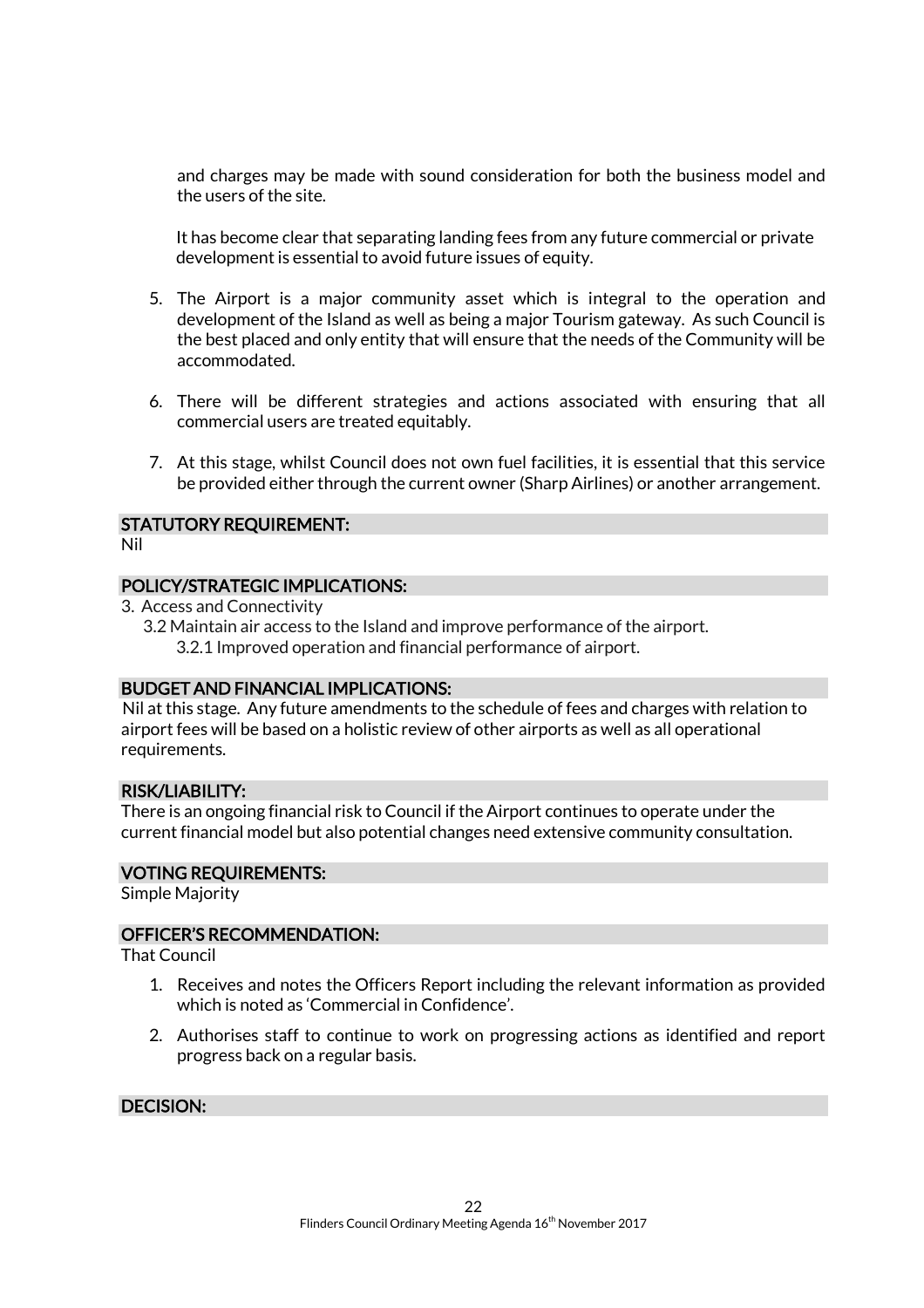### C. COMMUNITY DEVELOPMENT

### Item C1: Whitemark Community Gym Special Committee Membership

| <b>ACTION</b>            | <b>Decision</b>                               |
|--------------------------|-----------------------------------------------|
| <b>PROPONENT</b>         | Council Officer                               |
| <b>OFFICER</b>           | Claire Nicholl, Community Development Officer |
| <b>FILE REFERENCE</b>    | CDV/0702                                      |
| <b>ASSOCIATED PAPERS</b> | Nil                                           |

### INTRODUCTION:

To assist in the ongoing management of the Whitemark Community Gym, Council has decided that a Special Committee is to be established. Terms of Reference for the Whitemark Community Gym Committee have been developed and adopted by Council. Council also authorised the General Manager to seek nominations for the Committee Members.

Nominations have been received and the purpose of this agenda item is for Council to approve the membership of the Whitemark Community Gym Special Committee.

### PREVIOUS COUNCIL CONSIDERATION:

| <b>Council Workshop</b> | $6th$ July 2017               |
|-------------------------|-------------------------------|
| <b>Council Workshop</b> | 3rd August 2017               |
| 2017.08.2017            | 17 <sup>th</sup> August 2017  |
| 230.09.2017             | 21st September 2017           |
| 255.10.2017             | 12 <sup>th</sup> October 2017 |

### OFFICER'S REPORT:

The call for expressions of interest for membership of the Whitemark Gym Special Committee closed Friday  $27<sup>th</sup>$  October 2017. The following nominations were received:

- Cr Cobham
- Anne Campbell
- Annie Revie
- Rachel Summers
- Vicki Warden

The Terms of Reference for this committee state that there shall be one elected member of Council and a minimum of four and a maximum of six residents from the Community on the committee. As such there are sufficient nominations for the Whitemark Community Gym Special Committee to be established.

The Terms of Reference for this committee also include Council's Physical Health Worker, currently David Heap, as a member of the committee.

### STATUTORY REQUIREMENT:

Local Government Act 1993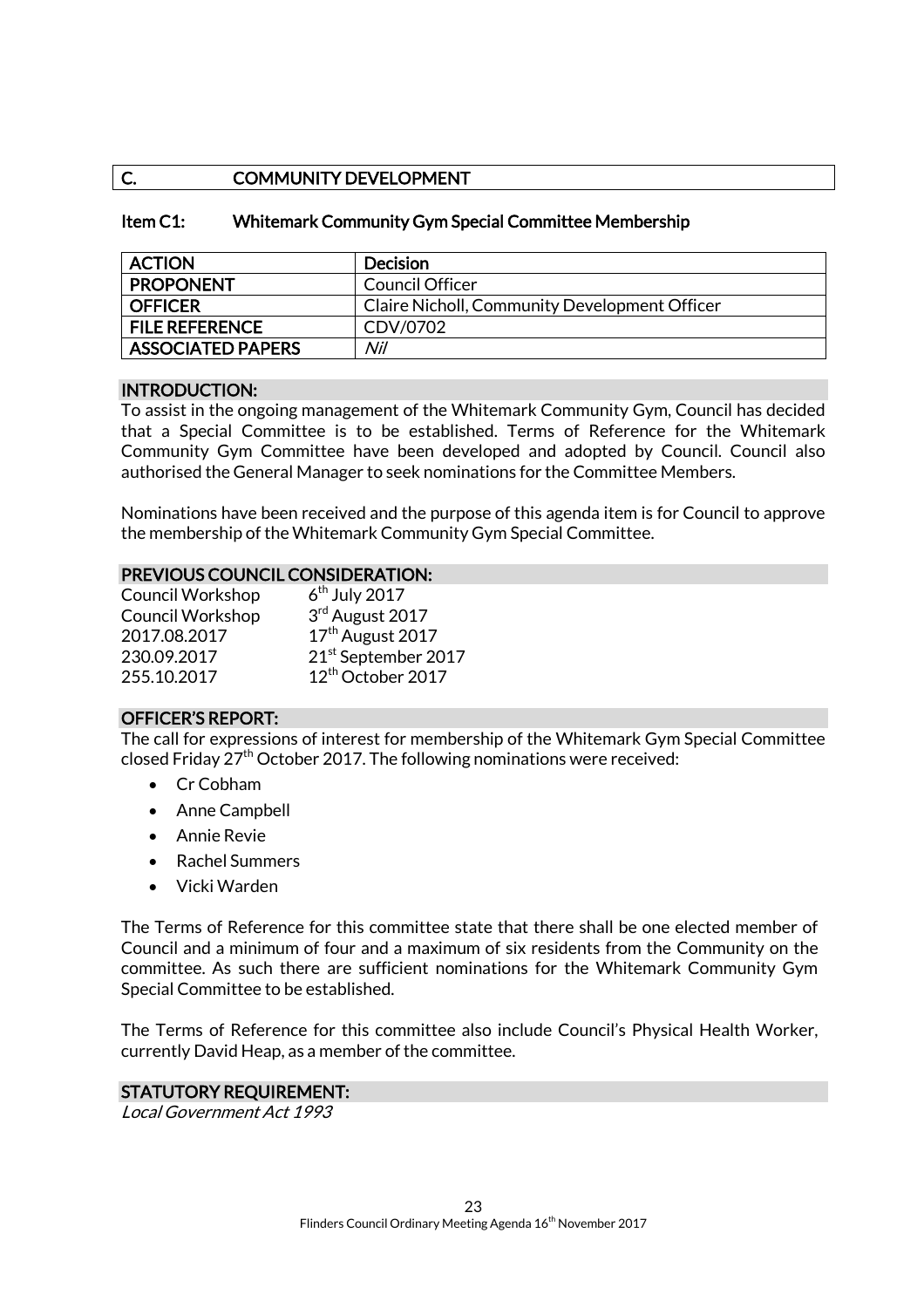### POLICY/STRATEGIC IMPLICATIONS:

- 5.0 Livability Protect, improve and promote the safety, creativity, health and wellbeing of the Islands' communities.
	- 5.1 Improve the health and wellbeing of the Island communities through leadership and coordination.
		- 5.1.2 Rural Primary Health Service program funding is administered for delivery of health services to the community.
			- 5.1.2.1 Facilitate and deliver the Rural Primary Health Service Program.

### BUDGET AND FINANCIAL IMPLICATIONS:

Nil

### RISK/LIABILITY:

Nil

### VOTING REQUIREMENTS:

Simple Majority

### OFFICER'S RECOMMENDATION:

That Council approves the following membership of the Whitemark Community Gym Special Committee in accordance with the adopted Terms of Reference:

- Cr Cobham (Elected Member)
- David Heap (Physical Health Worker)
- Anne Campbell
- Annie Revie
- Rachel Summers
- Vicki Warden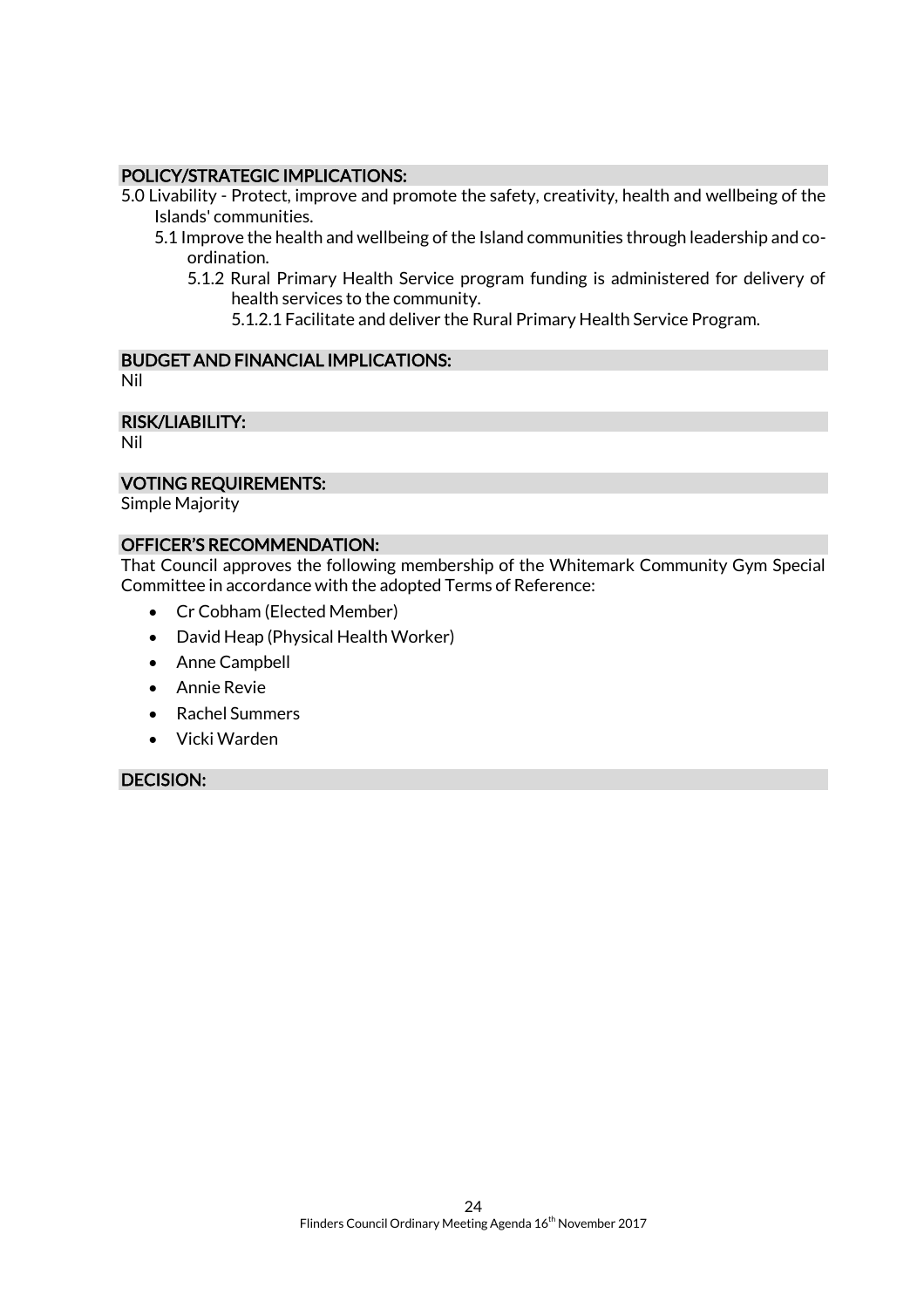### D. NOTION OF MOTION

### Item D1: Furneaux Group Shipping Special Committee Terms of Reference

| <b>ACTION</b>            | <b>Decision</b>                                  |  |
|--------------------------|--------------------------------------------------|--|
| <b>PROPONENT</b>         | Mayor Carol Cox (Furneaux Group Shipping Special |  |
|                          | Committee Chair)                                 |  |
| <b>OFFICER</b>           | Bill Boehm, General Manager                      |  |
| <b>FILE REFERENCE</b>    | COM/0403                                         |  |
| <b>ASSOCIATED PAPERS</b> | Nil                                              |  |

### NOTICE OF MOTION:

That the following changes be made to the Furneaux Group Shipping Special Committee Terms of Reference:

- The quorum be changed to 5 members including non-voting members;
- The Tasmanian Framers and Graziers' Association representative be changed to Farmer representative; and
- That one Flinders Island Tourism and Business Inc. representative be added to the Committee.

### PREVIOUS COUNCIL CONSIDERATION:

20<sup>th</sup> October 2016 252.10.16

### OFFICER'S REPORT:

At the  $7<sup>th</sup>$  November 2017 meeting of the Furneaux Group Shipping Special Committee, the following recommendation to Council was passed in response to continuing difficulties experienced in achieving a quorum and the inactivity of the Tasmanian Framers and Graziers' Association (TFGA) on the Island.

#### "Moved: J Phillips Seconded: D Madden

That a recommendation be taken to Council to make the following changes to the Terms of Reference:

- The quorum be changed to 5 members including non-voting members; and
- The TFGA representative be changed to Farmer representative.
- That provision for a representative from FITBI be added to the membership.

### CARRIED"

The purpose of the committee is "… to provide recommendations to Flinders Council on shipping matters, including port and associated infrastructure where it relates to shipping."

The efficient, reliable and economic movement of sea freight is extremely important to the social and economic wellbeing of the Island and it is in Council's interest to be informed and to assist the flow of information between users and providers.

The current membership as listed in the Terms of Reference is: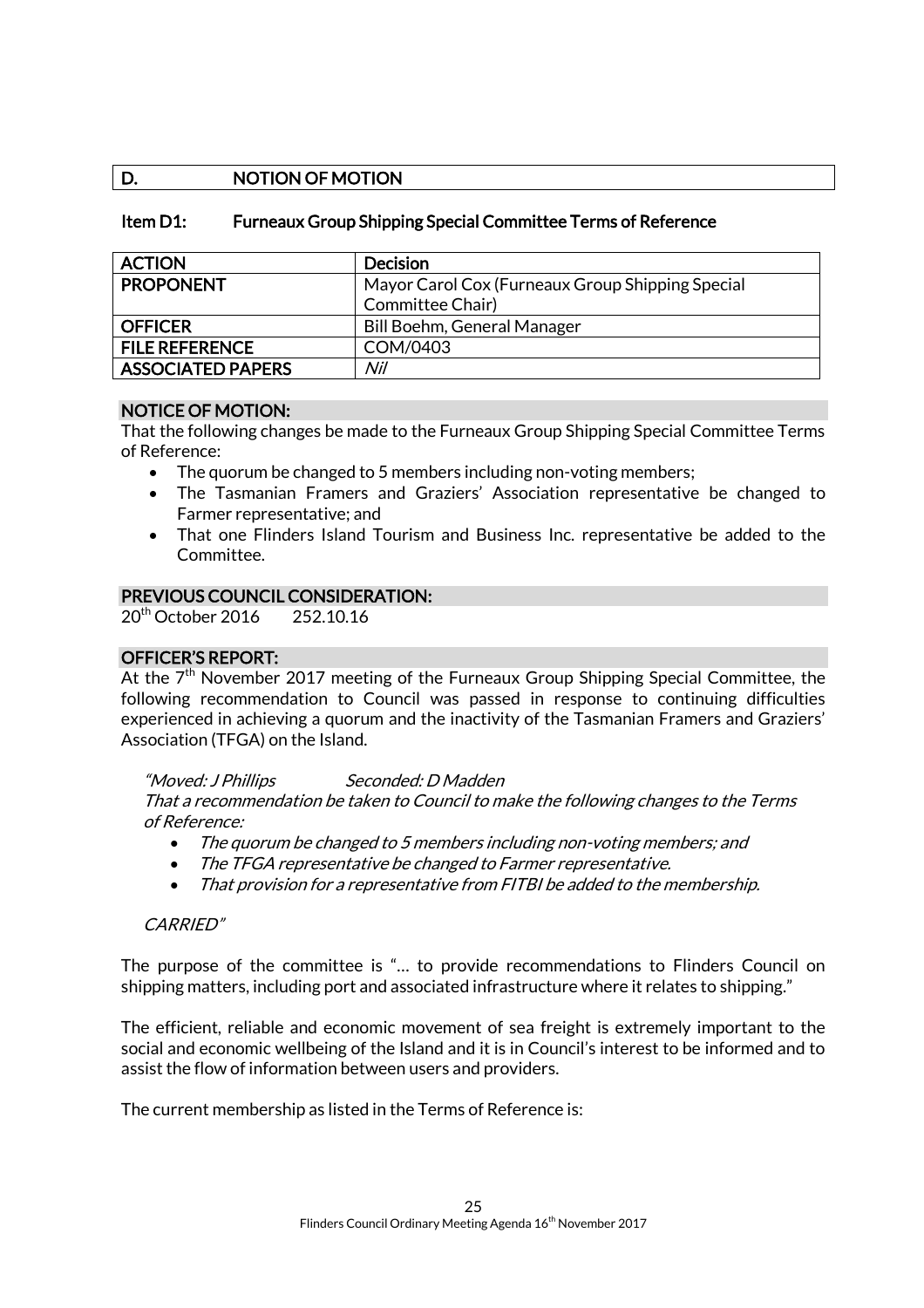### "3.0 MEMBERSHIP

Membership of the Furneaux Group Shipping Special Committee shall be:

- The Mayor as Chairperson(non-voting)
- Councillors (2) (excluding the Chairperson)
- General Manager Flinders Council (non-voting)
- Cape Barren Island (1)
- Tasmanian Farmers and Graziers' Association Flinders Branch (1)
- TasPorts (1)
- Department of State Growth (DoSG) (1 non-voting)
- Transport sector (road on Flinders Island) (1)
- Commerce/business sector (1)
- Agriculture/Livestock sector (1)
- Shipping company(s) (1 each)

Members representing the various sectors shall be appointed by Flinders Council from nominations received. Nominees with experience in the sector they wish to represent shall be preferred. Flinders Council may select a representative of any other sector who it determines may make a contribution to the Furneaux Group Shipping Special Committee.

Those members representing non-council entities shall be selected by the entity they represent (Cape Barren Island, Tasmanian Farmers and Graziers' Association, TasPorts, Department of State Growth)."

Changes occur over time and it is now considered pertinent that the farmers be represented by a person with experience in that area who nominates to be on the committee rather than the TFGA representative as the TFGA does not have a major presence in the island arena.

The provision for a Flinders Island Tourism and Business Inc. (FITBI) representative on the committee also reflects change over time and that FITBI now also includes business representation and is not just focused on the economics and activities of tourism.

#### STATUTORY REQUIREMENT:

Nil

### POLICY/STRATEGIC IMPLICATIONS:

- 3. Access and Connectivity Work with service providers and other relevant stakeholder to improve security, reliability and cost effectiveness.
	- 3.1 Maintain or better the standard of sea access to the Islands.
		- 3.1.1 Advocacy for improved port and freight operations.
			- 3.1.1.1 Furneaux Group Shipping Special Committee of Council advocates on behalf of the Community.

#### BUDGET AND FINANCIAL IMPLICATIONS:

Nil

#### RISK/LIABILITY:

Nil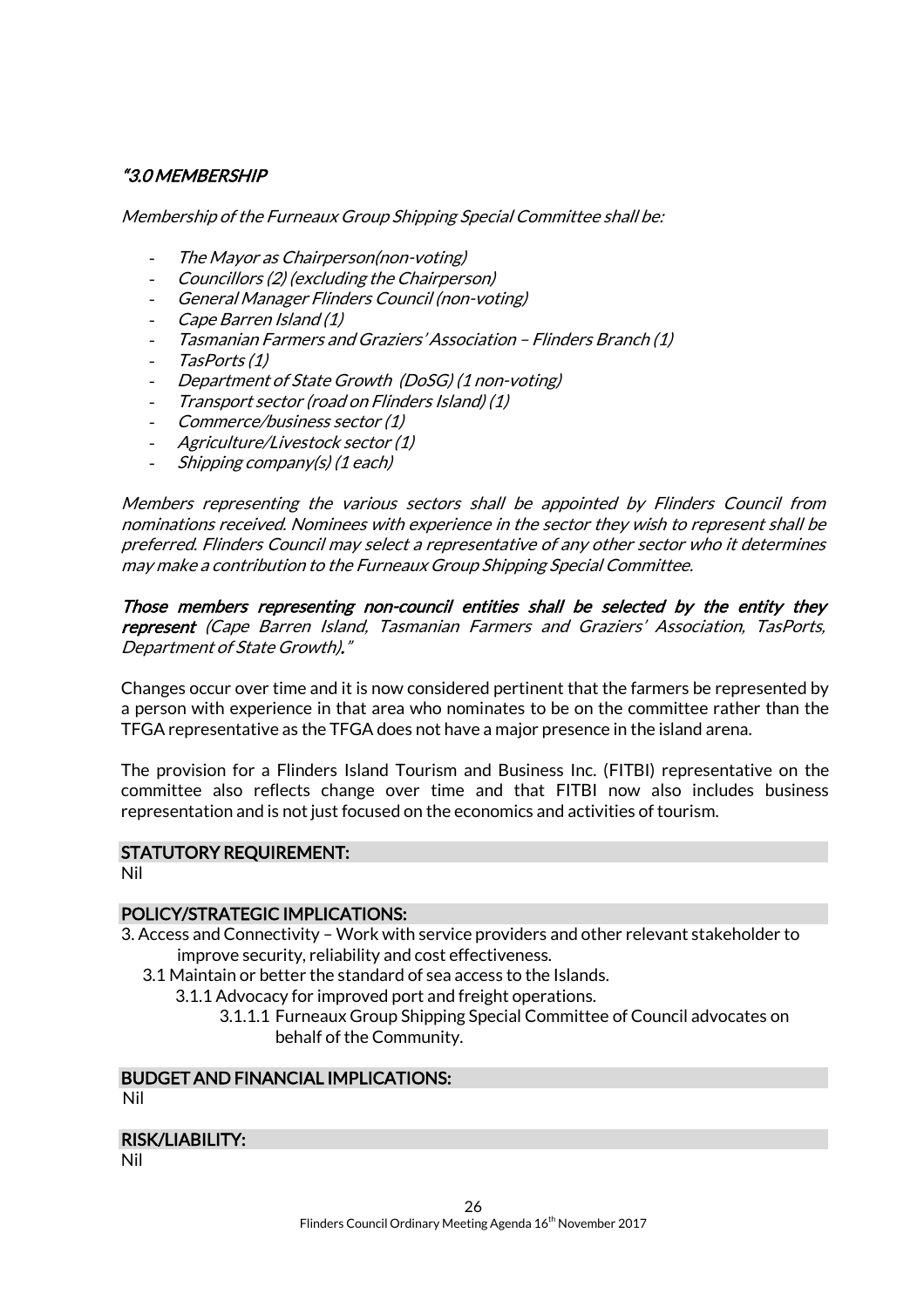### VOTING REQUIREMENTS:

Simple Majority

### OFFICER'S RECOMMENDATION:

That the following changes be made to the Furneaux Group Shipping Special Committee Terms of Reference:

- The quorum be changed to 5 members including non-voting members;
- The Tasmanian Framers and Graziers' Association representative be changed to Farmer representative; and
- That one Flinders Island Tourism and Business Inc. representative be added to the Committee.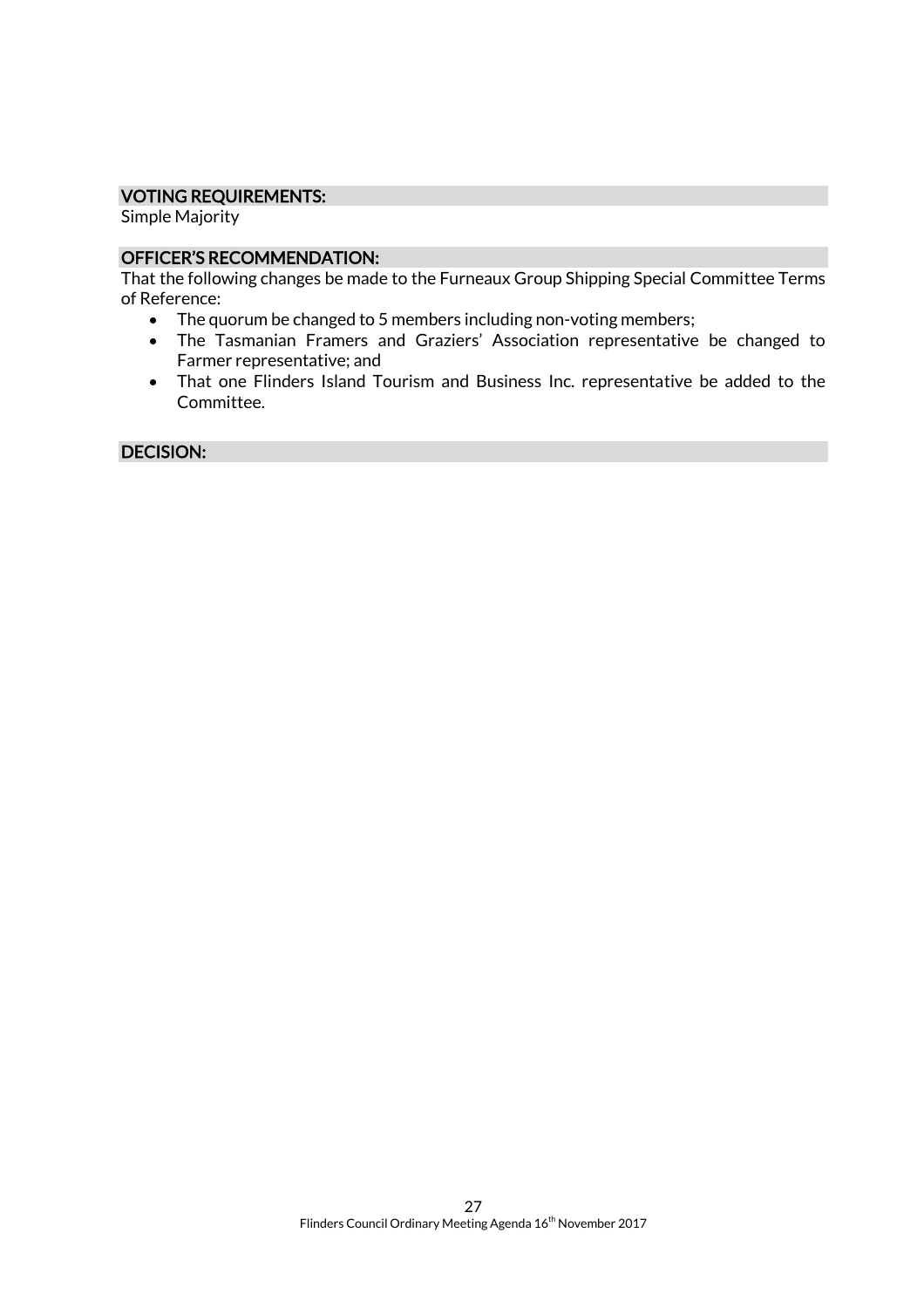### E1. GOVERNANCE

### Item E1: Furneaux Islands Community Shed Update

| <b>ACTION</b>            | <b>Decision</b>                              |  |
|--------------------------|----------------------------------------------|--|
| <b>PROPONENT</b>         | <b>Council Officer</b>                       |  |
| <b>OFFICER</b>           | <b>Bill Boehm, General Manager</b>           |  |
| <b>FILE REFERENCE</b>    | CDV/1706                                     |  |
| <b>ASSOCIATED PAPERS</b> | Annexure 11: Furneaux Islands Community Shed |  |
|                          | Presentation 25 October 2017                 |  |

### INTRODUCTION:

At the October Council Workshop, representatives of the Furneaux Islands Community Shed outlined the current operation of the organisation, their strategic aims and desires to expand into the future, and sought Council's feedback and support.

This report provides a formal update.

### PREVIOUS COUNCIL CONSIDERATION:

### OFFICER'S REPORT:

The objectives of the Furneaux Islands Community Shed (Community Shed) are to advance the health and well-being of members by providing a safe and happy environment where skilled and unskilled people can, in the company of other people:

- Pursue hobbies, pastimes and interests;
- Learn new skills, practice and pass on old skills;
- Learn about their own and other people's health and well-being;
- By their efforts, contribute to their families, their friends, the Shed and their community; and
- Mentor younger people.

The Community Shed is a not-for-profit association, unique in that it offers membership to both men and women. This has been a good initiative with many women going to the shed to attend wood working workshops and to build/make things like serving boards, kitchen island benches and tables.

The Community Shed has come a long way from small beginnings with a partnership with the school for use of the workshop at the rear of the school two days a week (Wednesdays and Saturdays) and occasionally on Sundays for workshops. However, the lack of a hygienic kitchen facility, some equipment becoming outdated, lack of a quiet space, the limiting size of the facility, divergent needs of the school and growth in membership and activities, have all led to the need for a long-term strategy to secure alternative, permanent accommodation.

For the overall benefit of the Community Shed, the Committee determined that a location in Whitemark would be preferable. As a result, a number of Whitemark locations, including the Showgrounds, were considered but rejected as not long-term solutions. Investigations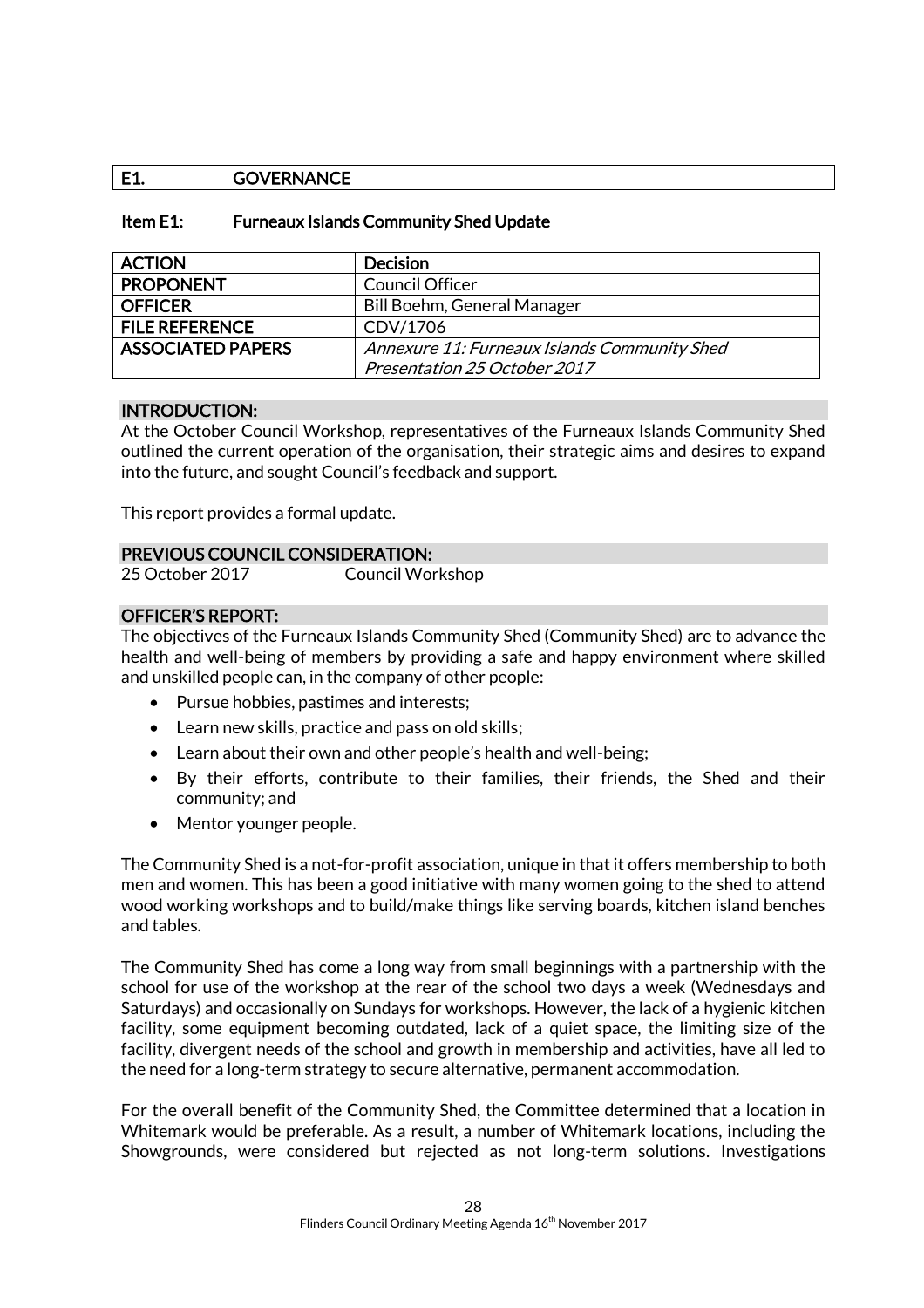determined that suitable locations in Whitemark were limited and through discussions with Council staff, two options were identified.

### Option 1 Council Works Depot

The area identified is located just inside the main gate to the right, behind existing trees adjacent to Patrick Street. The area is large enough with good access and screening. Some synergies with Council's Works Depot would be required as a new building would curtail growth and a minor relocation of access for the Council Works Depot and concrete mixing area would be required. A good site but not ideal. The Community Shed has worked out a budget figure for the cost of a new building along with amenities required and fit-out.

### Option 2 Hydro Tasmania Building

The Hydro Tasmania site that has two separate entrances from two streets (Lagoon Rd and Robert St) contains a number of buildings. The buildings that front Robert Street are considered ideal for use by the Community Shed and only a portion of the site would be required. The large shed with an entrance off Lagoon Street would/could be used by others. This is the preferred option and some preliminary discussions with Hydro have been undertaken as they have indicated that they will relocate their operation to their main facility on Thule Road in around 18 months or so.

The buildings in question offer the Community Shed a place to call home which would consist of a:

- Quiet room for meeting;
- Quiet room for working on non-machine-driven tools;
- Kitchen and eating area; and
- Workshop to work and to house equipment.

The preferred Hydro Option offers the best available alternative that will allow for a relatively easy transition and best long-term option available. The location has a number of advantages including the following:

- Excellent location close to the township centre with adequate parking available affording good access to the community;
- Provides for the potential for more than one community use;
- Appropriate zoning and compatibility land use wise as activity would be modest;
- Balance of the land available for commercial type uses; and
- Would likely receive broad community support.

The Community Shed members have also considered partnering with other community groups. The Island News is interested in utilising some of the quiet space and therefore they too would have a permanent home. The Lapidary Club may also be involved leading to the facility becoming a community hub/centre.

At this stage, there is no financial request before Council however the Community Shed has requested Council's support for the relocation of their facility to the Hydro Tasmania building at Robert Street Whitemark.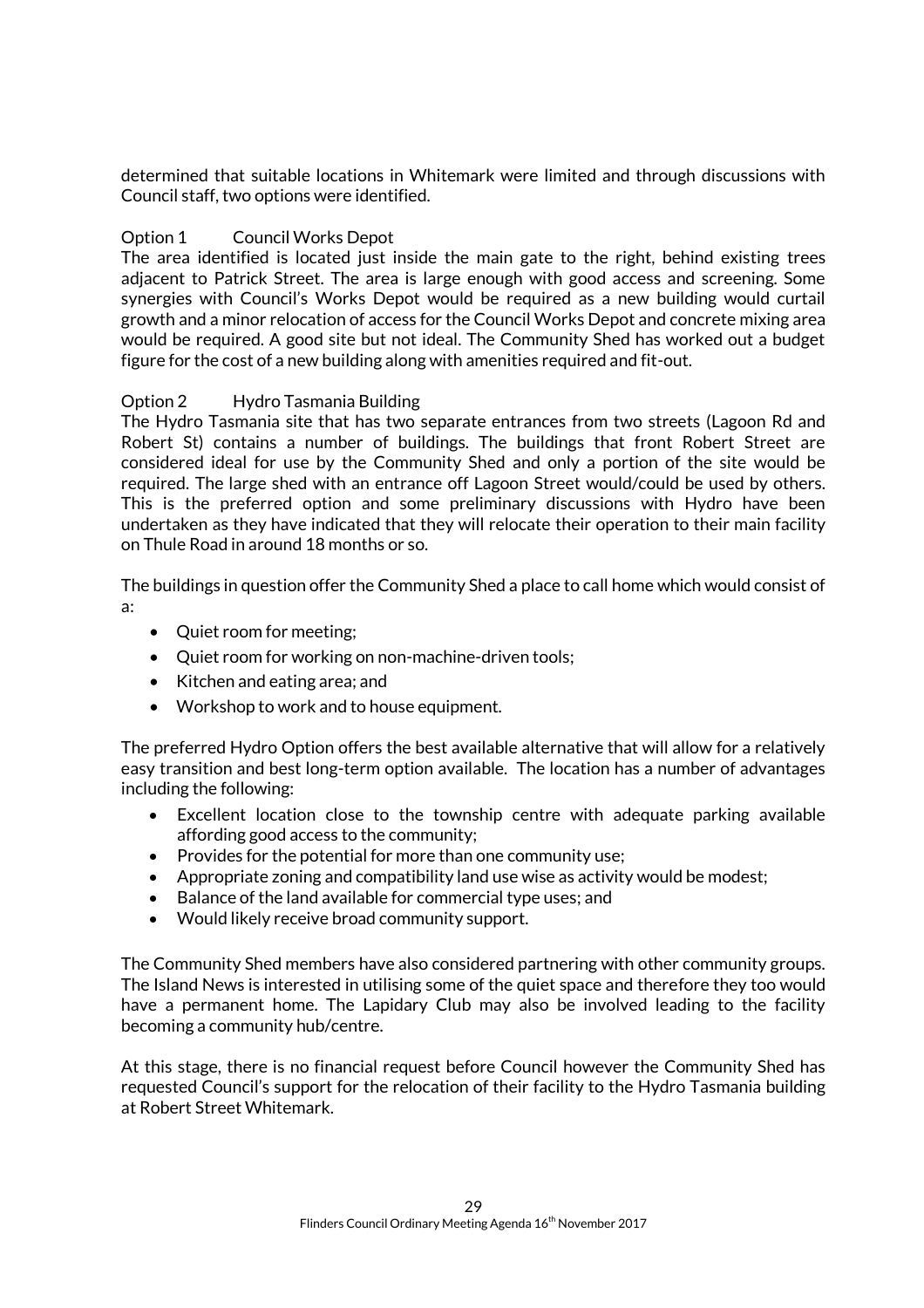### STATUTORY REQUIREMENT:

Nil

### POLICY/STRATEGIC IMPLICATIONS:

- 5. Liveability Protect, improve and promote the safety, creativity, health and wellbeing of the Islands' communities.
	- 5.2 Support cultural activities that foster social engagement and emotional wellbeing and provide opportunities for creative expression.

### BUDGET AND FINANCIAL IMPLICATIONS:

Nil. At this stage, there is no request from the Community Shed for any financial assistance.

### RISK/LIABILITY:

There is significant reputational risk to Council if the Community Shed is not supported or encouraged.

### VOTING REQUIREMENTS:

Simple Majority

### OFFICER'S RECOMMENDATION:

That the Council:

- 1. Receives and notes the Furneaux Islands Community Shed Presentation to Council on 25 October 2017 (Annexure 9) and the Officer's Report;
- 2. Supports in principle the Furneaux Islands Community Shed's desires to relocate their operation into Whitemark; and
- 3. Assists and supports the Furneaux Islands Community Shed in their preferred option to relocate into the Hydro Tasmania building at Robert Street Whitemark.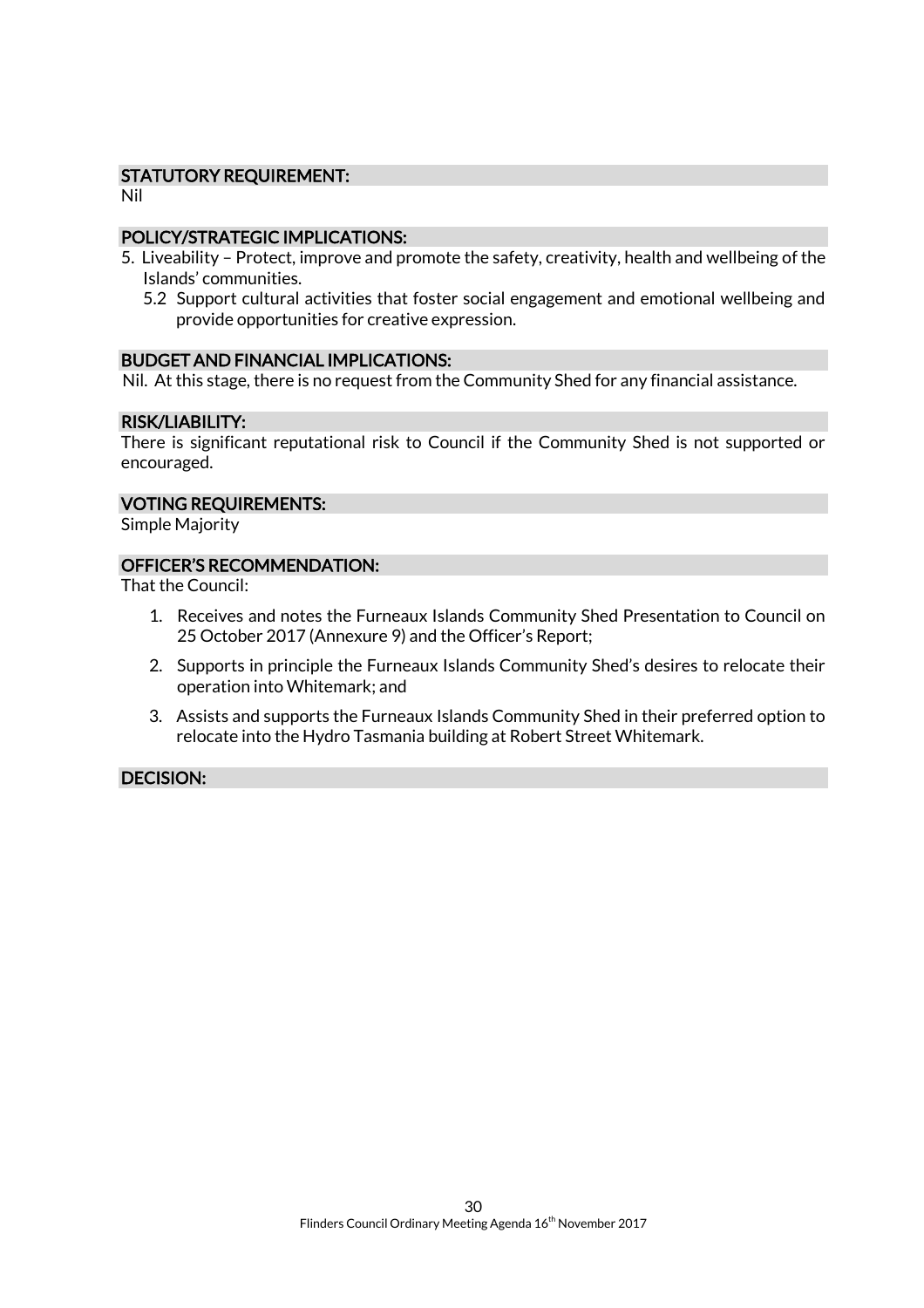### Item E2: Roads Program Capital Works Budget Variation

| <b>ACTION</b>            | <b>Decision</b>                                  |  |
|--------------------------|--------------------------------------------------|--|
| <b>PROPONENT</b>         | Council Officer                                  |  |
| <b>OFFICER</b>           | <b>Brian Barnewall</b>                           |  |
| <b>FILE REFERENCE</b>    | FIN/0906, FIN/0701                               |  |
| <b>ASSOCIATED PAPERS</b> | Annexure 12: Existing and Proposed Roads Program |  |
|                          | 2017/18                                          |  |

### INTRODUCTION:

At the adoption of the 2017/18 Budget a Capital Works Program was adopted including works associated with roads and bridges. Since the adoption of the budget circumstances have changed requiring a reconsideration of our proposed works program.

This report updates the situation with justification to make appropriate changes to the Council budget to enable a revised roads program to be delivered.

### PREVIOUS COUNCIL CONSIDERATION:

| <b>Budget Workshops</b> | $9th$ May & 29 <sup>th</sup> June 2017      |
|-------------------------|---------------------------------------------|
| 172.07.2017             | 20 <sup>th</sup> July 2017 (Budget adopted) |

### OFFICER'S REPORT:

At the time of the adoption of the budget an allocation from the Department of State Growth was included but without the actual details.

Since this time, an inspection of Lady Barron Road and discussions with State Growth representatives deemed it necessary to stabilise, prime and seal the sections of road that are failing and not likely to last until the next scheduled resealing program in another two years. These sections total 1,275m of road and would be at a cost to State Growth of \$187,500. A further 2,230m of road will be resealed at a cost of \$112,500.

The costs to mobilise stabilisation contractors, plant and equipment is expensive such that it was originally intended that this type of work be undertaken in the following year. The requirement to undertake stabilisation on State Growth roads means that by adapting our own local roads program we will be able to maximise the advantage thereby effectively halving these mobilisation costs.

As part of the acquittal of the 2016/17 Roads to Recovery Program it was determined that it was necessary to remove a completed project from the list so as to comply with our own source expenditure requirements as a condition of Roads to Recovery funding. As such we need to increase our Roads to Recovery Program in 2017/18 to compensate.

Both these aspects required a reconsideration of our own proposed local roads works schedule.

Accordingly, apart from the budgeted Capital Resealing totaling \$314,963 it is considered prudent to add the stabilisation of two sections of Memana Rd; one being the 500 metres breaking up just past Officers Creek Bridge and the other being a two metre width area on each side of the road just past "Four Winds" entrance for a distance of 550 metres.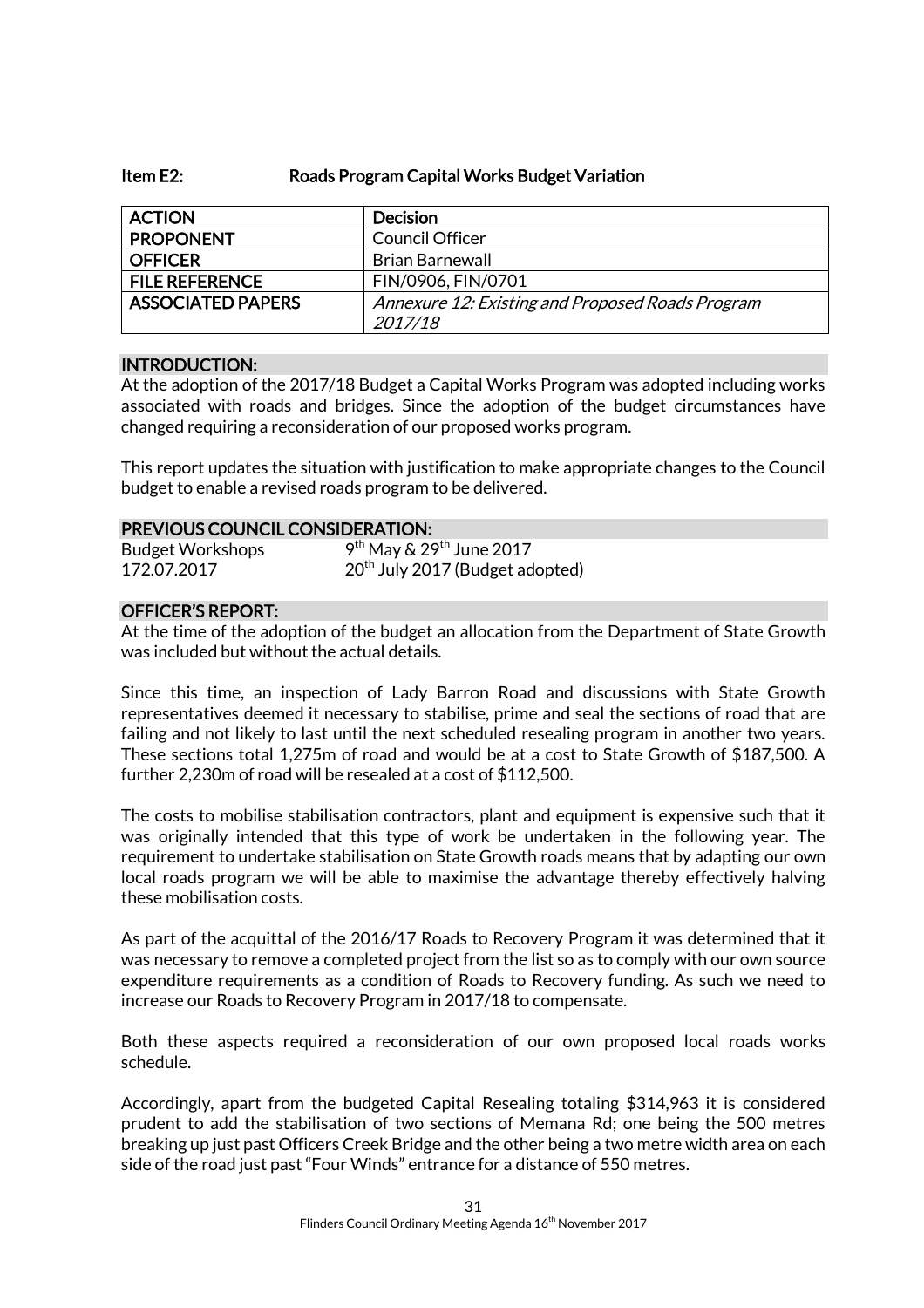A further section of Memana Rd will have the edges resealed where it was damaged by the carting of water from a Markarna Park property by TasWater last summer. An amended program is attached with the additional works (Items 2a to 2e) highlighted increasing the Capital Roads Budget by \$137,100.

Council has a contract in place with Hyway Stabilisers Australia to undertake this work which last year was extremely successful. A February 2018 timeframe is envisaged. Whilst this will increase the level of activity in 2017/18 it is within our resource capability but also has the advantage of reducing our Roads to Recovery Program works for 2018/19 when it is hopeful that we will be undertaking major works on the Airport.

### STATUTORY REQUIREMENT:

Local Government Act 1993

### POLICY/STRATEGIC IMPLICATIONS:

- 2.1 Plan, deliver and operate community infrastructure to provide levels of service that align with community needs and demand.
	- 2.1.4.1 Deliver services as per long term asset management plan 2017/18
	- 2.1.4.3 Reseal 5 kilometres of bitumen road.
	- 2.1.4.4 Continue monitoring of stabilized roads and investigate new methods
	- 2.5.1.1 As a contractor for the State Government, undertake a major reseal project on the State Road.

### BUDGET AND FINANCIAL IMPLICATIONS:

The additional \$137,100 added to Council's Capital Works Roads Program is manageable and may be potentially offset by a reduced roads program in 2018/19. It is also proposed to form part of this year's Roads to Recovery funded program. There are also savings in mobilisation costs for stabilisation contractors, plant and equipment by apportionment with State Growth.

#### RISK/LIABILITY:

There is a significant risk that Council will not be able to comply with Roads to Recovery funding requirements if an amended roads program is not adopted and actioned.

#### VOTING REQUIREMENTS:

Simple Majority

#### OFFICER'S RECOMMENDATION:

That Council adds the following projects with notional allocations into the 2017/18 Local Roads Capital Works Program:

| <b>Item</b>  | Road   | Works                     | Length<br>(m) | From  | To    | Width<br>(m) | Amount    |
|--------------|--------|---------------------------|---------------|-------|-------|--------------|-----------|
| 2a)          | Memana | <b>Stabilise and Seal</b> | 500           | 4820  | 5320  | 60           | \$71,100  |
| 2(b)         | Memana | Stabilise and Seal        | 550           | 10650 | 11200 | 4.0          | \$52,100  |
| 2(c)         | Memana | Reseal Left Edge          | 1200          | 12100 | 13300 | 1.4          | \$8,750   |
| 2(d)         | Memana | <b>Reseal Right Edge</b>  | 500           | 12100 | 12600 | 1.4          | \$3,650   |
| 2(e)         | Memana | <b>Reseal Right Edge</b>  | 400           | 12900 | 13300 | 0.7          | \$1,500   |
| <b>Total</b> |        |                           |               |       |       |              | \$137,100 |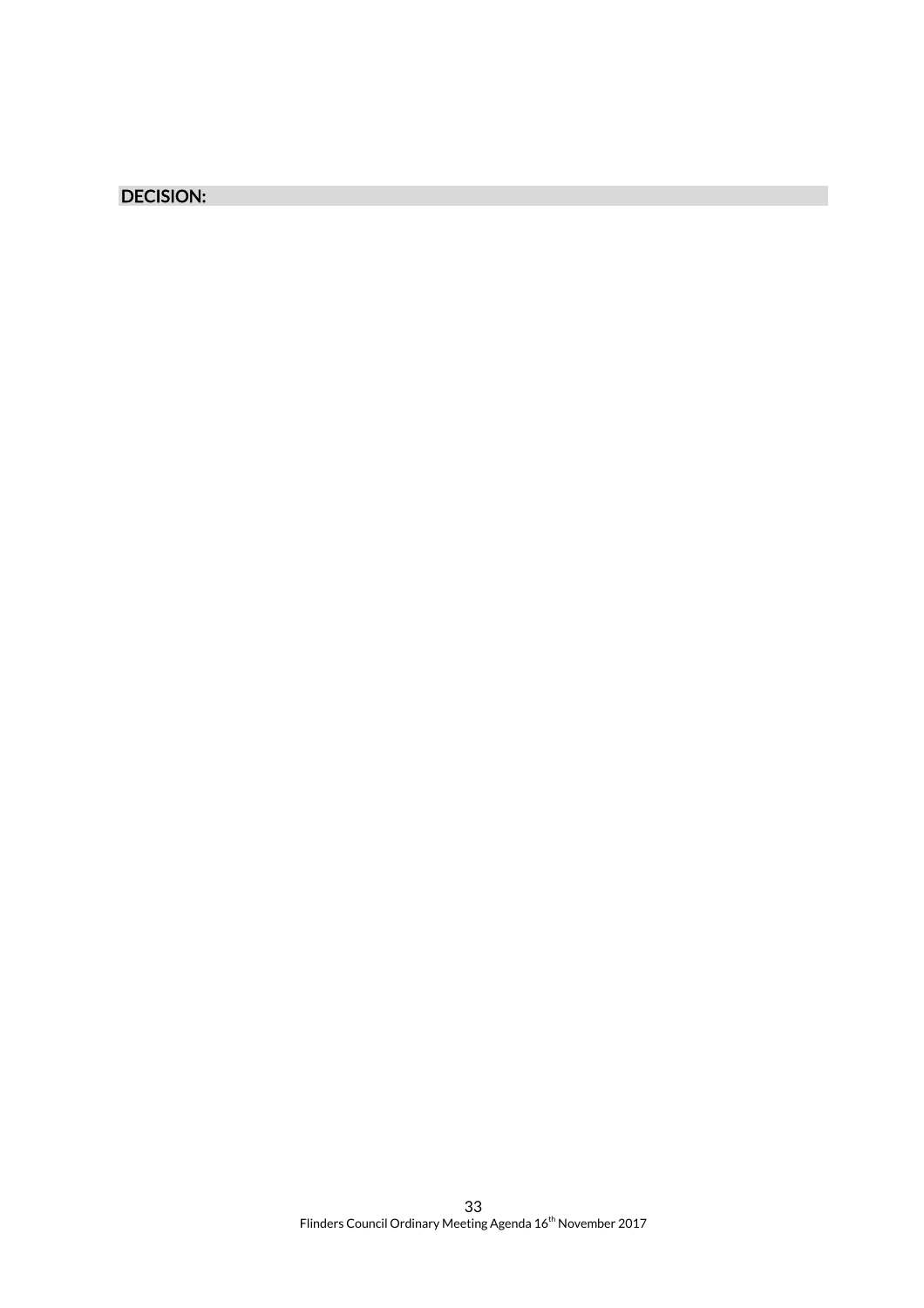| Item E3: | Northern Tasmania Economic Stimulus Package Loan Project Update |
|----------|-----------------------------------------------------------------|
|----------|-----------------------------------------------------------------|

| <b>ACTION</b>            | <b>Decision</b>             |
|--------------------------|-----------------------------|
| <b>PROPONENT</b>         | Council Officer             |
| <b>OFFICER</b>           | Bill Boehm, General Manager |
| <b>FILE REFERENCE</b>    | <b>FIN/0701</b>             |
| <b>ASSOCIATED PAPERS</b> | Nil                         |

### INTRODUCTION:

Council has been successful in receiving loan funds via the Northern Tasmania Economic Stimulus Package Loan Scheme to undertake a variety of Capital Works. Since the adoption of the budget circumstances have changed requiring a minor reconsideration of our proposed works program under this Scheme.

This report updates the situation and recommends with justification appropriate changes to the approved projects list.

### PREVIOUS COUNCIL CONSIDERATION:

| $6th$ October 2016                     | <b>Council Workshop</b>      |
|----------------------------------------|------------------------------|
| 20 <sup>th</sup> October 2016          | 270.10.2016 and 270.10.2016  |
| 17 <sup>th</sup> November 2016         | 288.11.2016                  |
| $9th$ May & 29 <sup>th</sup> June 2017 | <b>Budget workshops</b>      |
| 20 <sup>th</sup> July 2017             | 172.07.2017 (Budget adopted) |

### OFFICER'S REPORT:

At the time of the adoption of the budget, Council was proceeding along the lines that projects were approved to form part of a \$1,447,000 allocation from the Department of Treasury and Finance.

Since this time there have been a few changes in circumstances that warrant a minor review as follows:

1. Consultation with the Cape Barren Island Aboriginal Association Inc. (CBIAAI) commenced in September of this year and included a visit to the Island by a Council engaged consultant – Liam Dingemanse of CBM Sustainable Design.

The consultant reported that CBIAAI had multiple areas they wished to improve with public facilities and acknowledged that only one may be chosen at this time. The option to separate the facilities was explored and the outcome was that their first preference would be to provide a toilet facility at their golf club and a BBQ facility on their foreshore area near the main town. A development application for each of the determined sites will be made by the consultant soon.

CBIAAI has indicated that they would upgrade an existing public toilet, near to the foreshore site, from their own funds and would assume responsibility for the ongoing maintenance and costs associated with these new facilities. Overall CBIAAI would be pleased with this situation.

Given the inherent additional costs for servicing Cape Barren Island, an additional small allocation is considered appropriate.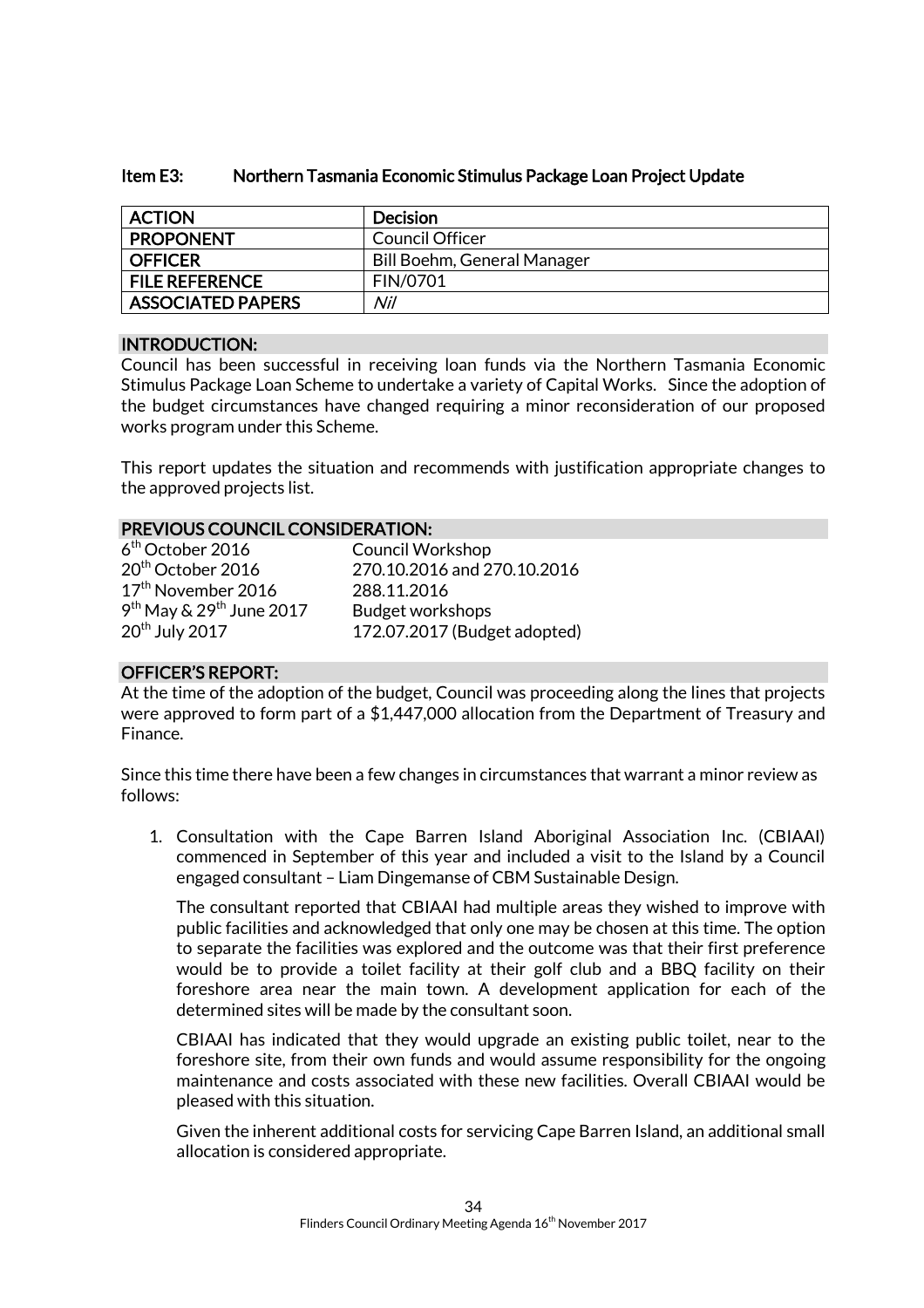- 2. Progress in relation to the proposed BBQ and toilet facilities at North East River is not progressing at a sufficient rate, in part as the location and ongoing service arrangements with Department of Primary Industries, Parks, Water and Environment (DPIPWE) need to be addressed. This area is one that is currently mainly managed by Parks but with Council also a major stakeholder. Parks has in general indicated a potential willingness to review the form and nature of the resources on Flinders Island with this area imminently suited to a strategic review. In essence, the facility was proposed to be constructed to replace an existing Parks funded and managed facility. In these circumstances, a deferral would seem to be appropriate as we are not able to undertake any meaningful progress at this time.
- 3. The proposed Whitemark Township Entrance Enhancement was at the time a standalone project with no apparent relationship to the balance of the Whitemark Township. The current Flood Study / Coastal Inundation Report and wider Township Strategy Plan will inevitably put this project into wider context from a design and priority perspective. In this circumstance, a deferral at this time would seem to be appropriate.
- 4. On 8 November 2017 Council received advice from the Department of State Growth that under the *Safer Roads: Vulnerable Road User Program* the Project Steering Committee has approved, in-principle, Flinders Council's request for \$50,000 to regrade and seal the footpath on Thule Road, Whitemark to provide all weather access, install a pedestrian crossing and reduce the speed limit to 80 km/h.

This project requires matching funds with Council's contribution also involving the upgrade and sealing of the footpath along Lagoon Road thereby improving road safety but also greatly enhancing the Whitemark township entrance in the process.

5. The approved township footpath project allocation of \$50,000 under this package is worthy of review as Council has already identified a suite of footpath crossovers that need replacement. The concrete footpath should also be extended in front of the existing houses to link the existing gravel /proposed seal in Lagoon Road.

In summary, the following changes to the loan program are proposed:

| Project                                           | Approved<br><b>Loan Allocation</b><br>\$ | Recommended<br>Adjustment | <b>Revised</b><br><b>Loan Allocation</b> |
|---------------------------------------------------|------------------------------------------|---------------------------|------------------------------------------|
| Rehabilitation of insitu putrescible cell         | 80,000                                   |                           | 80,000                                   |
| Construction of new putrescible cell              | 90,000                                   |                           | 90,000                                   |
| BBQ and Public Toilets at the North-East<br>River | 75,000                                   | $-75,000$                 |                                          |
| BBQ and Public Toilets on Cape Barren Island      | 80,000                                   | $+10,000$                 | 90,000                                   |
| Whitemark township entrance enhancement           | 80,000                                   | $-80,000$                 |                                          |
| The 'Stabilisation of Council Gravel Roads'       | 567,000                                  |                           | 567,000                                  |
| <b>Bridge Railings Project</b>                    | 350,000                                  |                           | 350,000                                  |
| Township footpath program                         | 125,000                                  | $+145,000$                | 270,000                                  |
| <b>Total Loan Costs</b>                           | 1,447,000                                | 0                         | 1,447,000                                |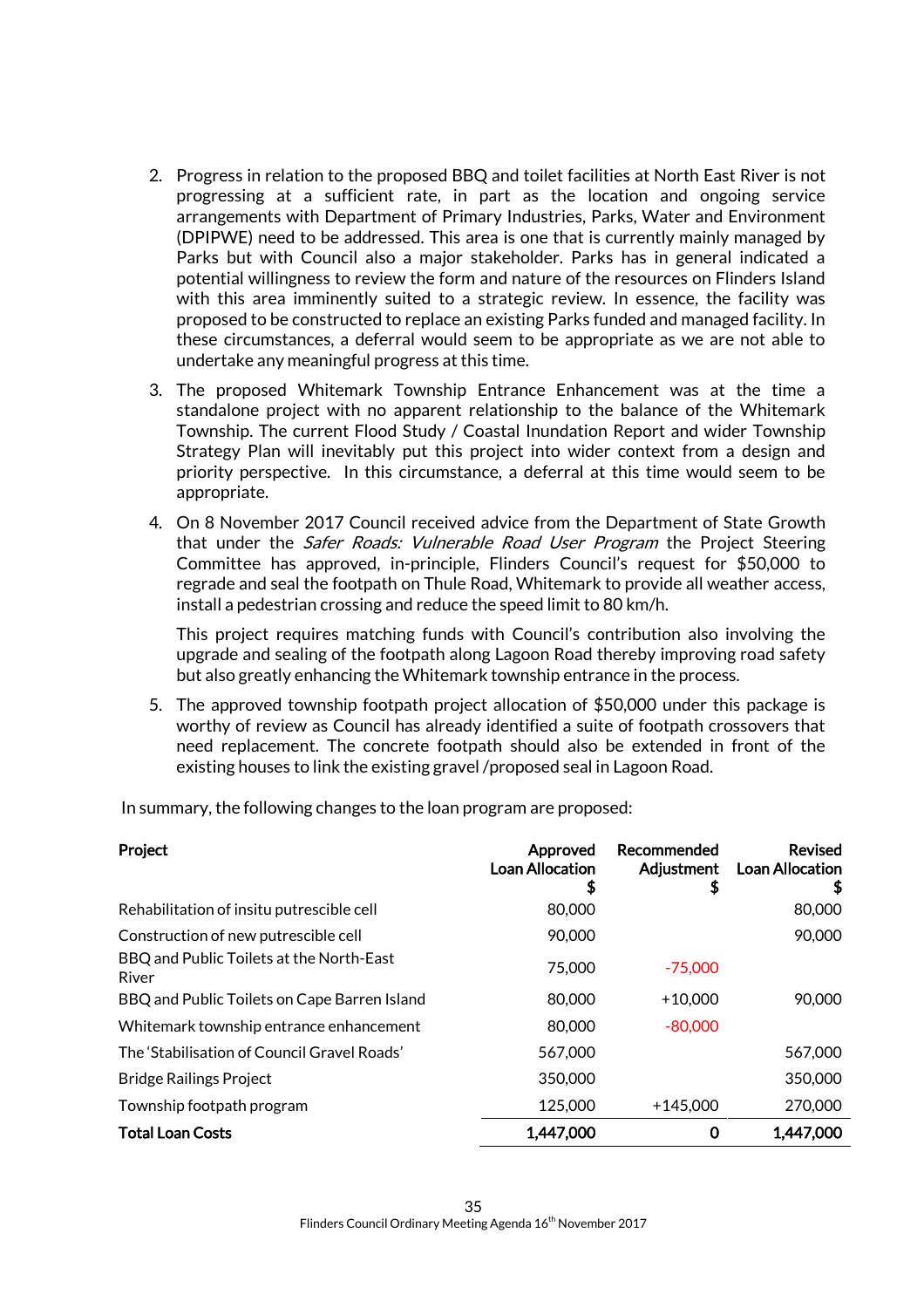It is also noted that as indicated on agenda item E2 Roads Program Capital Works Update, the recommended amended program involves additional works that would increase the Capital Roads Budget by \$137,100. There is also potential scope within the existing category of 'Stabilisation of Council Gravel Roads' to include some of this work but in terms of achieving better road safety and township enhancement aspects it is considered that work on footpaths would be more beneficial.

Should Council agree to these changes then formal approval will need to be obtained from the Department of Treasury and Finance. This is not expected to be an issue.

#### STATUTORY REQUIREMENT:

Local Government Act 1993

#### POLICY/STRATEGIC IMPLICATIONS:

- 4.0 Strategic, Efficient and Effective Organisation Responding to risks and opportunities. 4.3 Ensure Council meets its statutory obligations and manages corporate and community risk.
	- 4.3.21 An integrated and strategic approach to financial and asset management. 4.3.21.1. Maintain a long-term financial plan in accordance with the Local Government Act 1993.

### BUDGET AND FINANCIAL IMPLICATIONS:

Nil for 2017/18. Should Council proceed with those projects that have been recommended to be deferred then additional allocations will be required in the future.

#### RISK/LIABILITY:

There is a significant risk that Council will not be able to fulfill its obligations under the existing loan program due to various factors. The amended program addresses this situation.

### VOTING REQUIREMENTS:

Absolute Majority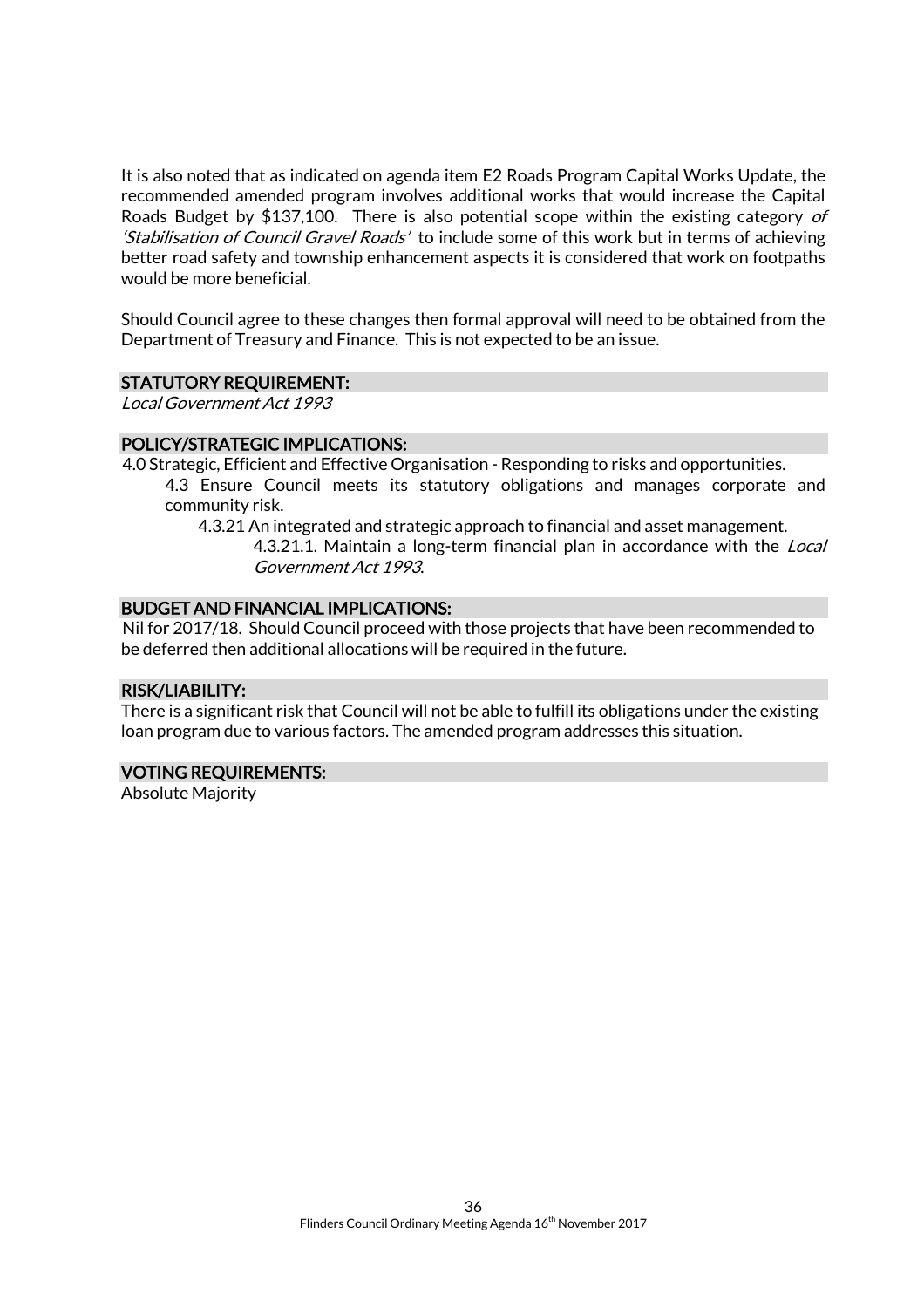### OFFICER'S RECOMMENDATION:

That Council

1. Amends the Northern Tasmania Economic Stimulus Package Loan Scheme approved program distribution as follows; and

| Project                                            | Approved<br>Loan<br>Allocation<br>S | Recommended<br>Adjustment<br>\$ | <b>Revised</b><br>Loan<br>Allocation<br>\$ |
|----------------------------------------------------|-------------------------------------|---------------------------------|--------------------------------------------|
| Rehabilitation of insitu putrescible cell          | 80,000                              |                                 | 80,000                                     |
| Construction of new putrescible cell               | 90,000                              |                                 | 90,000                                     |
| BBQ and Public Toilets at the North-<br>East River | 75,000                              | $-75,000$                       |                                            |
| BBQ and Public Toilets on Cape Barren<br>Island    | 80,000                              | $+10,000$                       | 90,000                                     |
| Whitemark township entrance<br>enhancement         | 80,000                              | $-80,000$                       |                                            |
| The 'Stabilisation of Council Gravel<br>Roads'     | 567,000                             |                                 | 567,000                                    |
| <b>Bridge Railings Project</b>                     | 350,000                             |                                 | 350,000                                    |
| Township footpath program                          | 125,000                             | $+145,000$                      | 270,000                                    |
| Total Loan Costs                                   | 1,447,000                           | O                               | 1.447.000                                  |

2. Seeks approval from the State Government Treasurer for these changes.

| 2.<br>DECISION: |                                                                              |
|-----------------|------------------------------------------------------------------------------|
|                 |                                                                              |
| 2.              |                                                                              |
| 2.              |                                                                              |
| 2.              |                                                                              |
| 2.              |                                                                              |
| 2.              |                                                                              |
| 2.              |                                                                              |
| 2.              |                                                                              |
| 2.              |                                                                              |
| 2.              |                                                                              |
| 2.              |                                                                              |
| 2.              |                                                                              |
| 2.              |                                                                              |
| 2.              |                                                                              |
| 2.              |                                                                              |
| 2.              | $37$ Flinders Council Ordinary Meeting Agenda 16 <sup>th</sup> November 2017 |
| 2.              |                                                                              |
| 2.              |                                                                              |
| 2.              |                                                                              |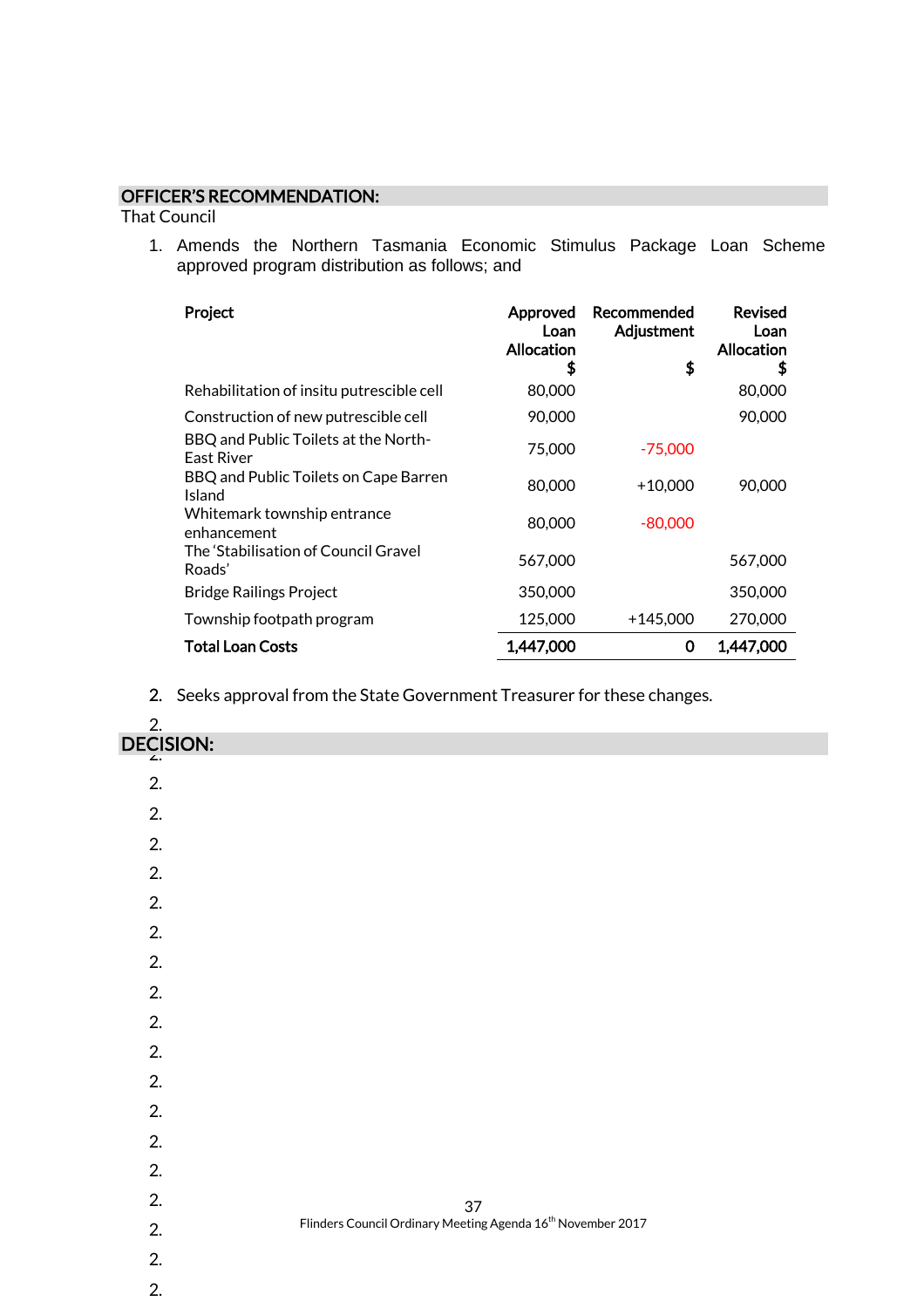### Item E4: Changes to the Local Government Act

| <b>ACTION</b>            | <b>Decision</b>                             |
|--------------------------|---------------------------------------------|
| <b>PROPONENT</b>         | Council Officer                             |
| <b>OFFICER</b>           | Bill Boehm, General manager                 |
| <b>FILE REFERENCE</b>    | LEG/0600                                    |
| <b>ASSOCIATED PAPERS</b> | Annexure 13: Stakeholder Consultation Paper |

### INTRODUCTION:

The Local Government Division is seeking comment from Councils on the proposed changes to the Local Government Act as detailed in the Local Government Amendment (Targeted Review) Bill 2017.

The Local Government Association of Tasmania (LGAT) is coordinating a sectoral response to these changes and has requested comments from Councils before 11<sup>th</sup> December 2017.

This report outlines these changes and provides a mechanism for Council's formal consideration of the proposed changes.

### PREVIOUS COUNCIL CONSIDERATION:

Nil

### OFFICER'S REPORT:

On the 19<sup>th</sup> of October the Legislative Council approved the third reading of the Local Government Amendment (Targeted Review) Bill 2017 and it is expected to receive Royal Asset shortly. This Bill amends the *Local Government Act* across a range of areas as highlighted in the targeted review.

The changes include the introduction of a gifts and donations register, an increase to the electoral advertising limit and amending the Declaration of Office. The Local Government Division is seeking comment from the sector on each of these three areas.

Annexure 13 is a stakeholder consultation paper, prepared by the Local Government Division, which summarises the key issues and possible changes to the Regulations. The key changes are as follows:

- 1. Gifts and benefits please refer directly to the table in the Annexure;
- 2. Electoral advertising limit an increase from \$5,000 to \$6,500 for a councillor candidate and \$8,000 to \$10,500 for councillor and mayor or deputy mayor candidate. Future increases would be at CPI; and
- 3. Amendment of the Declaration of Office to include the following after (b):

(c) engage in ongoing professional development,; and (d) abide by the principles of good governance.

LGAT has requested Councils provide their response to these changes before 11<sup>th</sup> December 2017.

### STATUTORY REQUIREMENT:

Local Government Act1993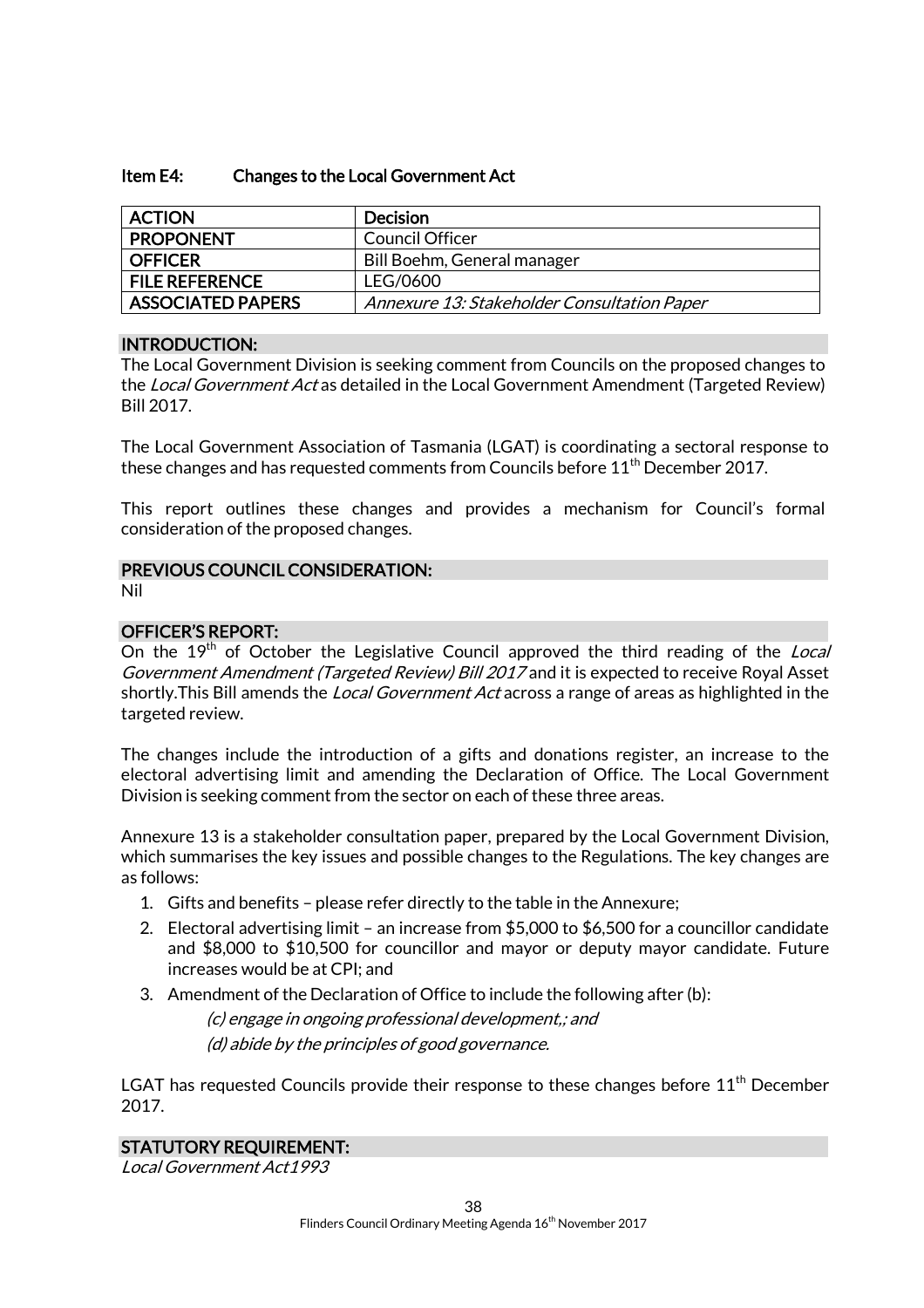### Local Government Amendment (Targeted Review) Bill 2017 Local Government (General) Regulations 2015

### POLICY/STRATEGIC IMPLICATIONS:

4. Strategic, Efficient and Effective Organisation

4.3 Ensure Council meets its statutory obligations and manages corporate and community risk.

### BUDGET AND FINANCIAL IMPLICATIONS:

Nil

### RISK/LIABILITY:

Low

### VOTING REQUIREMENTS:

Simple Majority

### OFFICER'S RECOMMENDATION:

That Council suspends the provisions of Regulation 22 in accordance with Regulation 22 (9) of the Local Government (Meeting Procedures) Regulations 2015 to discuss this item.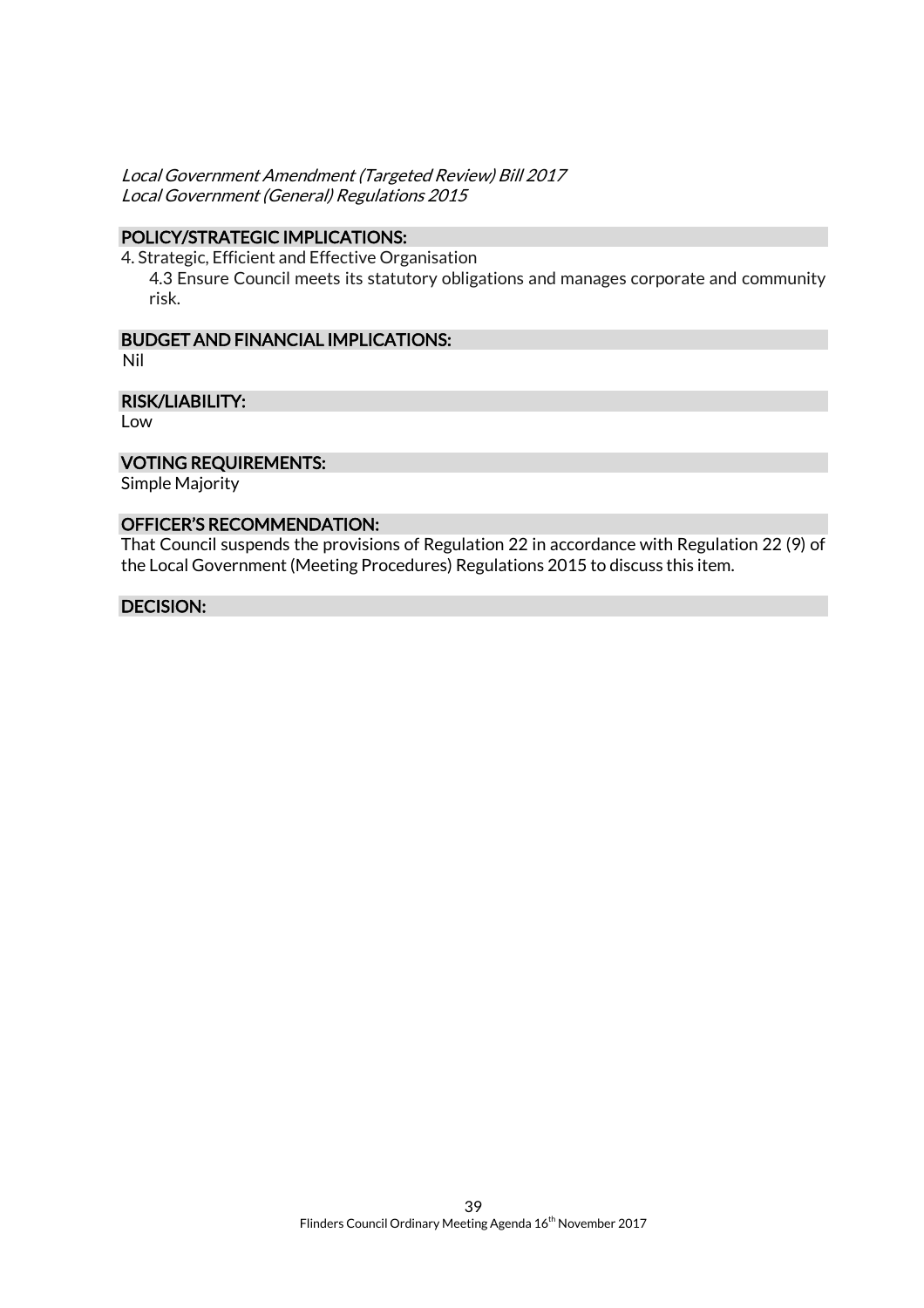### Item E5: Quarterly Financial Report for July to September 2017

| <b>ACTION</b>            | <b>Information</b>                               |
|--------------------------|--------------------------------------------------|
| <b>PROPONENT</b>         | Council Officer                                  |
| <b>OFFICER</b>           | Bill Boehm, General Manager                      |
| <b>FILE REFERENCE</b>    | <b>FIN/0100</b>                                  |
| <b>ASSOCIATED PAPERS</b> | Annexure 14: Financials - July to September 2017 |

#### INTRODUCTION:

Presented to Council is the first Quarterly Financial Report for the period commencing 1<sup>st</sup> July 2017 and ending 30<sup>th</sup> September 2017.

### PREVIOUS COUNCIL CONSIDERATION:

Council considers the Quarterly Financial Report on a quarterly basis.

#### OFFICER'S REPORT:

The report structure provides a summary of income and expenditure for the third quarter across all departmental divisions as individual finance reports. The Statement of Comprehensive Income includes actuals from the previous financial year, for comparison against current actuals, as well as the 2017/18 Annual Budget.

The Capital Works Report highlights each project and the expenditure incurred to date as well as projects carried forward as Works in Progress arising from the previous financial year.

#### STATUTORY REQUIREMENT:

Local Government Act 1993

#### POLICY/STRATEGIC IMPLICATIONS:

4.0 Strategic, Efficient and Effective Organisation - Responding to risks and opportunities. 4.3 Ensure Council meets its statutory obligations and manages corporate and community risk.

#### BUDGET AND FINANCIAL IMPLICATIONS:

Annual Plan – all areas

#### RISK/LIABILITY:

No foreseen risks or legal obligations identified as a result of the financial report.

#### VOTING REQUIREMENTS:

Simple Majority

#### OFFICER'S RECOMMENDATION:

That the Quarterly Financial Report for the period commencing  $1^{\rm st}$  July 2017 and ending 30 $^{\rm th}$ September 2017 be received and accepted.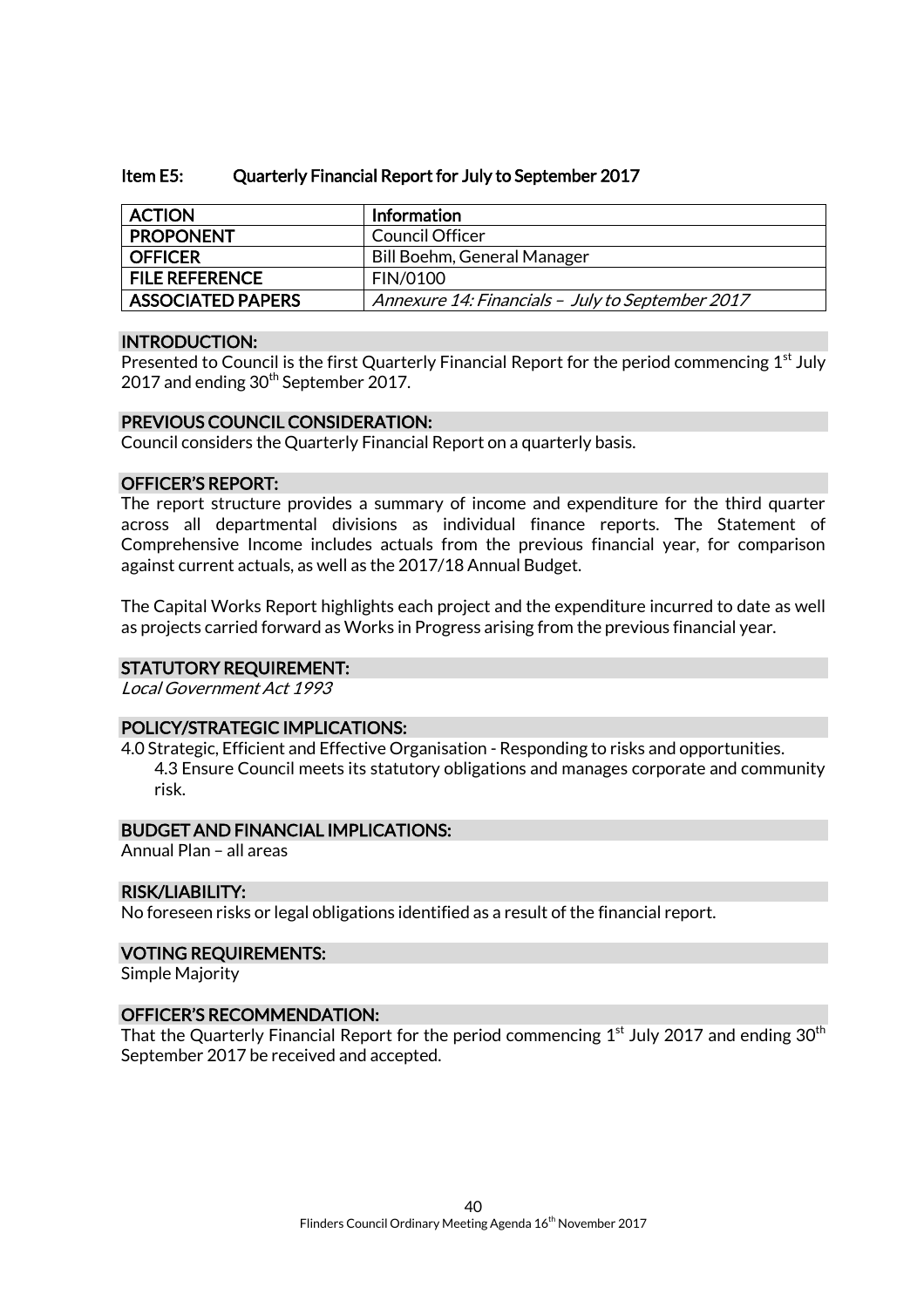### Item E6: Ordinary Council Meetings - Times and Dates 2018

| <b>ACTION</b>            | Decision                    |
|--------------------------|-----------------------------|
| <b>PROPONENT</b>         | Council Officer             |
| <b>OFFICER</b>           | Bill Boehm, General Manager |
| <b>FILE REFERENCE</b>    | COU/0203                    |
| <b>ASSOCIATED PAPERS</b> | Nil                         |

### INTRODUCTION:

In previous years, Council has, at its November or December meeting, set the dates and times for the next year's meetings. For some time now the meetings have been held on the third Thursday of each month commencing at 1.00 pm, although adjustments have been made at times to accommodate local functions and/or commitments of the Mayor and General Manager.

### PREVIOUS COUNCIL CONSIDERATION:

Annually

### OFFICER'S REPORT:

A review of the forthcoming dates and potential conflicts with other events/meetings/commitments has been undertaken by management.

Functions associated with the Local Government Association of Tasmania have been factored in and dates changed to accommodate the Mayor and General Manager's attendance. As the Local Government elections occur in November 2018, no meeting dates are proposed for November or December 2018.

In past years the May Council Meeting has been held in Lady Barron however at the  $18<sup>th</sup>$  May 2017 Council Meeting the following Councillor's Question Without Notice was asked and Mayor's response received:

### "Question 2: Deputy Mayor Marc Cobham

Council has been holding one of its monthly meetings in Lady Barron for a number of years, with the aim of making the meeting more accessible for the local Lady Barron Community. Given that over that time the Community attendance has been negligible, is it time to review this annual undertaking, given the considerable logistical issues and staff resources required?

### Mayor's Response:

Yes this decision can be reviewed."

It is now time for Council to review this practice.

Given that there has in the past been negligible public attendance at the Lady Barron Meeting, that Council regularly consults with a range of stakeholders through Council's extensive Workshop Program, and the costs and logistics involved, it is questionable whether the Lady Barron meeting location should be continued.

Should this eventuate there is nothing to stop Council from conducting workshops in Lady Barron, or for that matter any other location if it so chooses.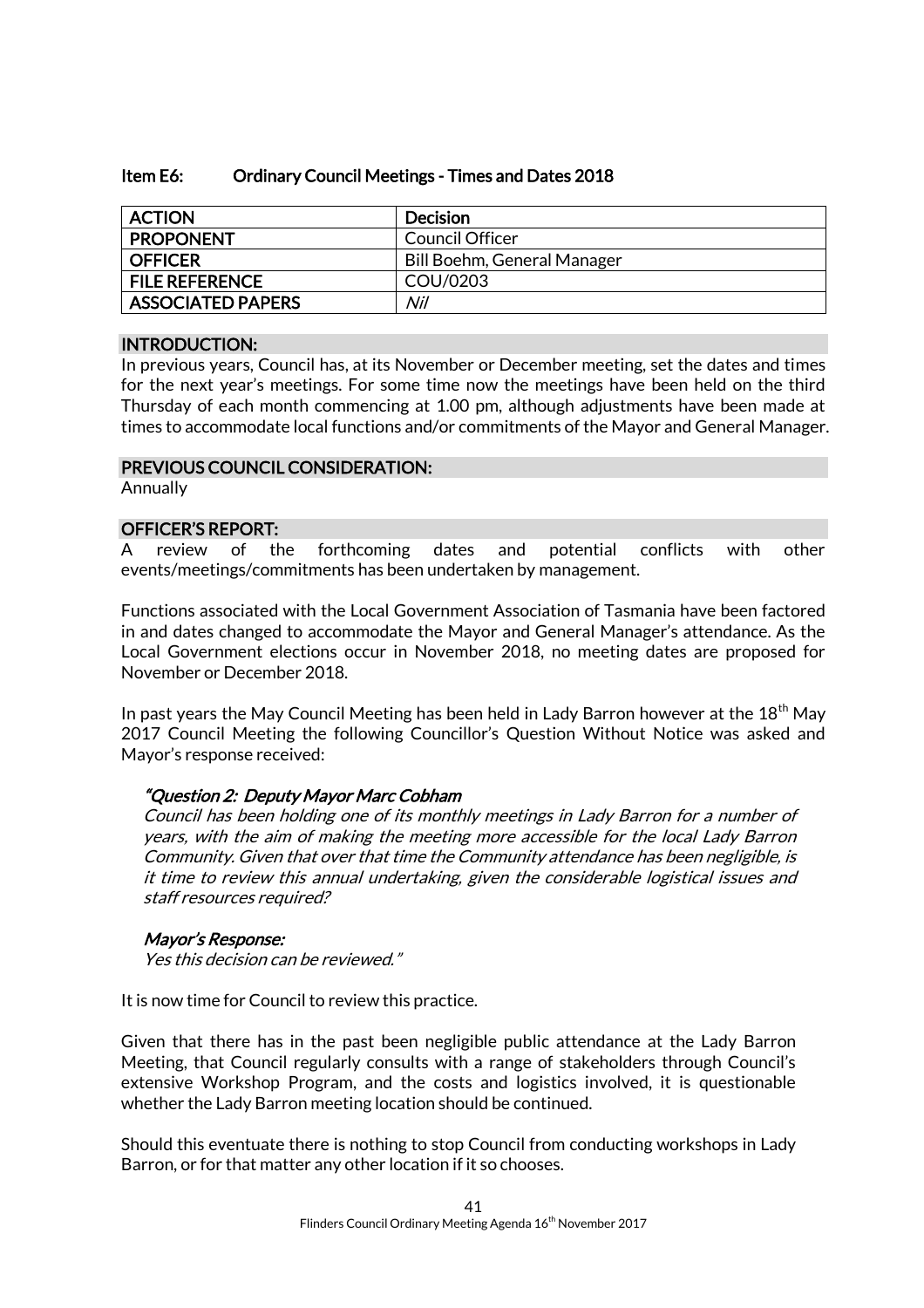### STATUTORY REQUIREMENT:

Local Government Act 1993 Local Government (Meeting Procedures) Regulations 2015

### POLICY/STRATEGIC IMPLICATIONS:

4. Strategic, Efficient and Effective Organisation - Responding to risks and opportunities. 4.3 Ensure Council meets its statutory obligations and manages corporate and community risk.

### BUDGET AND FINANCIAL IMPLICATIONS

Minimal

### VOTING REQUIREMENTS

Simple Majority

### OFFICER'S RECOMMENDATION:

- 1. That Council resolves to endorse the following Council Meeting schedule, with all meetings commencing at 1.00pm:
	- Thursday 25 January 2018
	- Thursday 15 February 2018
	- Thursday 15 March 2018
	- Thursday 19 April 2018
	- Thursday 17 May 2018
	- Thursday 21 June 2018
	- Thursday 19 July 2018
	- Thursday 16 August 2018
	- Thursday 13 September 2018
	- Thursday 11 October 2018
- 2. That Council reviews the practice of holding a Council Meeting in Lady Barron each year.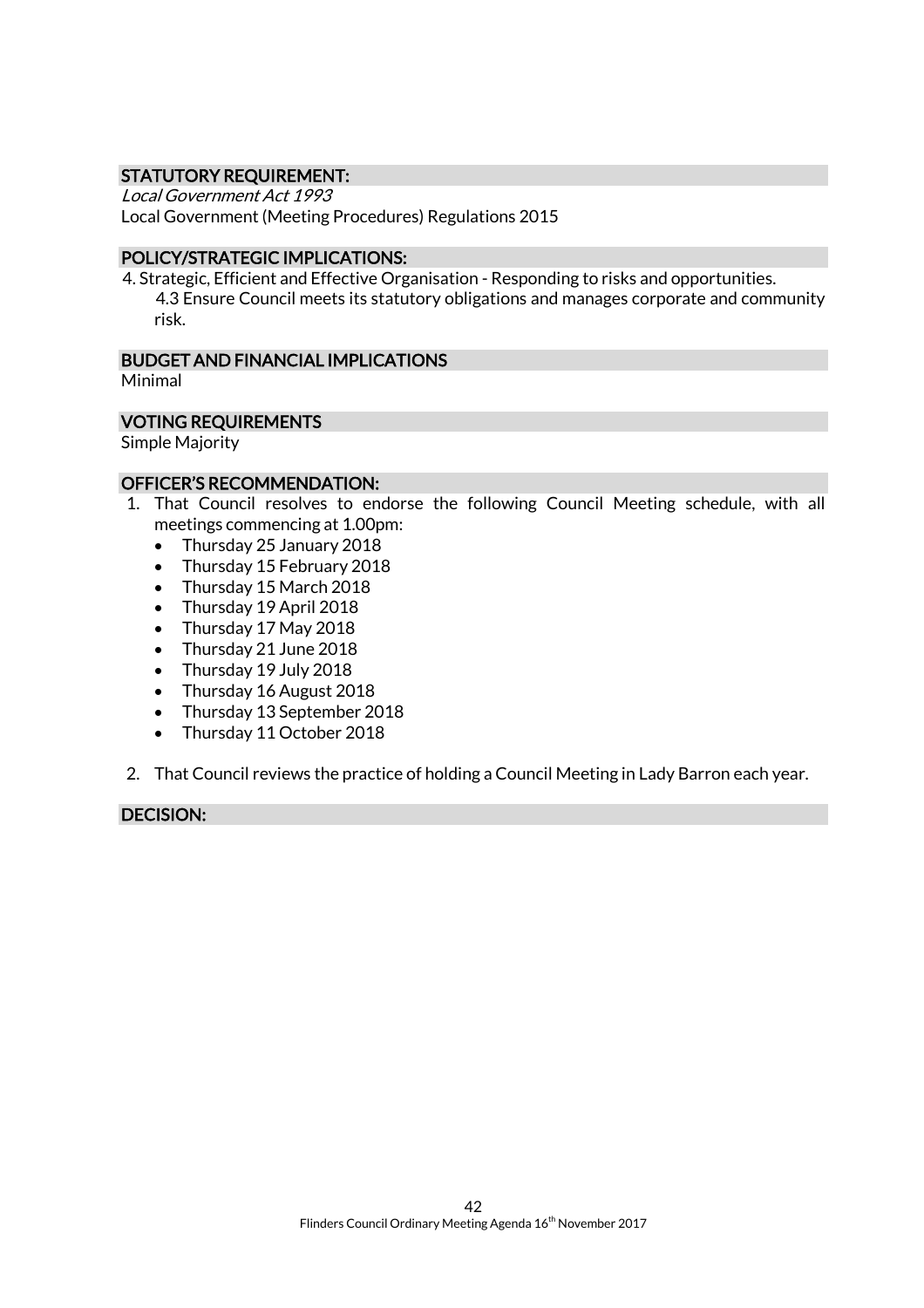### Item E7: Citizen of the Year Award Policy

| <b>ACTION</b>            | <b>Decision</b>                                     |
|--------------------------|-----------------------------------------------------|
| <b>PROPONENT</b>         | Council Officer                                     |
| <b>OFFICER</b>           | Bill Boehm, General Manager                         |
| <b>FILE REFERENCE</b>    | PUB/0800                                            |
| <b>ASSOCIATED PAPERS</b> | Annexure 15: DRAFT Citizen of the Year Award Policy |

### INTRODUCTION:

Council's Policy Manual is an important document of Council as it provides direction to Staff, Management and Councillors. Many of the policies are required by, or relate to, legislation and in most instances, help manage Council's exposure to risk.

Council has a policy that states that policies should be reviewed at least every four (4) years by the then elected members.

This report continues the process of Council reviewing its policies and procedures as part of a continuous review process.

### PREVIOUS COUNCIL CONSIDERATION:

| $21st$ May 2015               | 144.05.2015             |
|-------------------------------|-------------------------|
| 25 <sup>th</sup> October 2018 | <b>Council Workshop</b> |

#### OFFICER'S REPORT:

The Citizen of the Year Award Policy has been reviewed and updated.

#### STATUTORY REQUIREMENT:

Local Government Act 1993

### POLICY/STRATEGIC IMPLICATIONS:

4. Strategic, Efficient and Effective Organisation - Responding to risks and opportunities.

4.3 Ensure Council meets its statutory obligations and manages corporate and community risk.

4.3.9 Maintain Council's Policy Manual and Instrument of Delegation.

#### RISK/LIABILITY:

Adoption of this policy and ensuring that Management, Staff and Councillors are aware of and follow this policy will help to reduce Council's exposure to risk in this area.

### VOTING REQUIREMENTS:

Simple Majority

#### OFFICER'S RECOMMENDATION:

That Council adopts the Citizen of the Year Award Policy and allows it to lay on the table for 28 days for public comment.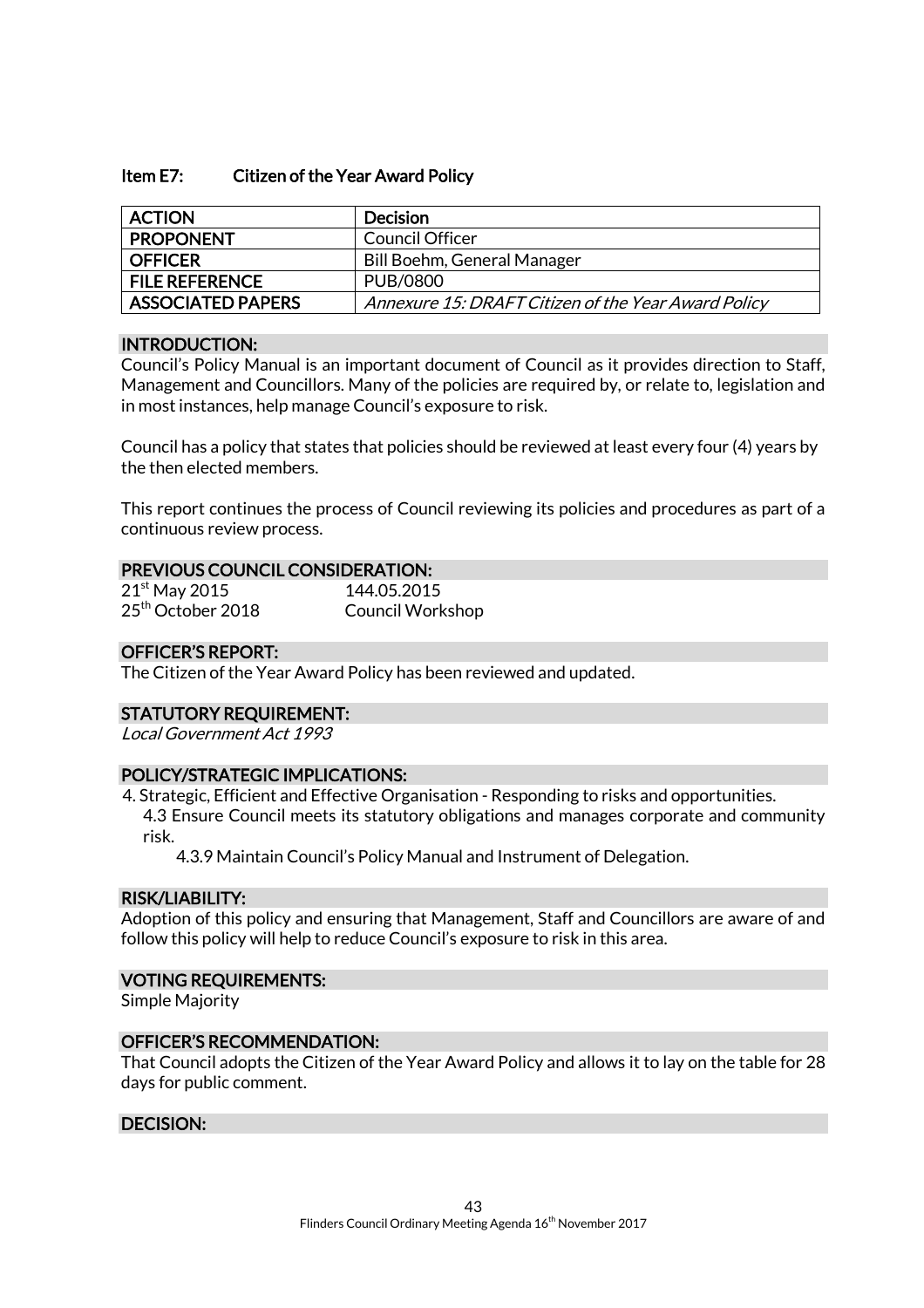### Item E8: Waiver of Fees Policy

| <b>ACTION</b>            | <b>Decision</b>                          |
|--------------------------|------------------------------------------|
| <b>PROPONENT</b>         | Council Officer                          |
| <b>OFFICER</b>           | Bill Boehm, General Manager              |
| <b>FILE REFERENCE</b>    | <b>FIN/0701</b>                          |
| <b>ASSOCIATED PAPERS</b> | Annexure 16: DRAFT Waiver of Fees Policy |

### INTRODUCTION:

Council's Policy Manual is an important document of Council as it provides direction to Staff, Management and Councillors. Many of the policies are required by, or relate to, legislation and in most instances, help manage Council's exposure to risk.

Council has a policy that states that policies should be reviewed at least every four (4) years by the then elected members.

This report continues the process of Council reviewing its policies and procedures as part of a continuous review process.

### PREVIOUS COUNCIL CONSIDERATION:

| $21st$ May 2015               | 144.05.2015             |
|-------------------------------|-------------------------|
| 25 <sup>th</sup> October 2018 | <b>Council Workshop</b> |

### OFFICER'S REPORT:

The Waiver of Fees Policy has been reviewed and updated to more clearly define the scope of the policy.

### STATUTORY REQUIREMENT:

Local Government Act 1993

### POLICY/STRATEGIC IMPLICATIONS:

4. Strategic, Efficient and Effective Organisation - Responding to risks and opportunities.

4.3 Ensure Council meets its statutory obligations and manages corporate and community risk.

4.3.9 Maintain Council's Policy Manual and Instrument of Delegation.

#### RISK/LIABILITY:

Adoption of this policy and ensuring that Management, Staff and Councillors are aware of and follow this policy will help to reduce Council's exposure to risk in this area.

### VOTING REQUIREMENTS:

Simple Majority

### OFFICER'S RECOMMENDATION:

That Council adopts the Waiver of Fees Policy and allows it to lay on the table for 28 days for public comment.